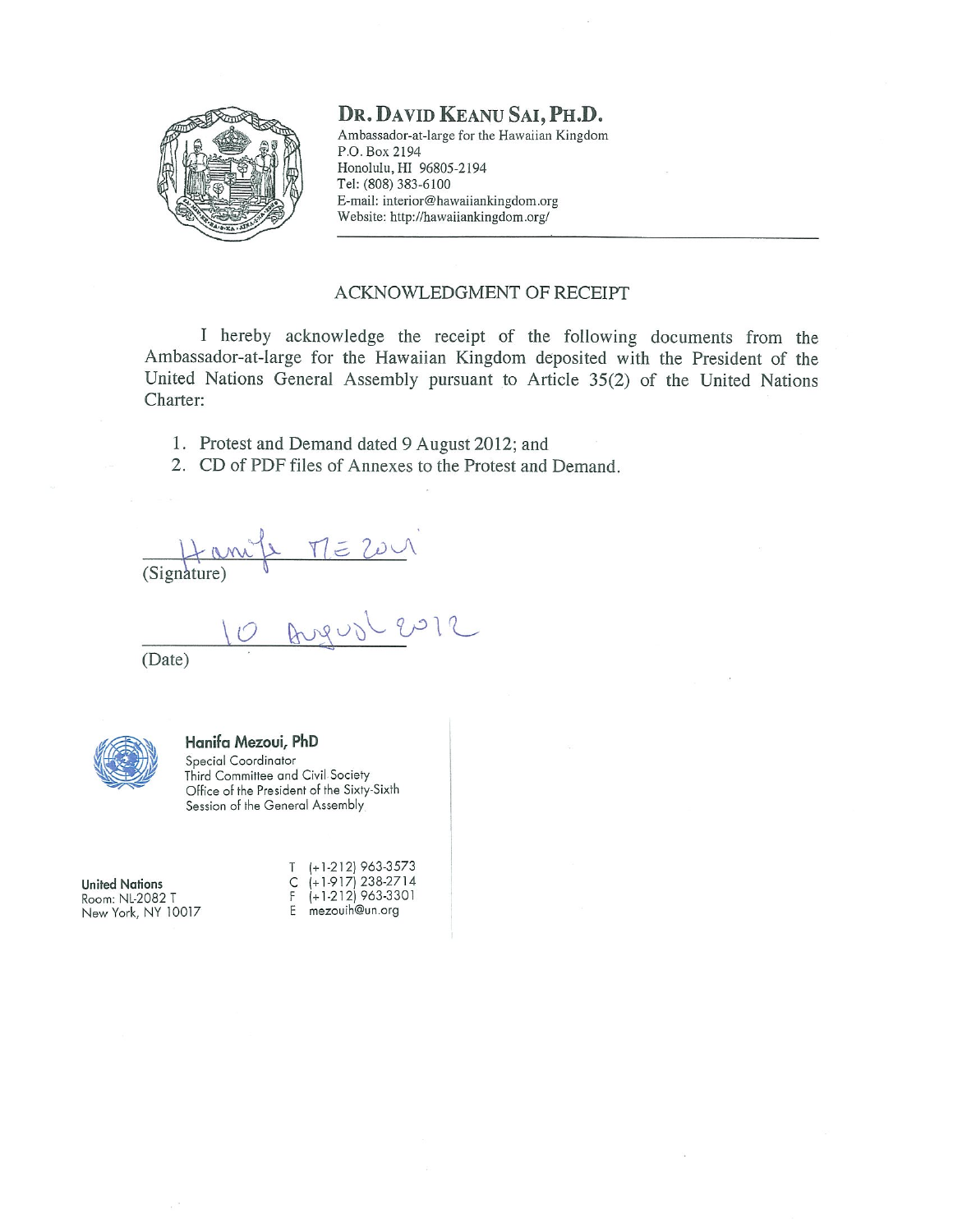# PROTEST and DEMAND

## **BY**

THE HAWAIIAN KINGDOM

# FOR SERIOUS BREACHES OF OBLIGATIONS UNDER PEREMPTORY NORMS OF GENERAL INTERNATIONAL LAW COMMITTED BY:

THE UNITED STATES OF AMERICA,

# AND INTERNATIONALLY WRONGFUL ACTS COMMITTED BY:

AFGHANISTAN, ALGERIA, ANGOLA, ANTIGUA AND BARBUDA, ARGENTINA, ARMENIA, AUSTRALIA, AUSTRIA, AZERBAIJAN, BAHAMAS, BAHRAIN, BANGLADESH, BARBADOS, BELARUS, BELGIUM, BELIZE, BENIN, BHUTAN, BOLIVIA (PLURINATIONAL STATE OF), BOTSWANA, BRAZIL, BRUNEI DARUSSALAM, BULGARIA, BURKINA FASO, BURUNDI, CAPE VERDE, CENTRAL AFRICAN REPUBLIC, CHAD, CHILE, COLOMBIA, COMOROS, CONGO, COSTA RICA, COTE D'IVOIRE, CUBA, CYPRUS, CZECH REPUBLIC, DEMOCRATIC PEOPLE'S REPUBLIC OF KOREA, DEMOCRATIC REPUBLIC OF THE CONGO, DENMARK, DJIBOUTI, DOMINICA, DOMINICAN REPUBLIC, ECUADOR, EGYPT, EL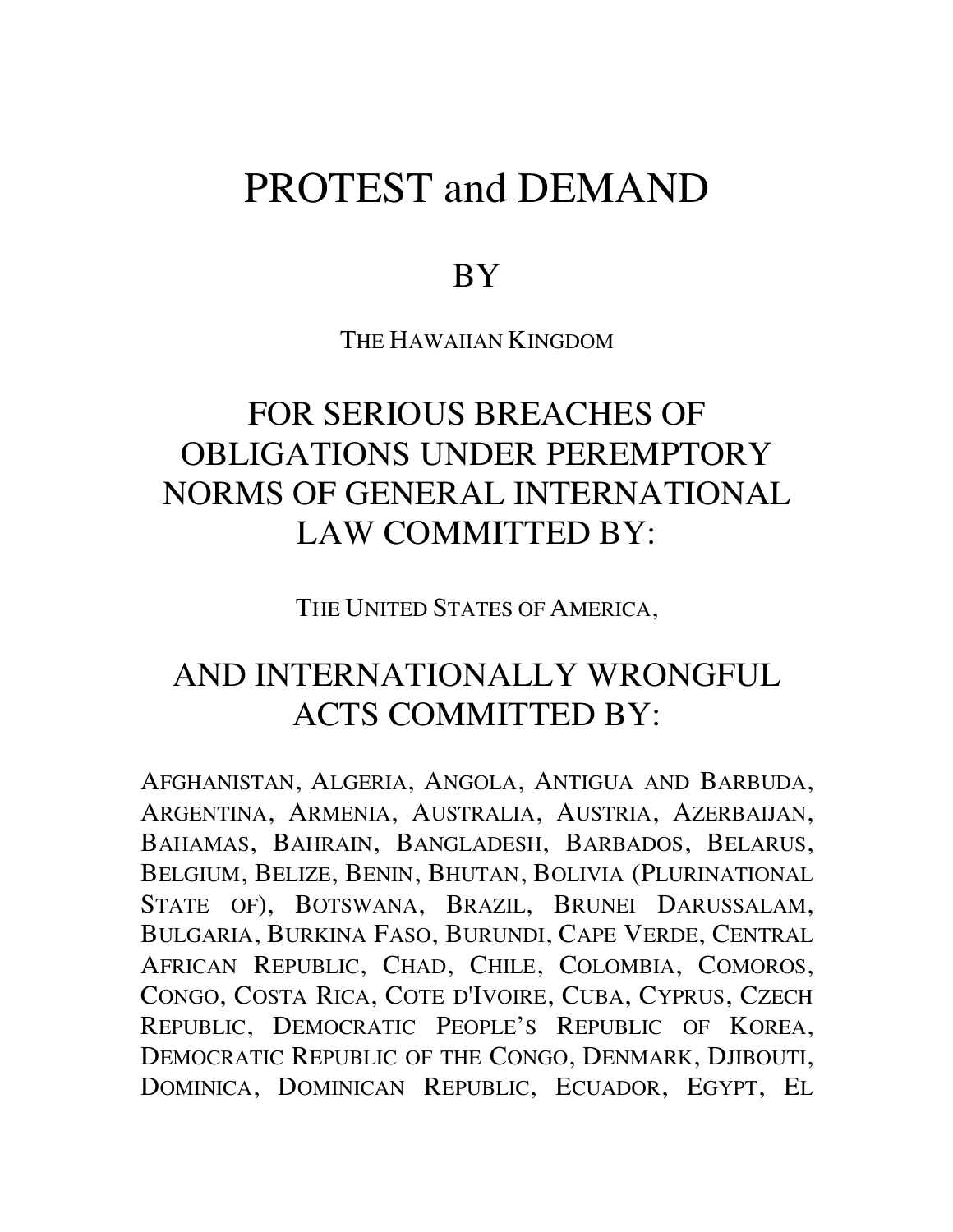SALVADOR, EQUATORIAL GUINEA, FIJI, FINLAND, FRANCE, GABON, GAMBIA, GEORGIA, GERMANY, GHANA, GREECE, GRENADA, GUATEMALA, GUINEA, GUINEA-BISSAU, GUYANA, HAITI, HONDURAS, HUNGARY, ICELAND, INDIA, INDONESIA, IRAN (ISLAMIC REPUBLIC OF), IRAQ, IRELAND, ITALY, JAMAICA, JAPAN, JORDAN, KAZAKHSTAN, KENYA, KIRIBATI, KUWAIT, KYRGYZSTAN, LAO PEOPLE'S DEMOCRATIC REPUBLIC, LATVIA, LEBANON, LESOTHO, LIBERIA, LIBYA, LITHUANIA, LUXEMBOURG, MADAGASCAR, MALAWI, MALAYSIA, MALDIVES, MALI, MALTA, MARSHALL ISLANDS, MAURITANIA, MAURITIUS, MEXICO, MICRONESIA (FEDERATED STATES OF), MONTENEGRO, MOROCCO, MOZAMBIQUE, MYANMAR, NAMIBIA, NAURU, NETHERLANDS, NEW ZEALAND, NICARAGUA, NIGER, NIGERIA, NORWAY, PAKISTAN, PALAU, PAPUA NEW GUINEA, PARAGUAY, PERU, PHILIPPINES, POLAND, PORTUGAL, QATAR, REPUBLIC OF CAMEROON, REPUBLIC OF KOREA, REPUBLIC OF MOLDOVA, ROMANIA, RUSSIAN FEDERATION, RWANDA, SAINT KITTS AND NEVIS, SAINT LUCIA, SAINT VINCENT AND THE GRENADINES, SAMOA, SAN MARINO, SAO TOME AND PRINCIPE, SENEGAL, SERBIA, SEYCHELLES, SIERRA LEONE, SINGAPORE, SLOVAKIA, SLOVENIA, SOLOMON ISLANDS, SOMALIA, SOUTH SUDAN, SOUTH AFRICA, SPAIN, SRI LANKA, SUDAN, SURINAME, SWAZILAND, SWEDEN, SWITZERLAND, SYRIAN ARAB REPUBLIC, TAJIKISTAN, THAILAND, TIMOR-LESTE, TOGO, TONGA, TRINIDAD AND TOBAGO, TUNISIA, TURKEY, TURKMENISTAN, TUVALU, UGANDA, UKRAINE, UNITED ARAB EMIRATES, THE UNITED KINGDOM OF GREAT BRITAIN AND NORTHERN IRELAND, UNITED REPUBLIC OF TANZANIA, URUGUAY, UZBEKISTAN, VANUATU, VENEZUELA (BOLIVARIAN REPUBLIC OF), VIET NAM, ZAMBIA, AND **ZIMBABWE**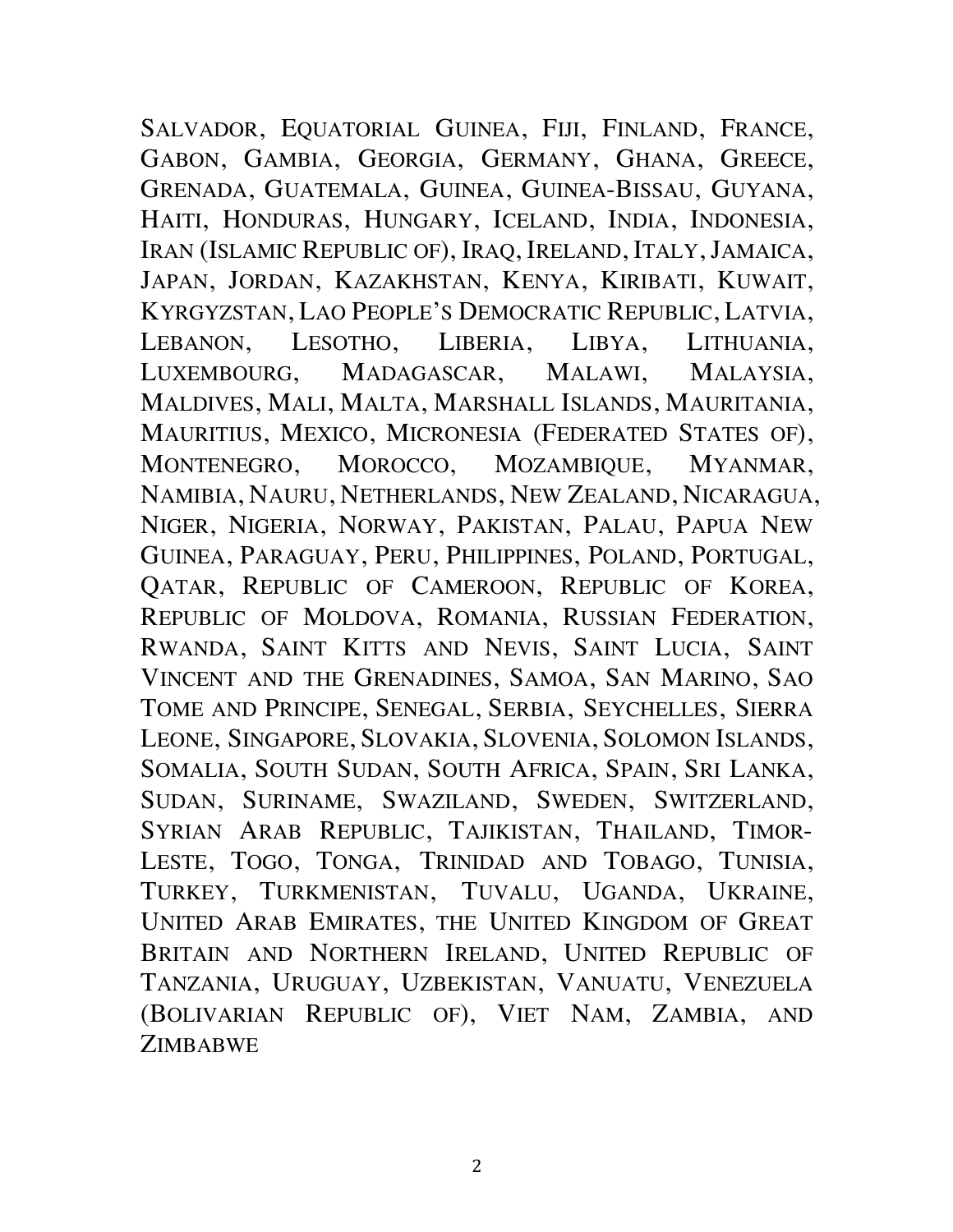### PROTEST and DEMAND

#### 9 August 2012

#### **BY**: THE HAWAIIAN KINGDOM,

which appoints as Agent for purposes of this Protest and Demand His Excellency Dr. David Keanu Sai, Ph.D., its Ambassador-at-large.

**AGAINST**: One hundred seventy-three (173) member States of the United Nations, being the UNITED STATES OF AMERICA, AFGHANISTAN, ALGERIA, ANGOLA, ANTIGUA AND BARBUDA, ARGENTINA, ARMENIA, AUSTRALIA, AUSTRIA, AZERBAIJAN, BAHAMAS, BAHRAIN, BANGLADESH, BARBADOS, BELARUS, BELGIUM, BELIZE, BENIN, BHUTAN, BOLIVIA (PLURINATIONAL STATE OF), BOTSWANA, BRAZIL, BRUNEI DARUSSALAM, BULGARIA, BURKINA FASO, BURUNDI, CAPE VERDE, CENTRAL AFRICAN REPUBLIC, CHAD, CHILE, COLOMBIA, COMOROS, CONGO, COSTA RICA, COTE D'IVOIRE, CUBA, CYPRUS, CZECH REPUBLIC, DEMOCRATIC PEOPLE'S REPUBLIC OF KOREA, DEMOCRATIC REPUBLIC OF THE CONGO, DENMARK, DJIBOUTI, DOMINICA, DOMINICAN REPUBLIC, ECUADOR, EGYPT, EL SALVADOR, EQUATORIAL GUINEA, FIJI, FINLAND, FRANCE, GABON, GAMBIA, GEORGIA, GERMANY, GHANA, GREECE, GRENADA, GUATEMALA, GUINEA, GUINEA-BISSAU, GUYANA, HAITI, HONDURAS, HUNGARY, ICELAND, INDIA, INDONESIA, IRAN (ISLAMIC REPUBLIC OF), IRAQ, IRELAND, IRAQ, ITALY, JAMAICA, JAPAN, JORDAN, KAZAKHSTAN, KENYA, KIRIBATI, KUWAIT, KYRGYZSTAN, LAO PEOPLE'S DEMOCRATIC REPUBLIC, LATVIA, LEBANON, LESOTHO, LIBERIA, LIBYA, LITHUANIA, LUXEMBOURG, MADAGASCAR, MALAWI, MALAYSIA, MALDIVES, MALI, MALTA, MARSHALL ISLANDS, MAURITANIA, MAURITIUS, MEXICO, MICRONESIA (FEDERATED STATES OF), MONTENEGRO, MOROCCO, MOZAMBIQUE, MYANMAR, NAMIBIA, NAURU, NETHERLANDS, NEW ZEALAND, NICARAGUA, NIGER, NIGERIA, NORWAY, PAKISTAN, PALAU, PAPUA NEW GUINEA, PARAGUAY, PERU, PHILIPPINES, POLAND, PORTUGAL, QATAR, REPUBLIC OF CAMEROON, REPUBLIC OF KOREA, REPUBLIC OF MOLDOVA, ROMANIA, RUSSIAN FEDERATION, RWANDA, SAINT KITTS AND NEVIS, SAINT LUCIA, SAINT VINCENT AND THE GRENADINES, SAMOA, SAN MARINO, SAO TOME AND PRINCIPE, SENEGAL, SERBIA, SEYCHELLES, SIERRA LEONE, SINGAPORE, SLOVAKIA, SLOVENIA, SOLOMON ISLANDS, SOMALIA, SOUTH SUDAN, SOUTH AFRICA, SPAIN, SRI LANKA, SUDAN, SURINAME, SWAZILAND, SWEDEN, SWITZERLAND, SYRIAN ARAB REPUBLIC, TAJIKISTAN, THAILAND, TIMOR-LESTE, TOGO, TONGA, TRINIDAD AND TOBAGO, TUNISIA, TURKEY,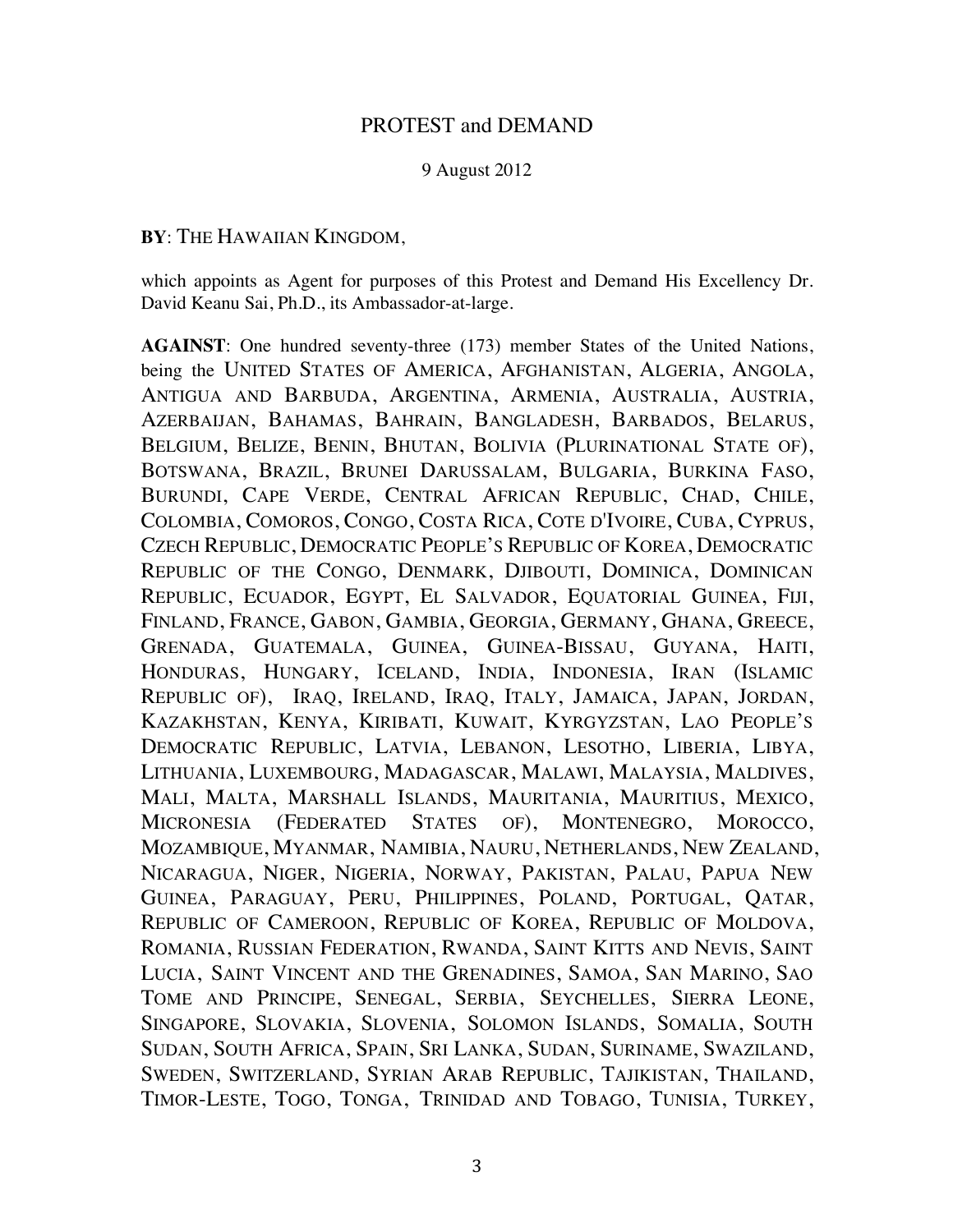TURKMENISTAN, TUVALU, UGANDA, UKRAINE, UNITED ARAB EMIRATES, THE UNITED KINGDOM OF GREAT BRITAIN AND NORTHERN IRELAND, UNITED REPUBLIC OF TANZANIA, URUGUAY, UZBEKISTAN, VANUATU, VENEZUELA (BOLIVARIAN REPUBLIC OF), VIET NAM, ZAMBIA, ZIMBABWE.

#### **I. LEGAL GROUNDS**

(1) "A state which is not a Member of the United Nations may bring to the attention of the…General Assembly any dispute to which it is a party if it accepts in advance, for the purposes of the dispute, the obligations of pacific settlement provided in the present Charter," Article 35(2), U.N. Charter. The Hawaiian Kingdom accepts the obligations of pacific settlement (Annex 1).

(2) Violations of the principle that a State may not exercise its authority on the territory of another State and of the principle of sovereign equality among all States whether members on non-members of the United Nations.

(3) "There is a breach of an international obligation by a State when an act of that State is not in conformity with what is required of it by that obligation, regardless of its origin or character," Article 12, *Responsibility of States for International Wrongful Acts* (2001).

(4) "The State responsible for the internationally wrongful act is under an obligation (a) to cease that act, if it is continuing; (b) to offer appropriate assurances and guarantees of non-repetition, if circumstances so require," Article 30, *Responsibility of States for International Wrongful Acts* (2001).

(5) "The responsible State is under an obligation to make full reparation for the injury caused by the international wrongful act," Article 31(1), *Responsibility of States for International Wrongful Acts* (2001).

(6) "Injury includes any damage, whether material or moral, caused by the internationally wrongful act of a State," Article 31(2), *Responsibility of States for International Wrongful Acts* (2001).

(7) "The responsible State may not rely on the provisions of its internal law as justification for failure to comply with the obligations," Article 32, *Responsibility of States for International Wrongful Acts* (2001).

(8) "Full reparation for the injury caused by the internationally wrongful act shall take the form of restitution, compensation and satisfaction, either singly or in combination," Article 34, *Responsibility of States for International Wrongful Acts* (2001).

(9) "A breach of such an obligation is serious if it involves a gross or systematic failure by the responsible State to fulfill the obligation," Article 40(2), *Responsibility of States for International Wrongful Acts* (2001).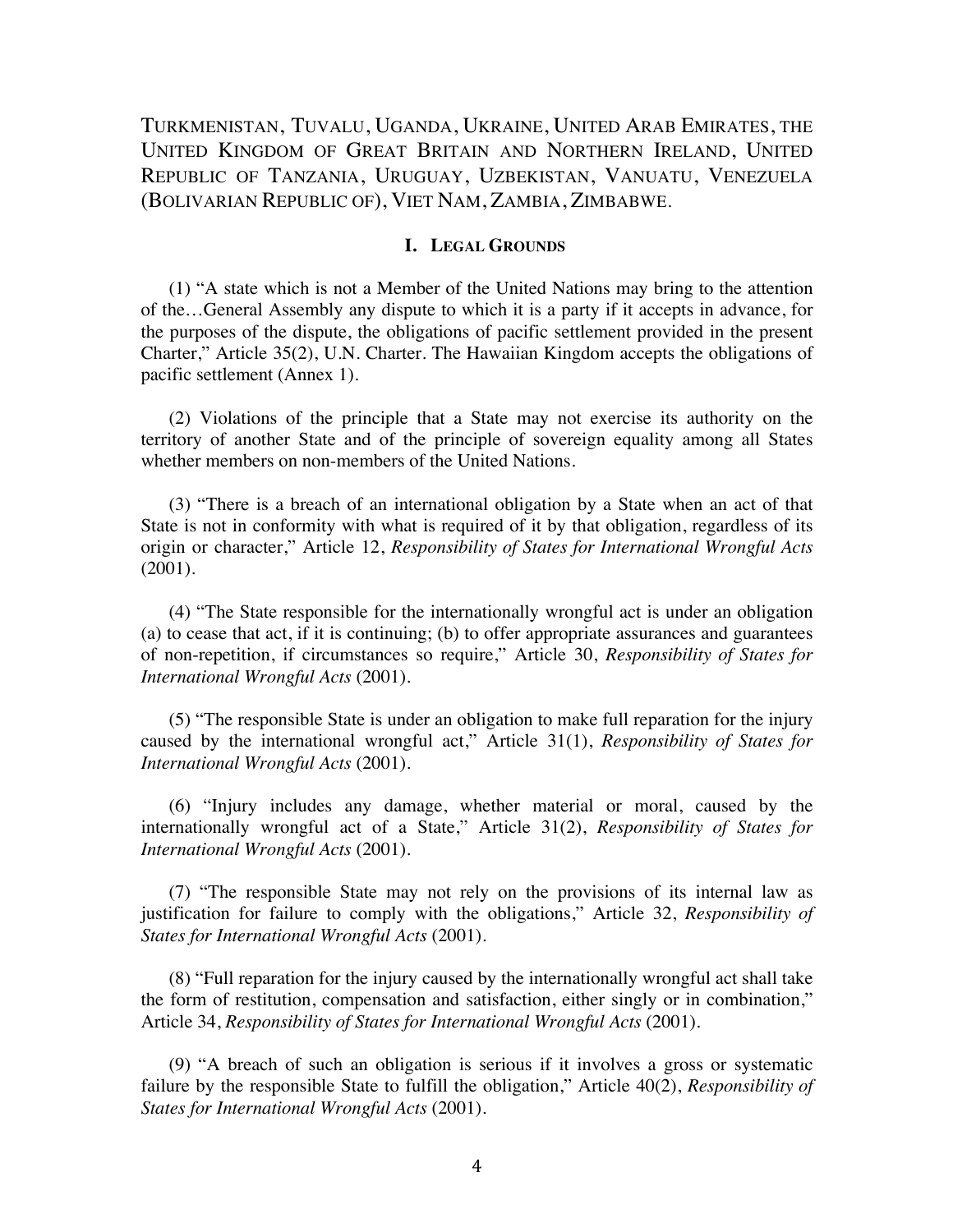(10) "States shall cooperate to bring to an end through lawful means any serious breach within the meaning of article 40," Article 41(1), *Responsibility of States for International Wrongful Acts* (2001).

(11) "No State shall recognize as lawful a situation created by a serious breach within the meaning of article 40, nor render aid or assistance in maintaining that situation," Article 41(2), *Responsibility of States for International Wrongful Acts* (2001).

#### **II. NATURE OF THE CLAIM**

This case arises out of the prolonged and illegal occupation of the entire territory of the Hawaiian Kingdom by the United States of America since the Spanish-American War on August 12, 1898, and the failure on the part of the United States of America to establish a direct system of administering the laws of the Hawaiian Kingdom. There are currently 119 United States military sites throughout the Hawaiian Islands encompassing 230,622 acres of land under the command and control of the United States Pacific Command whose headquarters is situated on the Island of O'ahu. These military sites have been illegally established within the territory of the Hawaiian Kingdom and have consequently placed the Hawaiian State and its population in grave danger from military attack by foreign States, *e.g.* Japan's military attack of United States military sites on the Island of O'ahu on December 7, 1941, and the threat of missile attacks from China, the Democratic People's Republic of Korea, and the Russian Federation.

The United States disguised its occupation of the Hawaiian Kingdom as if a treaty of cession annexed the Hawaiian Islands. There is no treaty. For the past 114 years, the United States of America has committed a serious international wrongful act and deliberately misled the international community that the Hawaiian Islands had been incorporated into the territory of the United States. It has unlawfully imposed its internal laws over Hawaiian territory, which includes its territorial seas, its exclusive economic zone, and its airspace, in violation of its treaties with the Hawaiian Kingdom, the 1907 Hague Convention, IV, the 1949 Geneva Convention, IV, and international law.

The Hawaiian Kingdom herein files this Protest and Demand as a non-member State pursuant to Article 35(2) of the United Nations Charter against the aforementioned member States for the violation of treaties and international law and calls upon the United Nations General Assembly:

- 1. To ensure the United States of America comply with the 1893 *Lili'uokalani assignment* & *Agreement of restoration*, 1899 Hague Convention, IV, the 1949 Geneva Convention, IV, and international law, as hereinafter described;
- 2. To ensure that the United States of America establishes a military government, to include tribunals, to administer and enforce the civil and penal laws of the Hawaiian Kingdom pursuant to the 1893 *Lili'uokalani*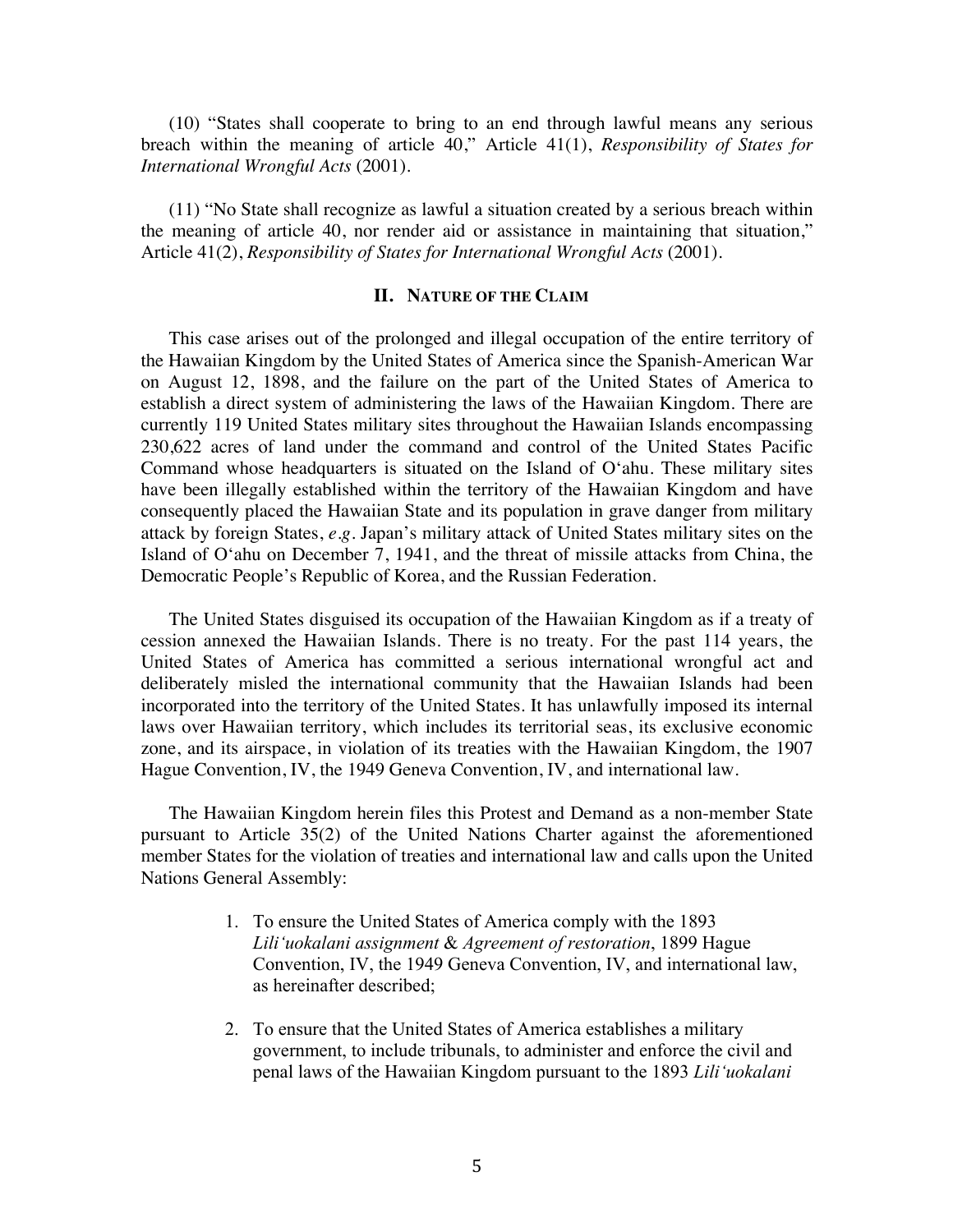*assignment* and Article 43 of the 1907 Hague Convention, IV, as hereinafter described;

- 3. To ensure that all member States of the United Nations shall not recognize as lawful the United States of America's presence and authority within the territory, territorial seas, exclusive economic zone and airspace of the Hawaiian Kingdom, except for its temporary and limited authority vested under the 1893 *Lili'uokalani assignment* and Article 43 of the 1907 Hague Convention, IV, as hereinafter described;
- 4. To ensure full reparation for the injury caused by the serious breach of obligations and internationally wrongful acts in the form of restitution, compensation and satisfaction, whether singly or in combination.

#### **III. PRELIMINARY STATEMENT**

The Hawaiian Kingdom received the recognition of its independence and sovereignty by joint proclamation from the United Kingdom and France on November 28, 1843 (Annex 2), and by the United States of America on July 6, 1844 (Annex 3). At the time of the recognition of Hawaiian independence, the Hawaiian Kingdom's government was a constitutional monarchy that developed a complete system of laws, both civil and criminal, and have treaty relations of a *most favored nation* status with the major powers of the world, including the United States of America.

#### **A. PERMANENT POPULATION**

According to Professor Crawford, "If States are territorial entities, they are also aggregates of individuals. A permanent population is thus necessary for statehood, though, as in the case of territory, no minimum limit is apparently prescribed."1 Professor Giorgetti explains, "Once recognized, States continue to exist and be part of the international community even if their population changes. As such, changes in one of the fundamental requirements of statehood do not alter the identity of the State once recognized."2

> The population of the Hawaiian Islands can but be studied by one unfamiliar with the native tongue from its several census reports. A census is taken every six years. The last report is for the year 1890. From this it appears that the whole population numbers 89,990. This number includes natives, or, to use another designation, Kanakas, half-castes (persons containing an admixture of other than native blood in any proportion with it), Hawaiian-born foreigners of all races or nationalities other than natives,

<sup>&</sup>lt;sup>1</sup> James Crawford, *The Creation of States in International Law*, 2<sup>nd</sup> ed. (Oxford, 2006), 52.

<sup>2</sup> Chiara Giorgetti, *A Principled Approach to State Failure* (Martinus Nijhoff Publishers, 2010), 55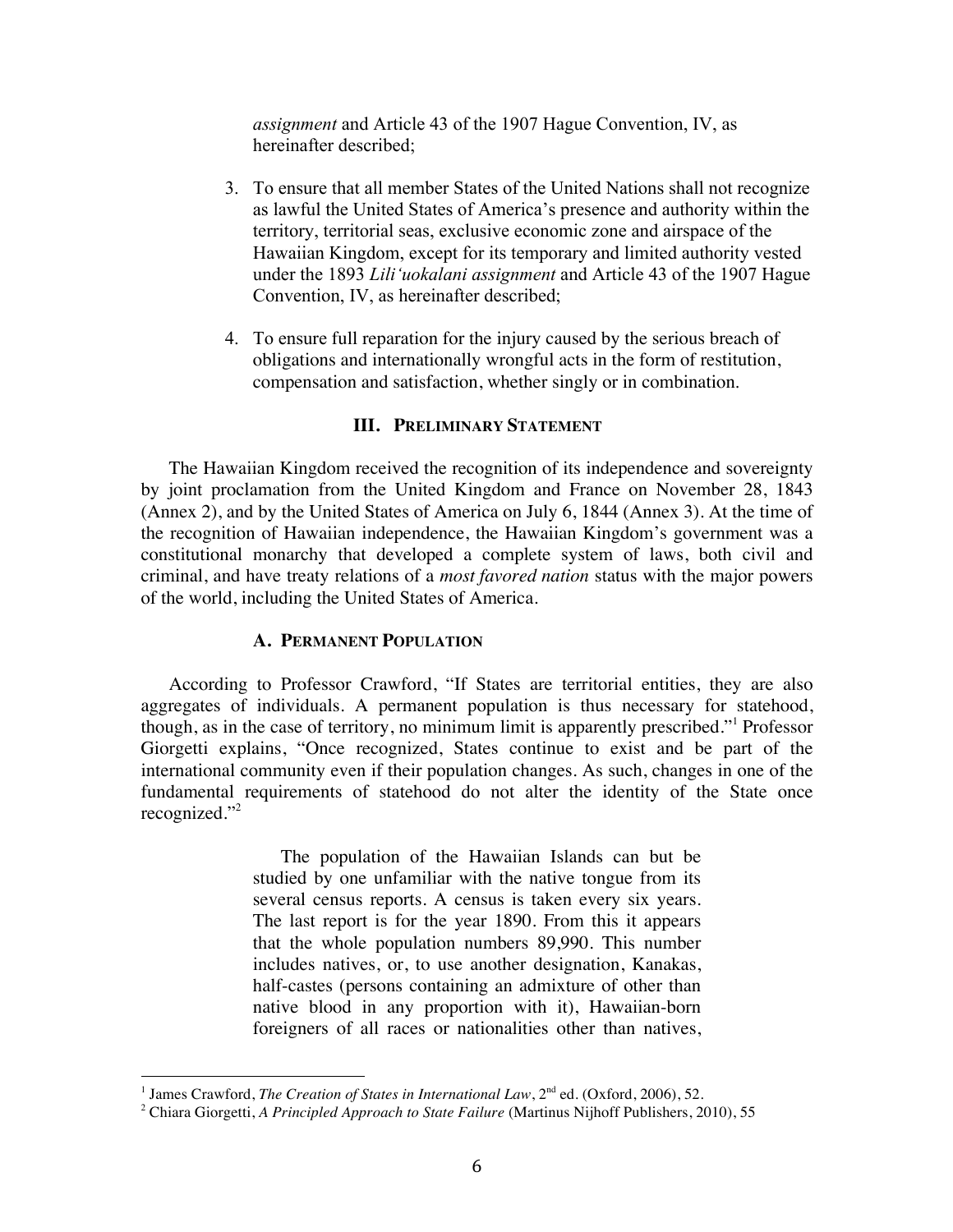Americans, British, Germans, French, Portuguese, Norwegians, Chinese, Polynesians, and other nationalities.

Americans number 1,928; natives and half-castes, 40,612; Chinese, 15,301; Japanese, 12,360; Portuguese, 8,602; British, 1,344; Germans, 1,034; French, 70; Norwegians, 227; Polynesians, 588; and other foreigners 419.

It is well at this point to say that of the 7,495 Hawaiianborn foreigners 4,117 are Portuguese, 1,701 Chinese and Japanese, 1,617 other white foreigners, and 60 of other nationalities.<sup>3</sup>

The permanent population has exceedingly increased since the 1890 census and according to the last census in 2011 by the United States that number is now at 1,374,810.4 International law, however, protects the *status quo* of the national population of an occupied State during occupation. According to Professor von Glahn, "the nationality of the inhabitants of occupied areas does not ordinarily change through the mere fact that temporary rule of a foreign government has been instituted, inasmuch as military occupation does not confer *de jure* sovereignty upon an occupant. Thus under the laws of most countries, children born in territory under enemy occupation possess the nationality of their parents, that is, that of the legitimate sovereign of the occupied area."<sup>5</sup> Any individual today who is a direct descendent of a person who lawfully acquired Hawaiian citizenship prior to the U.S. occupation that began at noon on August 12, 1898, is a Hawaiian subject. Hawaiian law recognizes all others who possess the nationality of their parents as part of the alien population.

#### **B. DEFINED TERRITORY**

According to Judge Huber, "Territorial sovereignty…involves the exclusive right to display the activities of a State."<sup>6</sup> Crawford also states, "Territorial sovereignty is not ownership of but governing power with respect to territory."7

> The laws are obligatory upon all persons, whether subjects of this kingdom, or citizens or subjects of any foreign State, while within the limits of this kingdom, except so far as exception is made by the laws of nations in respect to Ambassadors or others. The property of all such persons,

<sup>&</sup>lt;sup>3</sup> United States House of Representatives,  $53<sup>rd</sup>$  Congress, Executive Documents on Affairs in Hawaii: 1894-95, (Government Printing Office, 1895), 539

<sup>4</sup> *2011 Population Estimates*. United States Census Bureau, Population Division.

<sup>5</sup> Gehard von Glahn, *The Occupation of Enemy Territory: A Commentary on the Law and Practice of Belligerent Occupation* (University of Minnesota Press 1957), 60.

<sup>6</sup> Island of Palmas Case, 1 RIAA 829, 839 (Arbitrator Huber) 4 ILR 3 (1928), 103, 108, 110, 111, 113, 114, 418, 479, 482, 487, 492.

<sup>7</sup> Crawford, 56.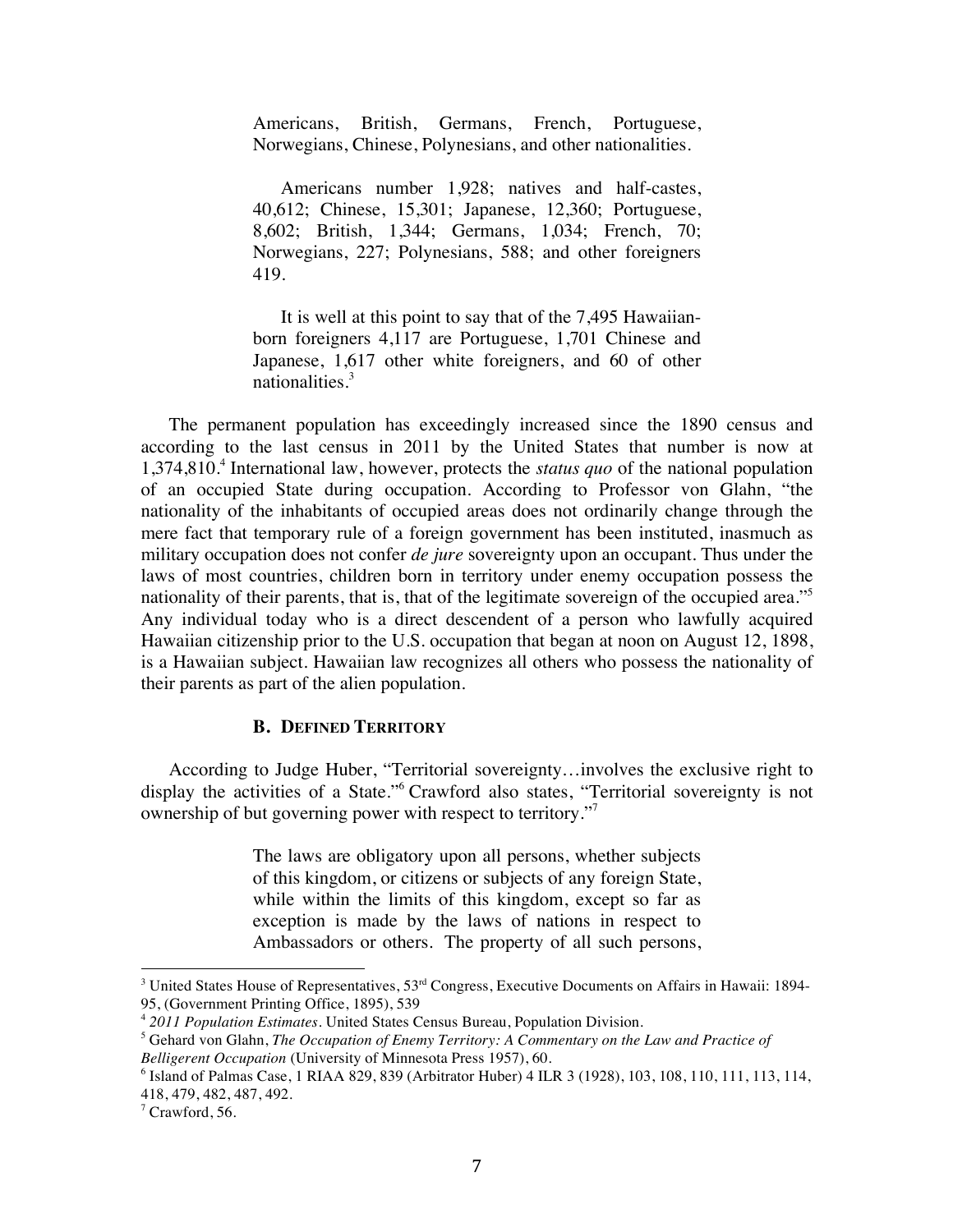while such property is within the territorial jurisdiction of this kingdom, is also subject to the laws. $8$ 

The Islands constituting the defined territory of the Hawaiian Kingdom on January 17, 1893, together with its territorial seas whereby the channels between adjacent Islands are contiguous, its exclusive economic zone of two hundred miles, and its air space, include:

| Island:            | Location:                               | Square Miles/Acreage:  |
|--------------------|-----------------------------------------|------------------------|
|                    |                                         |                        |
| Hawai'i            | 19° 30' N 155° 30' W                    | 4,028.2 / 2,578,048    |
| Maui               | $20^{\circ}$ 45' N 156° 20' W           | 727.3/465,472          |
| $O^{\epsilon}$ ahu | 21° 30' N 158° 00' W                    | 597.1 / 382,144        |
| Kaua'i             | 22° 03' N 159° 30' W                    | 552.3 / 353,472        |
| Molokai            | $21^{\circ}$ 08' N $157^{\circ}$ 00' W  | 260.0 / 166,400        |
| Lana'i             | $20^{\circ}$ 50' N 156 $^{\circ}$ 55' W | 140.6 / 89,984         |
| Ni'ihau            | $21^{\circ}$ 55' N 160 $^{\circ}$ 10' W | 69.5 / 44,480          |
| Kaho'olawe         | 20° 33' N 156° 35' W                    | 44.6 / 28,544          |
| Nihoa              | $23^{\circ}$ 06' N 161° 58' W           | 0.3/192                |
| Molokini           | 20° 38' N 156° 30' W                    | 0.04 / 25.6            |
| Lehua              | $22^{\circ}$ 01' N 160 $^{\circ}$ 06' W | 0.4 / 256              |
| Ka'ula             | 21° 40' N 160° 32' W                    | 0.2 / 128              |
| Laysan             | 25° 50' N 171° 50' W                    | 1.6/1,024              |
| Lisiansky          | 26° 02′ N 174° 00′ W                    | 0.6 / 384              |
| Palmyra            | 05° 52′ N 162° 05′ W                    | 4.6/2,944              |
| Ocean              | 28° 25' N 178° 25' W                    | 0.4 / 256              |
| TOTAL:             |                                         | 6,427.74 / 4,113,753.6 |

#### **C. GOVERNMENT**

According to Crawford, "Governmental authority is the basis for normal inter-State relations; what is an act of a State is defined primarily by reference to its organs of government, legislative, executive or judicial."9 Since 1864, the Hawaiian Kingdom fully adopted the separation of powers doctrine in its constitution, being the cornerstone of constitutional governance.

> Article 20. The Supreme Power of the Kingdom in its exercise, is divided into the Executive, Legislative, and Judicial; these shall always be preserved distinct, and no Judge of a Court of Record shall ever be a member of the Legislative Assembly.

Article 31. To the [Queen] belongs the executive power.

<sup>8</sup> Compiled Laws of the Hawaiian Kingdom (1884), §6.

<sup>&</sup>lt;sup>9</sup> Crawford, 56.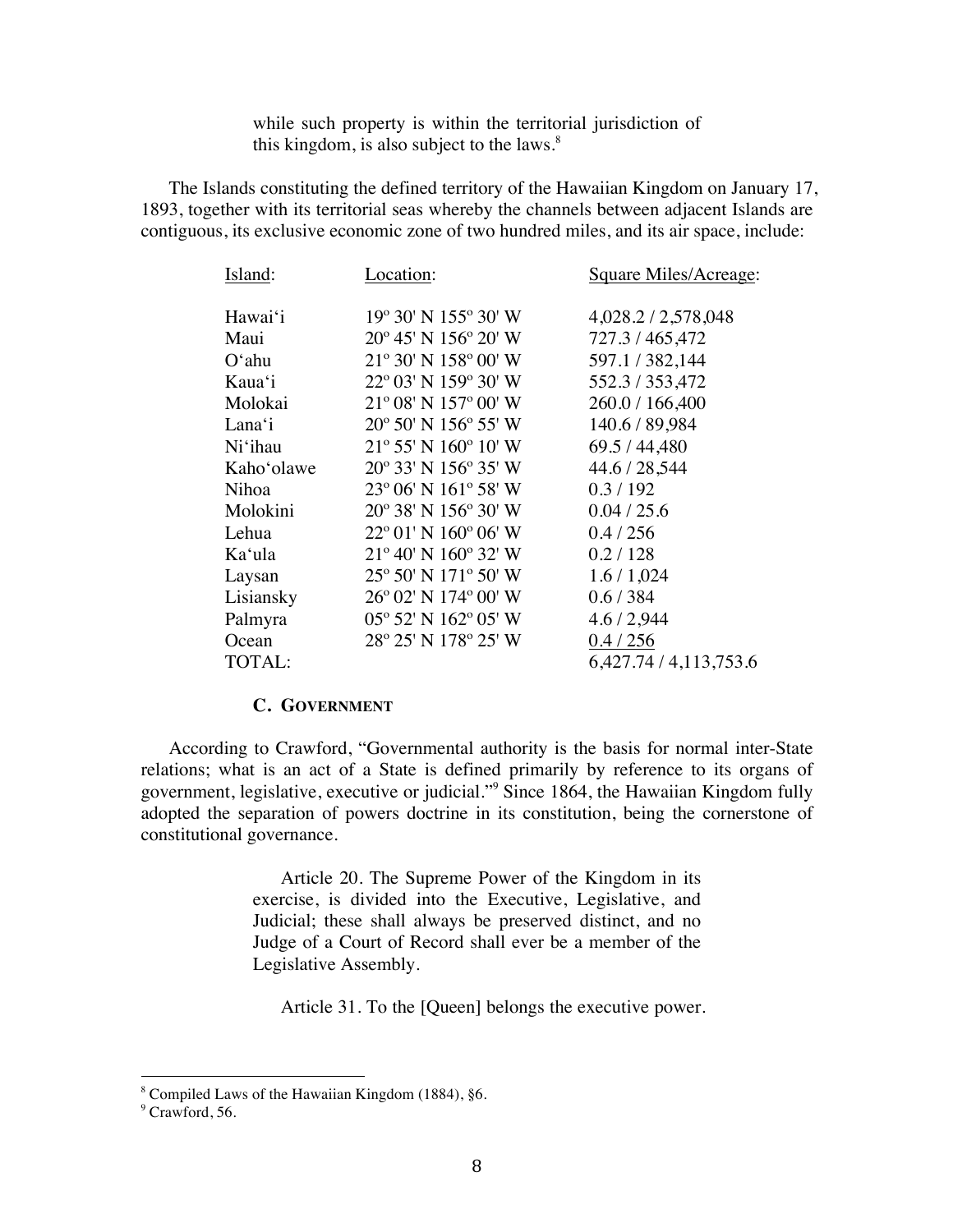Article 45. The Legislative power of the Three Estates of this Kingdom is vested in the King, and the Legislative Assembly; which Assembly shall consist of the Nobles appointed by the King, and of the Representatives of the People, sitting together.

Article 66. The Judicial Power shall be divided among the Supreme Court and the several Inferior Courts of the Kingdom, in such manner as the Legislature may, from time to time, prescribe, and the tenure of office in the Inferior Courts of the Kingdom shall be such as may be defined by the law creating them. (Annex 4).

#### *1. Power to Declare and Wage War & to Conclude Peace*

The power to declare war and to conclude peace is constitutionally vested in the office of the Monarch pursuant to Article 26, Hawaiian Constitution, "The [Queen] is the Commander-in-Chief of the Army and Navy, and for all other Military Forces of the Kingdom, by sea and land; and has full power by [Her]self, or by any officer or officers [She] may judge best for the defence and safety of the Kingdom. But [she] shall never proclaim war without the consent of the Legislative Assembly." (Annex 4).

#### *2. To Maintain Diplomatic Ties with Other Sovereigns*

Maintaining diplomatic ties with other States is vested in the office of the Monarch pursuant to Article 30, Hawaiian Constitution, "It is the [Queen's] Prerogative to receive and acknowledge Public Ministers…" (Annex 4). The officer responsible for maintaining diplomatic ties with other States is the Minister of Foreign Affairs whose duty is "to conduct the correspondence of [the Hawaiian] Government, with the diplomatic and consular agents of all foreign nations, accredited to this Government, and with the public ministers, consuls, and other agents of the Hawaiian Islands, in foreign countries, in conformity with the law of nations, and as the [Queen] shall from time to time, order and instruct." §437, Compiled Laws of the Hawaiian Kingdom. (Annex 5). The Minister of Foreign Affairs shall also "have the custody of all public treaties concluded and ratified by the Government; and it shall be his duty to promulgate the same by publication in the government newspaper. When so promulgated, all officers of this government shall be presumed to have knowledge of the same." §441, Compiled Laws of the Hawaiian Kingdom. (Annex 5).

#### *3. To Acquire Territory by Discovery or Occupation*

Between 1822 and 1886, the Hawaiian Kingdom exercised the power of discovery and occupation that added five additional islands to the Hawaiian Domain. By direction of Ka'ahumanu in 1822, Captain William Sumner took possession of the Island of Nihoa. On May 1, 1857; Laysan Island was taken possession by Captain John Paty for the Hawaiian Kingdom; on May 10, 1857 Captain Paty also took possession of Lysiansky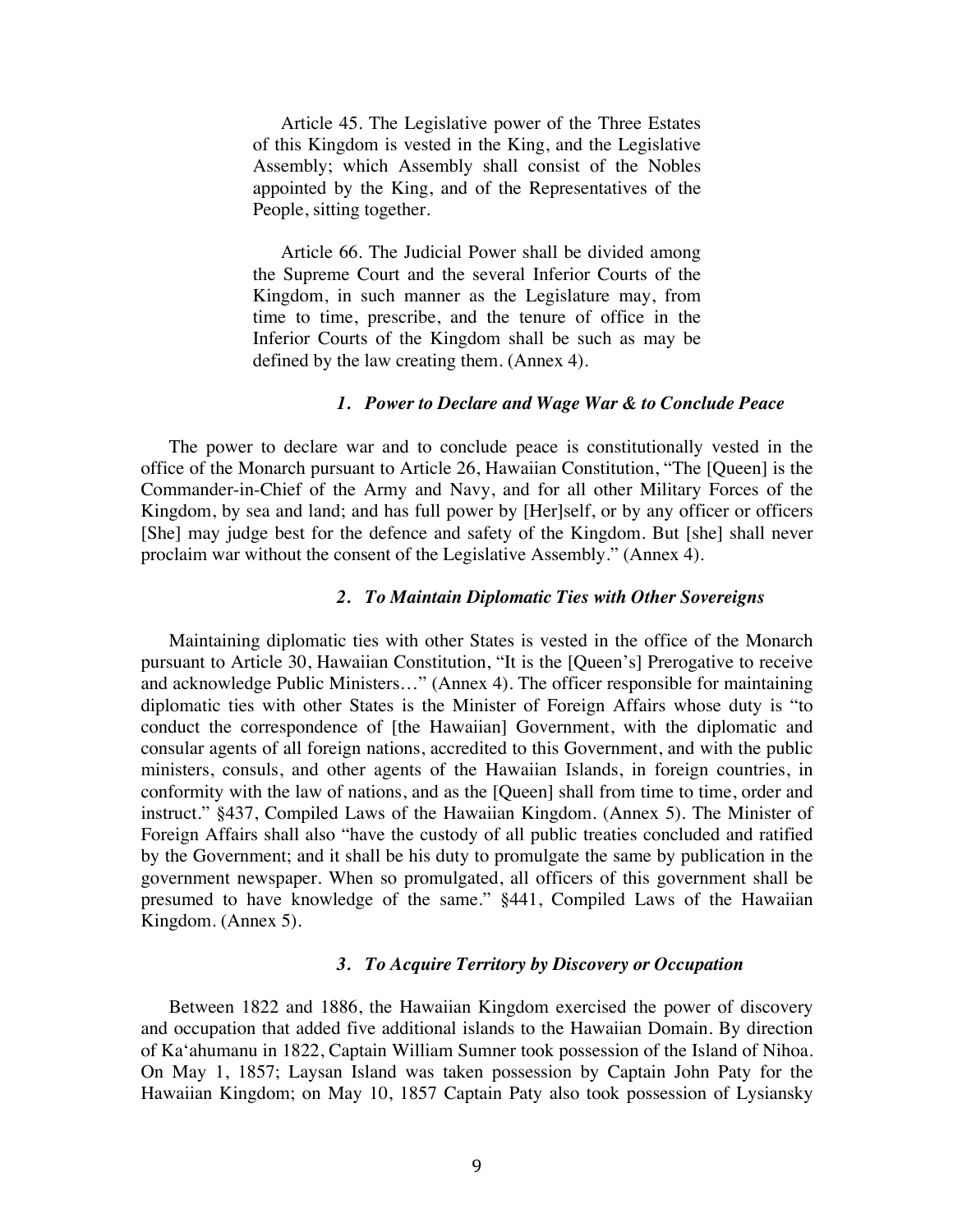Island; Palmyra Island was taken possession of by Captain Zenas Bent on April 15, 1862; and Ocean Island was acquired September 20, 1886, by proclamation of Colonel J.H. Boyd.

#### *4. To Make International Agreements and Treaties and Maintain Diplomatic Relations with other States*

Article 29, Hawaiian Constitution, provides, "The [Queen] has the power to make Treaties. Treaties involving changes in the Tariff or in any law of the Kingdom shall be referred for approval to the Legislative Assembly." (Annex 4). As a result of the United States of America's recognition of Hawaiian independence, the Hawaiian Kingdom entered into a Treaty of Friendship, Commerce and Navigation, Dec. 20<sup>th</sup> 1849 (Annex 6); Treaty of Commercial Reciprocity, Jan. 13, 1875 (Annex 7); Postal Convention Concerning Money Orders, Sep. 11, 1883 (Annex 8); and a Supplementary Convention to the 1875 Treaty of Commercial Reciprocity, Dec. 6, 1884 (Annex 9).

The Hawaiian Kingdom also entered into treaties with Austria-Hungary, June 18, 1875; Belgium, October 4, 1862; Bremen (succeeded by Germany), March 27, 1854; Denmark, October 19, 1846; France, September 8, 1858; French Tahitit, November 24, 1853; Germany, March 25, 1879; the United Kingdom of Great Britain and Northern Ireland) March 26, 1846; New South Wales (now Australia), March 10, 1874 (Annex 17); Hamburg (succeeded by Germany), January 8, 1848) (Annex 18); Italy, July 22, 1863; Japan, August 19, 1871, January 28, 1886; Netherlands, October 16, 1862; Portugal, May 5, 1882; Russia, June 19, 1869; Samoa, March 20, 1887; Spain, October 9, 1863; Sweden-Norway (now separate States), April 5, 1855; and Switzerland, July 20, 1864.

Foreign Legations accredited to the Court of the Hawaiian Kingdom in the city of Honolulu included the United States of America, Portugal, Great Britain, France and Japan.

Foreign Consulates in the Hawaiian Kingdom included the United States of America, Italy, Chile, Germany, Sweden-Norway, Denmark, Peru, Belgium, Netherlands, Spain, Austria-Hungary, Russia, Great Britain, Mexico and China.

Hawaiian Legations accredited to foreign States included the United States of America in the city of Washington, D.C.; Great Britain in the city of London; France in the city of Paris, Russia in the city of Saint Petersburg; Peru in the city of Lima; and Chile in the city of Valparaiso.

Hawaiian Consulates in foreign States included the United States of America in the cities of New York, San Francisco, Philadelphia, San Diego, Boston, Portland, Port Townsend and Seattle; Mexico in Mexico city and the city of Manzanillo; Guatemala; Peru in the city of Callao; Chile in the city of Valparaiso; Uruguay in the city of Monte Video; Philippines (former Spanish territory) in the city of Iloilo and Manila; Great Britain in the cities of London, Bristol, Hull, Newcastle on Tyne, Falmouth, Dover,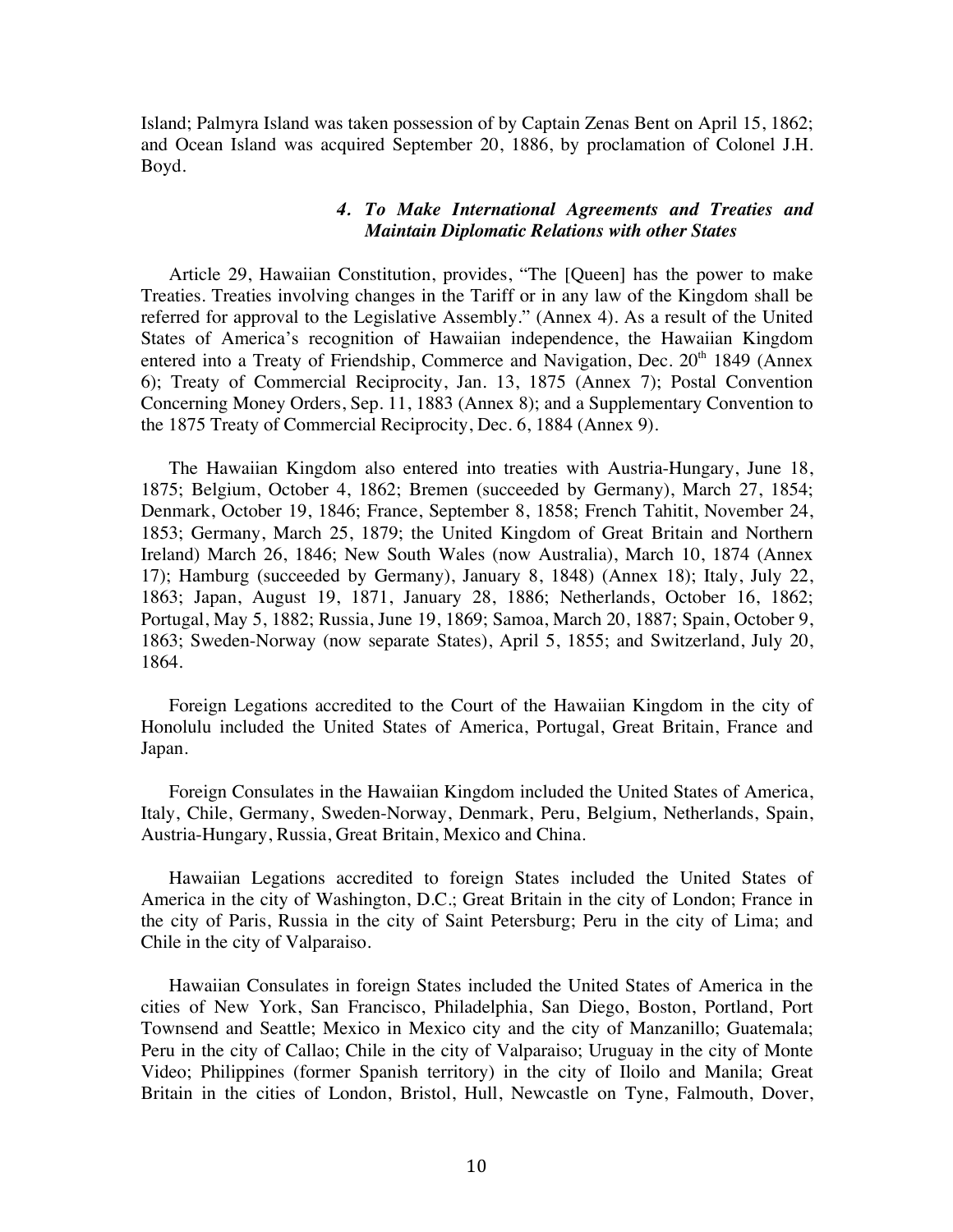Cardiff and Swansea, Edinburgh and Leith, Glasgow, Dundee, Queenstown, Belfast; Ireland (former British territory) in the cities of Liverpool, and Dublin; Canada (former British territory) in the cities of Toronto, Montreal, Bellville, Kingston Rimouski, St. John's, Varmouth, Victoria, and Vancouver; Australia in the cities of Sydney, Melbourne, Brisbane, Hobart, and Launceston; New Zealand (former British territory) in the cities of Auckland and Dunedin; China in the cities of Hong Kong and Shanghai; France in the cities of Paris, Marseilles, Bordeaux, Dijon, Libourne and Papeete; Germany in the cities of Bremen, Hamburg, Frankfort, Dresden and Karlsruhe; Austria in the city of Vienna; Spain in the cities of Barcelona, Cadiz, Valencia Malaga, Cartegena, Las Palmas, Santa Cruz and Arrecife de Lanzarote; Portugal in the cities of Lisbon, Oporto Madeira, and St. Michaels; Cape Verde (former Portuguese territory) in the city of St. Vincent; Italy in the cities of Rome, Genoa, and Palermo; Netherland in the cities of Amsterdam and Dordrecht; Belgium in the cities of Antwerp, Ghent, Liege and Bruges; Sweden in the cities of Stockholm, Lyskil, and Gothemburg; Norway in the city of Oslo (formerly known as Kristiania); Denmark in the city of Copenhagen; and Japan in the city of Tokyo.

#### **IV. STATEMENT OF THE FACTS**

#### **A. THE** *LILI'UOKALANI ASSIGNMENT* **OF EXECUTIVE POWER & THE**  *AGREEMENT OF RESTORATION* **OF THE HAWAIIAN KINGDOM GOVERNMENT**

"Governmental authority," states Crawford, "is the basis for normal inter-State relations; what is an act of a State is defined primarily by reference to its organs of government, legislative, executive or judicial." <sup>10</sup> On January 17, 1893, Queen Lili'uokalani, who was constitutionally vested with the "executive power" under Article 31 of the Hawaiian Constitution, was unable to apprehend certain insurgents calling themselves the provisional government without armed conflict between U.S. troops and the Hawaiian police force headed by Marshal Charles Wilson. She was forced to temporarily assign her executive power to the President of the United States under threat of war under the following protest.

> I, Liliuokalani, by the grace of God and under the constitution of the Hawaiian Kingdom, Queen, do hereby solemnly protest against any and all acts done against myself and the constitutional Government of the Hawaiian Kingdom by certain persons claiming to have established a provisional government of and for this Kingdom.

> That I yield to the superior force of the United States of America, whose minister plenipotentiary, His Excellency John L. Stevens, has caused United States troops to be landed at Honolulu and declared that he would support the said provisional government.

 $10$  Crawford, 56.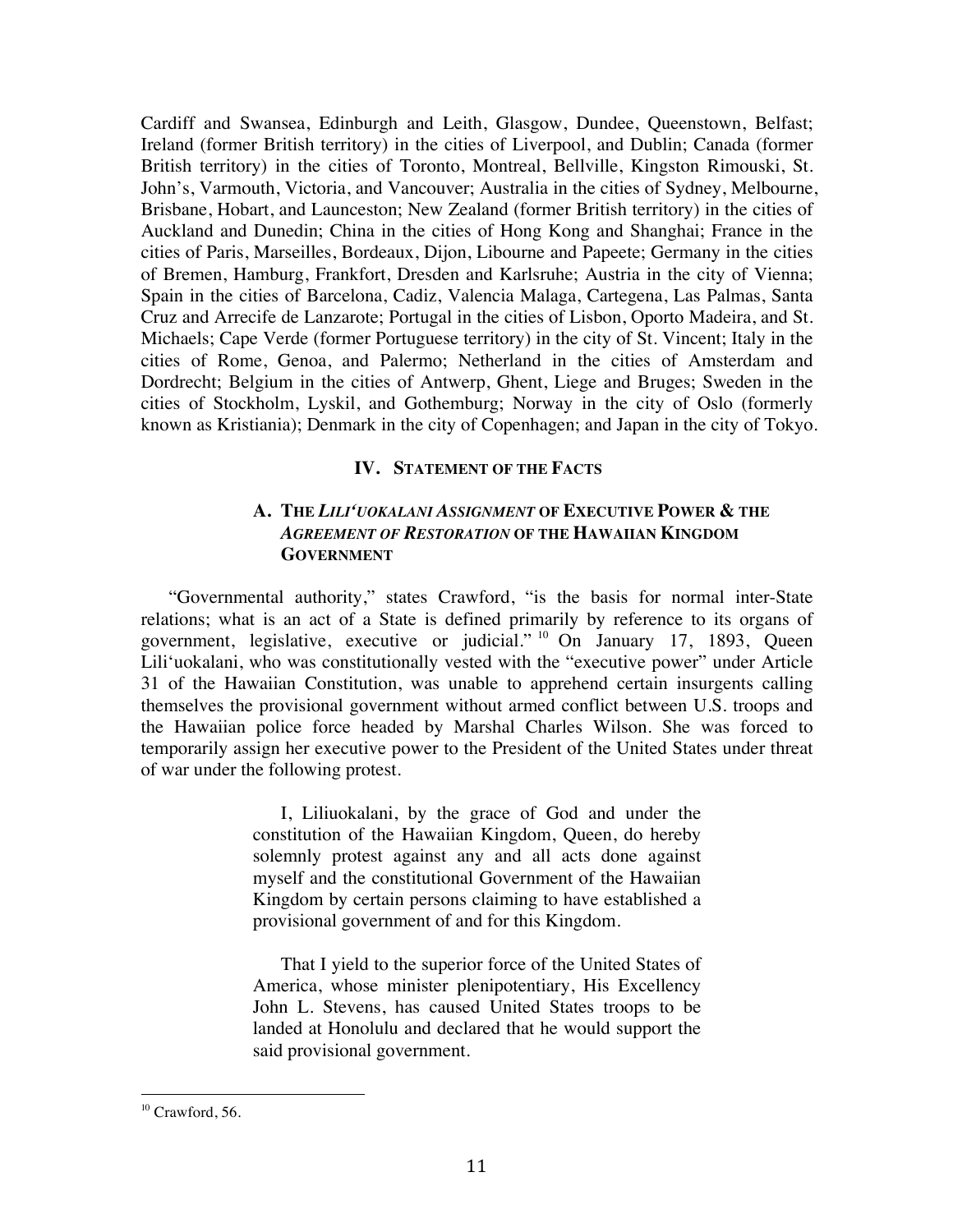Now, to avoid any collision of armed forces and perhaps the loss of life, I do, under this protest, and impelled by said force, yield my authority until such time as the Government of the United States shall, upon the facts being presented to it, undo the action of its representatives and reinstate me in the [executive] authority which I claim as the constitutional sovereign of the Hawaiian Islands**.** (Annex 10, at 461).

#### *1. Presidential Investigation initiated by President Cleveland*

United States President Cleveland's investigation found that the United States Legation accredited to the Hawaiian Kingdom, together with United States Marines and Naval personnel, were directly responsible for the illegal overthrow of the Hawaiian government with the ultimate goal of transferring the Hawaiian Islands to the United States from an installed government.<sup>11</sup> U.S. Special Commissioner Blount reported that, "in pursuance of a prearranged plan, the Government thus established hastened off commissioners to Washington to make a treaty for the purpose of annexing the Hawaiian Islands to the United States."12 The report also detailed the culpability of the United States government in violating international laws, as well as Hawaiian State territorial sovereignty.

President Cleveland described the United States' action as an "act of war, committed with the participation of a diplomatic representative of the United States and without authority of Congress."13 Thus he acknowledged that through such acts the government of a peaceful and friendly people was overthrown. Cleveland further stated that a "substantial wrong has thus been done which a due regard for our national character as well as the rights of the injured people requires we should endeavor to repair."<sup>14</sup>. According Professor Marek:

> It is a well-known rule of customary international law that third States are under a clear duty of non-intervention and non-interference in civil strife within a State. Any such interference is an unlawful act, even if, far from taking the form of military assistance to one of the parties, it is merely confined to premature recognition of the rebel government.15

 $11$  United States House of Representatives,  $53<sup>rd</sup>$  Congress, Executive Documents on Affairs in Hawaii: 1894-95, (Government Printing Office 1895), 567, [hereafter Executive Documents]. Reprinted at 1 *Hawaiian Journal of Law & Politics* 136 (Summer 2004).

<sup>12</sup> *Id.,* 587.

<sup>13</sup> *Id*., 456. Reprinted at 1 *Hawaiian Journal of Law & Politics* 201 (Summer 2004).

<sup>14</sup> *Id*.

<sup>&</sup>lt;sup>15</sup> Krystyna Marek, *Identity and Continuity of States in Public International Law*, 2<sup>nd</sup> ed., (Librairie Droz 1968), 64.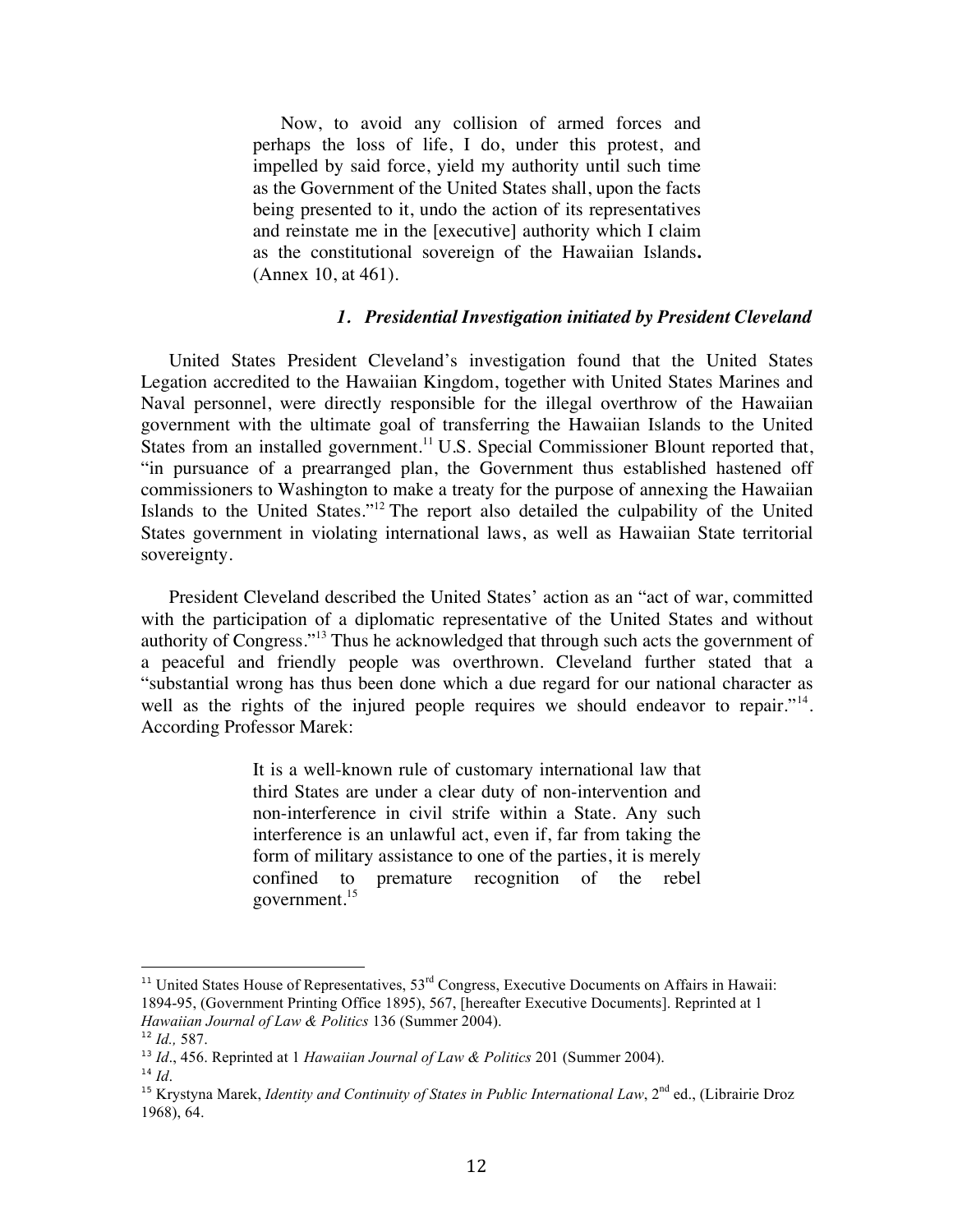In a dispatch to United States Minister Plenipotentiary Albert Willis, assigned to the Hawaiian Kingdom, on October 18, 1893, U.S. Secretary of State Gresham apprised Willis of the findings of the Presidential investigation.

> The Provisional Government was not established by the Hawaiian people, or with their consent or acquiescence, nor has it since existed with their consent. The Queen refused to surrender her powers to the Provisional Government until convinced that the minister of the United States had recognized it as the *de facto* authority, and would support and defend it with the military force of the United States, and that resistance would precipitate a bloody conflict with that force. She was advised and assured by her ministers and by leaders of the movement for the overthrow of her government, that if she surrendered under protest her case would afterwards be fairly considered by the President of the United States. The Queen finally wisely yielded to the armed forces of the United States then quartered in Honolulu, relying upon the good faith and honor of the President, when informed of what had occurred, to undo the action of the minister and reinstate her and the authority which she claimed as the constitutional sovereign of the Hawaiian Islands.

> After a patient examination of Mr. Blount's reports the President is satisfied that the movement against the Queen, if not instigated, was encouraged and supported by the representative of this Government at Honolulu; that he promised in advance to aid her enemies in an effort to overthrow the Hawaiian Government and set up by force a new government in its place; and that he kept this promise by causing a detachment of troops to be landed from the *Boston* on the 16<sup>th</sup> of January, and by recognizing the Provisional Government the next day when it was too feeble to defend itself and the constitutional government was able to successfully maintain its authority against any threatening force other than that of the United States already landed.

> The President has therefore determined that he will not send back to the Senate for its action thereon the treaty which he withdrew from that body for further consideration on the 9th day of March last. On your arrival at Honolulu you will take advantage of an early opportunity to inform the Queen of this determination, making known to her the President's sincere regret that the reprehensible conduct of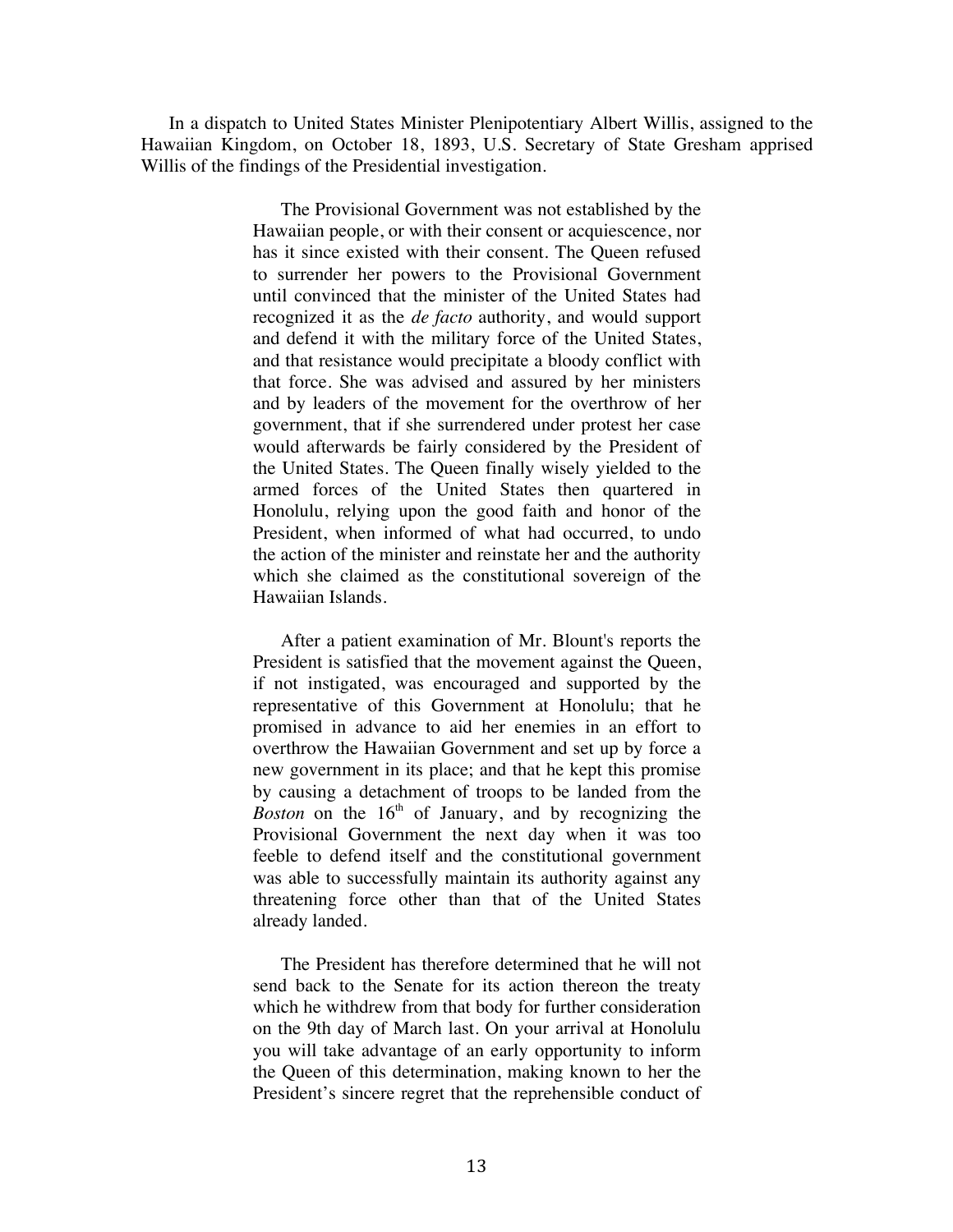the American minister and the unauthorized presence on land of a military force of the United States obliged her to surrender her sovereignty, for the time being, and rely on the justice of this Government to undo the flagrant wrong.

You will, however, at the same time inform the Queen that, when reinstated, the President expects that she will pursue a magnanimous course by granting full amnesty to all who participated in the movement against her, including persons who are, or have been, officially or otherwise, connected with the Provisional Government, depriving them of no right or privilege which they enjoyed before the so-called revolution. All obligations created by the Provisional Government in due course of administration should be assumed. (Annex 10, at 463-464).

In the initial meeting with U.S. Minister Willis on November 13, 1893, at the U.S. Legation in Honolulu, Queen Lili'uokalani refused to grant amnesty and cited Chapter VI—Treason, Hawaiian Penal Code.

> 1. Treason is hereby defined to be any plotting or attempt to dethrone or destroy the King, or the levying of war against the King's government, or the adhering to the enemies thereof giving them aid and comfort, the same being done by a person owing allegiance to this kingdom.

> 9. Whoever shall commit the crime of treason, shall suffer the punishment of death; and all his property shall be confiscated to the government. (Annex 11).

But after one month of continued negotiation with U.S. Minister Willis, Queen Lili'uokalani, on December 18, 1893, signed the following declaration agreeing to grant amnesty after the government is restored.

> I, Liliuokalani, in recognition of the high sense of justice which has actuated the President of the United States, and desiring to put aside all feelings of personal hatred or revenge and to do what is best for all the people of these Islands, both native and foreign born, do hereby and herein solemnly declare and pledge myself that, if reinstated as the constitutional sovereign of the Hawaiian Islands, that I will immediately proclaim and declare, unconditionally and without reservation, to every person who directly or indirectly participated in the revolution of January 17, 1893, a full pardon and amnesty for their offenses, with restoration of all rights, privileges, and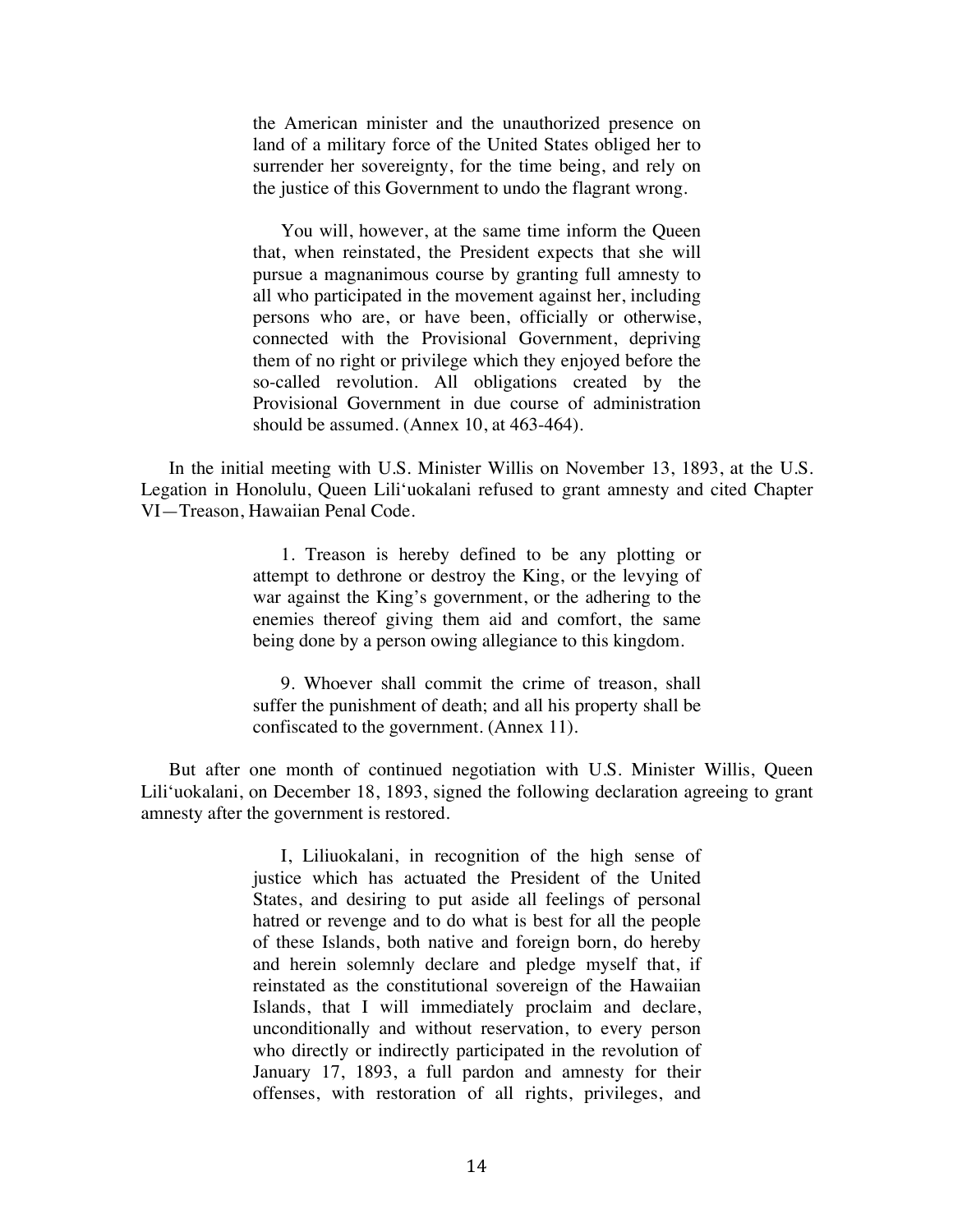immunities under the constitution and the laws which have been made in pursuance thereof, and that I will forbid and prevent the adoption of any measures of proscription or punishment for what has been done in the past by those setting up or supporting the Provisional Government. I further solemnly agree to accept the restoration under the constitution existing at the time of said revolution and that I will abide by and fully execute that constitution with all the guaranties as to person and property therein contained. I furthermore solemnly pledge myself and my Government, if restored, to assume all the obligations created by the Provisional Government, in the proper course of administration, including all expenditures for military or police services, it being my purpose, if restored, to assume the Government precisely as it existed on the day when it was unlawfully overthrown. (Annex 12, at 1269).

On December 20, 1893, Willis dispatched the Queen's acceptance of the condition of restoration to Gresham in Washington, D.C. In a dispatch to Willis on January 13, 1893, Gresham acknowledged receipt of the Queen's declaration.

> On the  $18<sup>th</sup>$  ultimo the President sent a special message to Congress communicating copies of the Mr. Blount's reports and the instructions given to him and you. On the same day, answering a resolution of the House of Representatives, he sent copies of all correspondence since March 4, 1889, on the political affairs and relations of Hawaii, withholding, for sufficient reasons, only Mr. Stevens' No. 70 of October 8, 1892, and your No. 3 of November 16, 1893. The President therein announced that the conditions of restoration suggested by him to the Queen had not proved acceptable to her, and that since the instructions sent to you to insist upon those conditions he had not learned that the Queen was willing to assent to them. The President thereupon submitted the subject to the more extended powers and wider discretion of Congress, adding the assurance that he would be gratified to cooperate in any legitimate plan which might be devised for a solution of the problem consistent with American honor, integrity, and morality.

Your reports show that on further reflection the Queen gave her unqualified assent in writing to the conditions suggested, but that the Provisional Government refuses to acquiesce in the President's decision.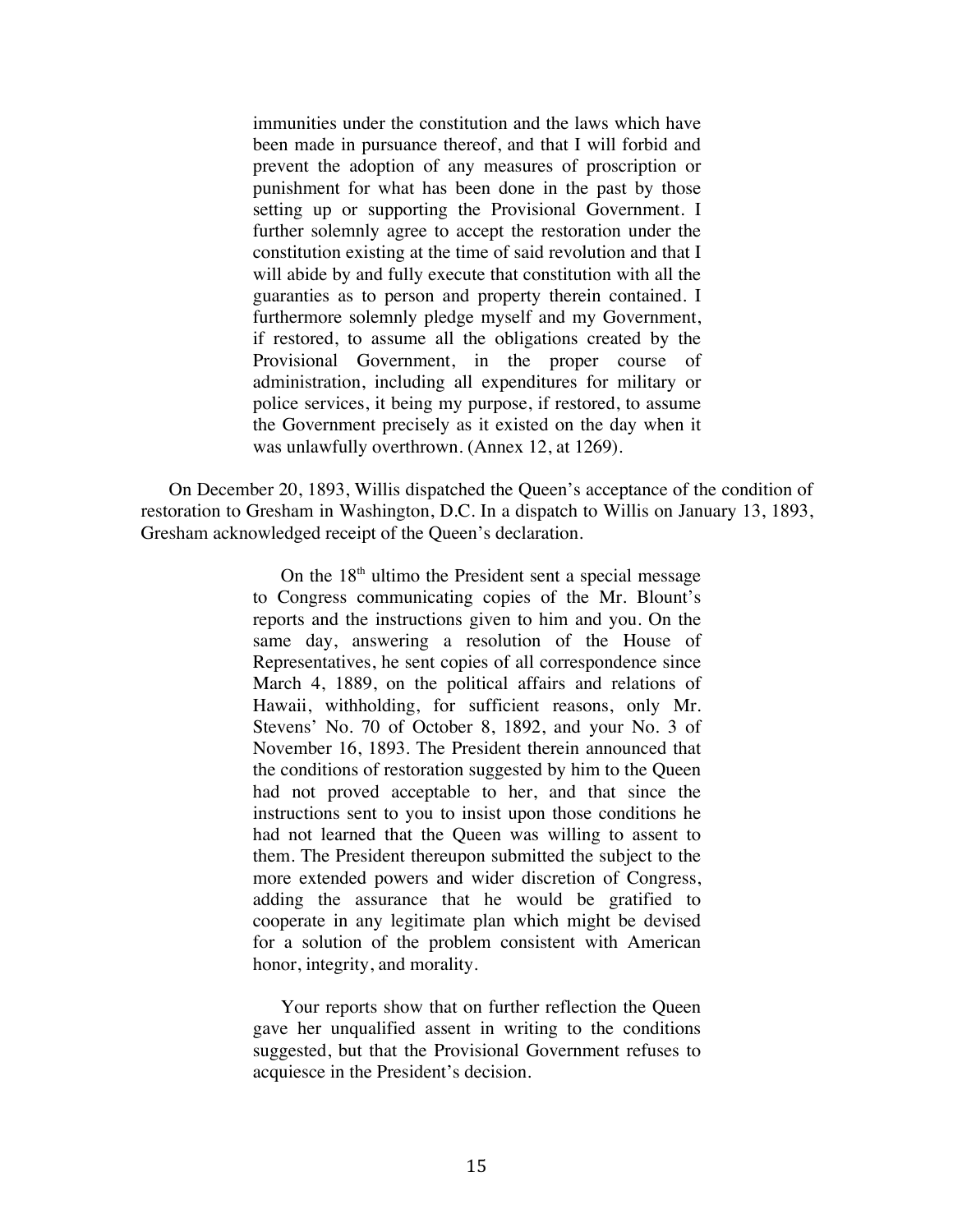The matter now being in the hands of Congress the President will keep that body fully advised of the situation, and will lay before it from time to time the reports received from you, including your No. 3, heretofore withheld, and all instructions sent to you. In the meantime, while keeping the Department fully informed of the course of events, you will, until further notice, consider your special instructions upon this subject have been fully complied with. (Annex 12, at 1283-1284).

#### *2. Settlement by Executive Agreements through Exchange of Notes*

According to Professor Garner, "Agreements in the form of an *exchange of notes* between certain high officials acting on behalf of States, usually their Ministers of Foreign Affairs or diplomatic representatives are numerous… They are employed for a variety of purposes and, like instruments which are designated as 'treaties', they may deal with any matter which is a proper subject of international regulation. One of their most common objects is to record the understandings of the parties to a treaty which they have previously entered into; but they may record an entirely new agreement, sometimes one which has been reached as a result of negotiation. While the purpose of an agreement effected by any *exchange of notes* may not differ from that of instruments designated by other names, it is strikingly different in its form from a 'treaty' or a 'convention.' Unlike a treaty, the relations which it establishes or seeks to establish is recorded, not in a single highly formalized instrument, but in two or more letters usually called 'notes,' signed by Ministers or other officials."<sup>16</sup> Dr. Myers explains, "*Exchange of notes* is the most flexible form of a treaty… The exchange consists of an offer and an acceptance… The offering instrument contains a text of the proposed agreement and the acceptance invariably repeats it verbatim, with assent."<sup>17</sup>

The purpose of President Cleveland submitting the matter to Congress was to seek the authorization of force to be employed against the insurgents. It was not to seek authority for the agreements with Queen Lili'uokalani. After President Cleveland notified Congress by Presidential message on January 13, 1894 of the *Agreement of restoration* made with Queen Lili'uokalani, newspapers reported the settlement and the defiance of the insurgency to step down. *New York Tribune*, January 14, 1894 (Annex 13); *St. Paul Sunday Globe newspaper*, January 14, 1894 (Annex 14); *The Princeton Union newspaper,* January 18, 1894 (Annex 15); and *Hawai'i Holomua newspaper*, January 24, 1894 (Annex 16).

Under and by virtue of the *Lili'uokalani assignment*, executive power of the Hawaiian Kingdom remains vested in the President of the United States to faithfully administer Hawaiian Kingdom law, until the Hawaiian Kingdom government is restored

<sup>16</sup> 29 *American Journal of International Law Supplement* 698 (1935).

<sup>17</sup> Denys P. Myers, *The Names and Scope of Treaties*, 51 American Journal of International Law 590 (1957).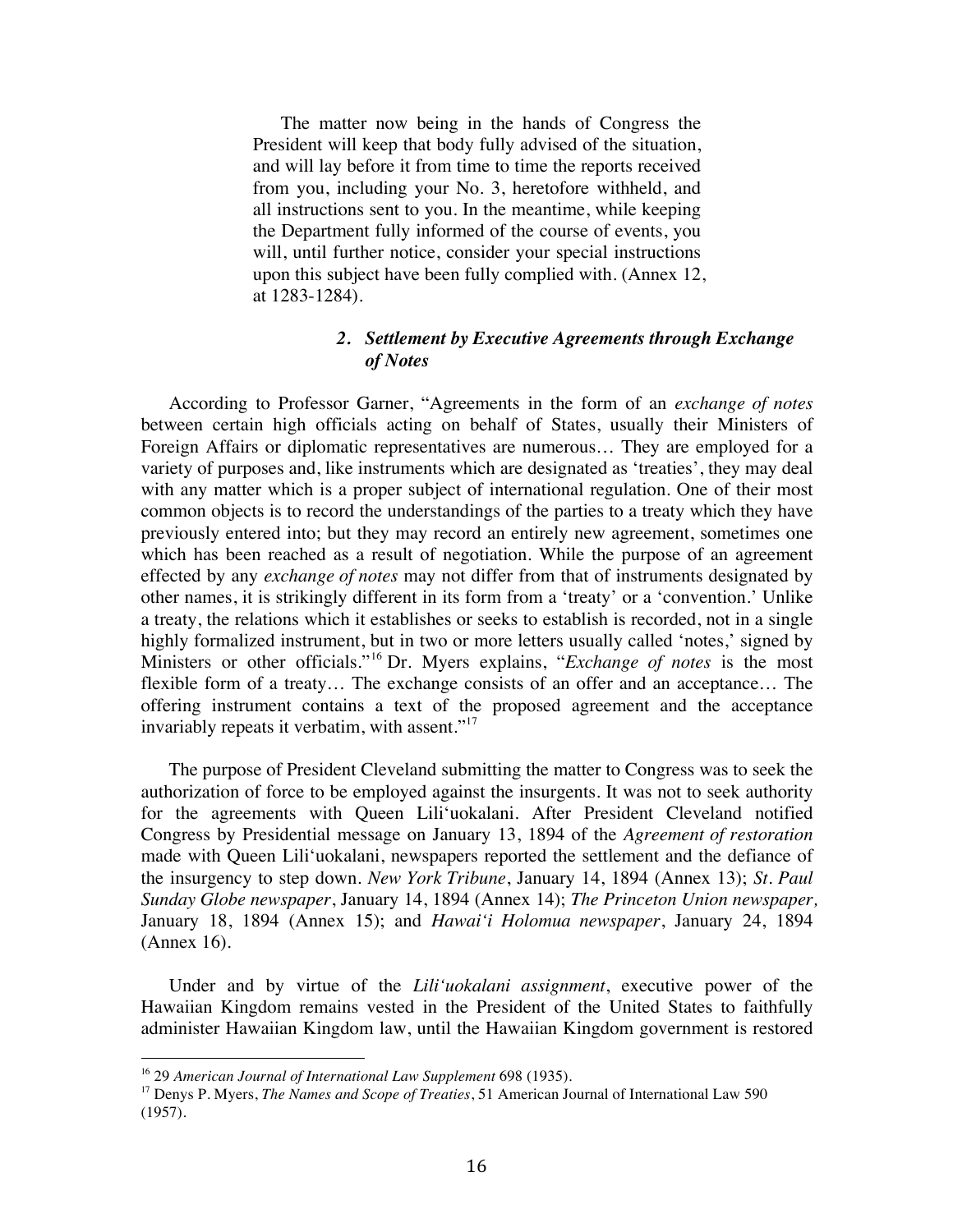pursuant to the *Agreement of restoration*, whereby the executive power is reassigned and thereafter the Monarch to grant amnesty. The failure of Congress to authorize the President to use force did not diminish the validity of the executive agreements, being the *Lili'uokalani assignment* and the *Agreement of restoration*. Despite over a century of non-compliance, these executive agreements remain binding upon the office of President of the United States to date. According to Professor Wright, the President binds "himself and his successors in office by executive agreements."<sup>18</sup>

President Cleveland failed to follow through in his commitment to administer Hawaiian law and re-instate the constitutional government as a result of partisan wrangling in the U.S. Congress.<sup>19</sup> In a deliberate move to further isolate the Hawaiian Kingdom from any assistance by other States and treaty partners and to reinforce and protect the puppet government installed by U.S. officials, the Senate and House of Representatives each passed similar resolutions in 1894 strongly warning other countries "that any intervention in the political affairs of these islands by any other Government will be regarded as an act unfriendly to the United States."<sup>20</sup>

The Hawaiian Kingdom was thrown into civil unrest as a result. Five years passed before Cleveland's presidential successor, William McKinley, entered into a second treaty of cession with the same individuals who participated in the illegal overthrow with the U.S. legation in 1893, and were now calling themselves the Republic of Hawai'i. This second treaty was signed on June 16, 1897 in Washington, D.C., but would "be taken up immediately upon the convening of Congress next December."21

#### **3.** *Protests Prevent Second Attempt to Annex Hawaiian Islands by Treaty*

Queen Lili'uokalani was in the United States at the time of the signing of the treaty and protested the second annexation attempt of the country. While in Washington, D.C., the Queen filed a diplomatic protest with the United States Department of State on June 17, 1897. The Queen stated, in part:

> I, Lili'uokalani of Hawai'i, by the will of God named heir apparent on the tenth day of April, A.D. 1877, and by the grace of God Queen of the Hawaiian Islands on the seventeenth day of January, A.D. 1893, do hereby protest against the ratification of a certain treaty, which, so I am informed, has been signed at Washington by Messrs. Hatch, Thurston, and Kinney, purporting to cede those Islands to the territory and dominion of the United States. I declare

<sup>&</sup>lt;sup>18</sup> Quincy Wright, *The Control of American Foreign Relations*, (The MacMillan Co., 1922), 235.

<sup>19</sup> Ralf Kuykendall, *The Hawaiian Kingdom: 1874-1893, The Kalakaua Dynasty,* vol. III (Honolulu: University of Hawai'i Press 1967), 647.

<sup>&</sup>lt;sup>20</sup> Senate Resolution, May 31, 1894,  $53<sup>rd</sup>$  Congress,  $2<sup>nd</sup>$  Session, vol. 26.

<sup>21</sup> "Hawaiian Treaty to Wait—Senator Morgan Suggests that It Be Taken Up at This Session Without Result." *The New York Times*, 3 (July 25, 1897).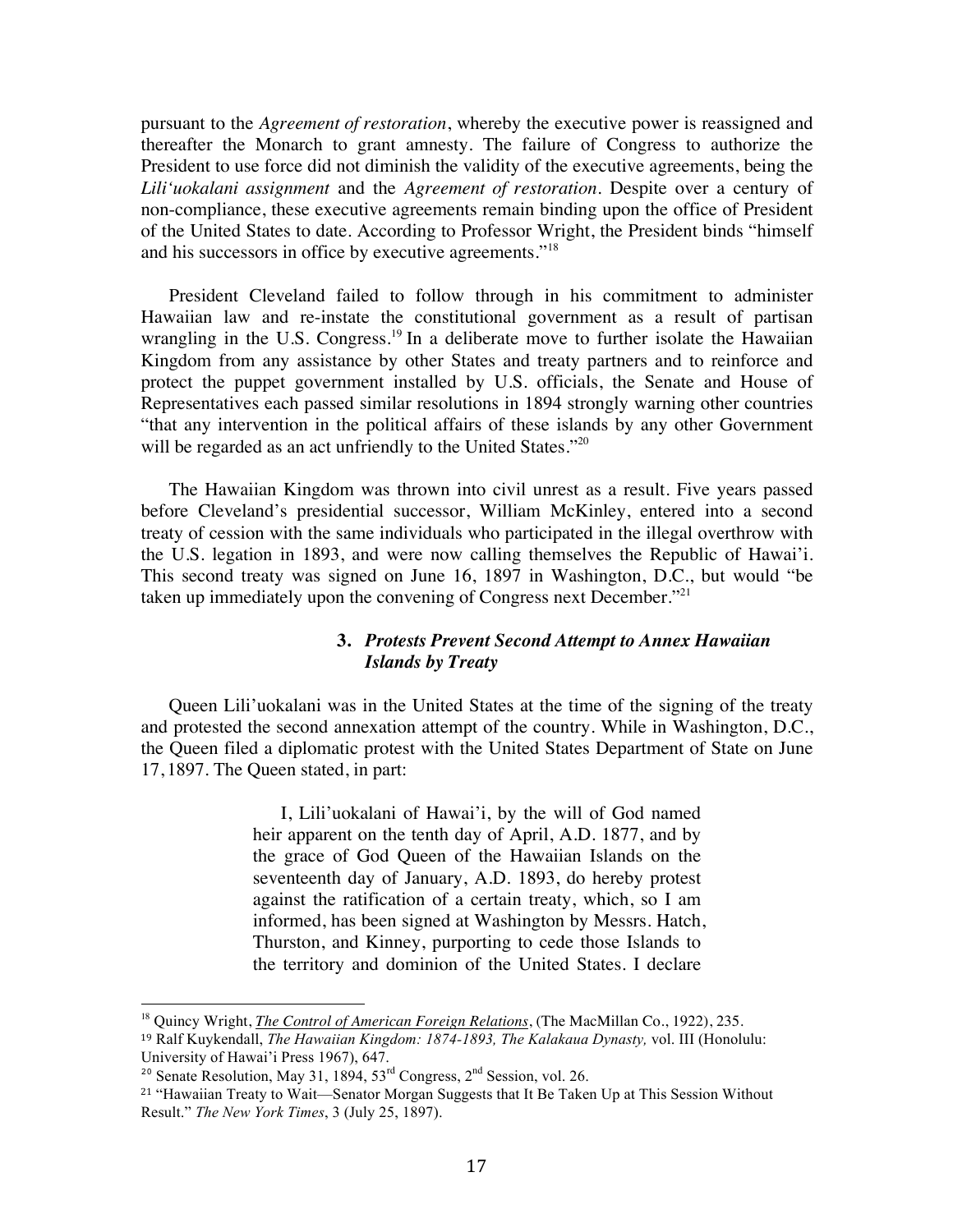such a treaty to be an act of wrong toward the native and part-native people of Hawaii, an invasion of the rights of the ruling chiefs, in violation of international rights both toward my people and toward friendly nations with whom they have made treaties, the perpetuation of the fraud whereby the constitutional government was overthrown, and, finally, an act of gross injustice to me.<sup>22</sup> (Annex 17)

Hawaiian political organizations in the Islands filed additional protests with the Department of State in Washington, D.C. These organizations were the Men and Women's Hawaiian Patriotic League (Hui Aloha 'Aina), and the Hawaiian Political Association (Hui Kalai'aina).<sup>23</sup> (Annex 18) In addition, a petition of 21,269 signatures of Hawaiian subjects and resident aliens protesting annexation was filed with the Senate when it convened in December 1897.<sup>24</sup> (Annex 19) The Senate was unable to garner enough votes to ratify the so-called treaty, but events would quickly change as war loomed between the United States of America and Spain.

The legal significance of these protests creates a fundamental bar to any future claim the United States may assert over the Hawaiian Islands by acquisitive *prescription*. "*Prescription,*" according to Professor Gehard von Glahn, "means that a foreign state occupies a portion of territory claimed by a state, encounters no protest by the 'owner,' and exercises rights of sovereignty over a long period of time."25

#### *4. Illegal Seizure and Occupation of the Hawaiian Islands by the United States of America during the Spanish-American War*

Unable to procure a treaty of cession from the Hawaiian Kingdom government acquiring the Hawaiian Islands as required by international law, Congress enacted a *Joint Resolution To provide for annexing the Hawaiian Islands to the United States,* which was signed into law by President McKinley on July 7, 1898 during the Spanish-American War (Annex 20) as a war measure. The Hawaiian Kingdom came under military occupation on August 12, 1898 at the height of the Spanish-American War, and the occupation was justified as a military necessity in order to reinforce and supply the troops that have been occupying the Spanish colonies of Guam and the Philippines since May 1, 1898. The justification as a war measure was clearly displayed in a secret session of the United States Senate on May 31, 1898 (Annex 21). Following the close of the Spanish-American War by the Treaty of Paris signed December 10, 1898, <sup>26</sup> U.S. troops remained

<sup>22</sup> Liliuokalani, *Hawaii's Story by Hawaii's Queen* (Charles E. Tuttle Co., Inc. 1964), 354. Reprinted at 1 *Hawaiian Journal of Law & Politics* 227 (Summer 2004).

<sup>23</sup> Tom Coffman, *Nation Within: The Story of America's Annexation of the Nation of Hawai'i* (Tom Coffman/Epicenter 1999), 268.

<sup>24</sup> Noenoe Silva, *Aloha Betrayed: Native Hawaiian Resistance to American Colonialism* (Duke University Press 2004), 145-159. *See* also Coffman, 273-287.

<sup>&</sup>lt;sup>25</sup> Gerhard von Glahn's, *Law Among Nations*, 6<sup>th</sup> ed., (Macmillan Publishing Company 1992), 371.

<sup>26</sup> 30 U.S. Stat. 1754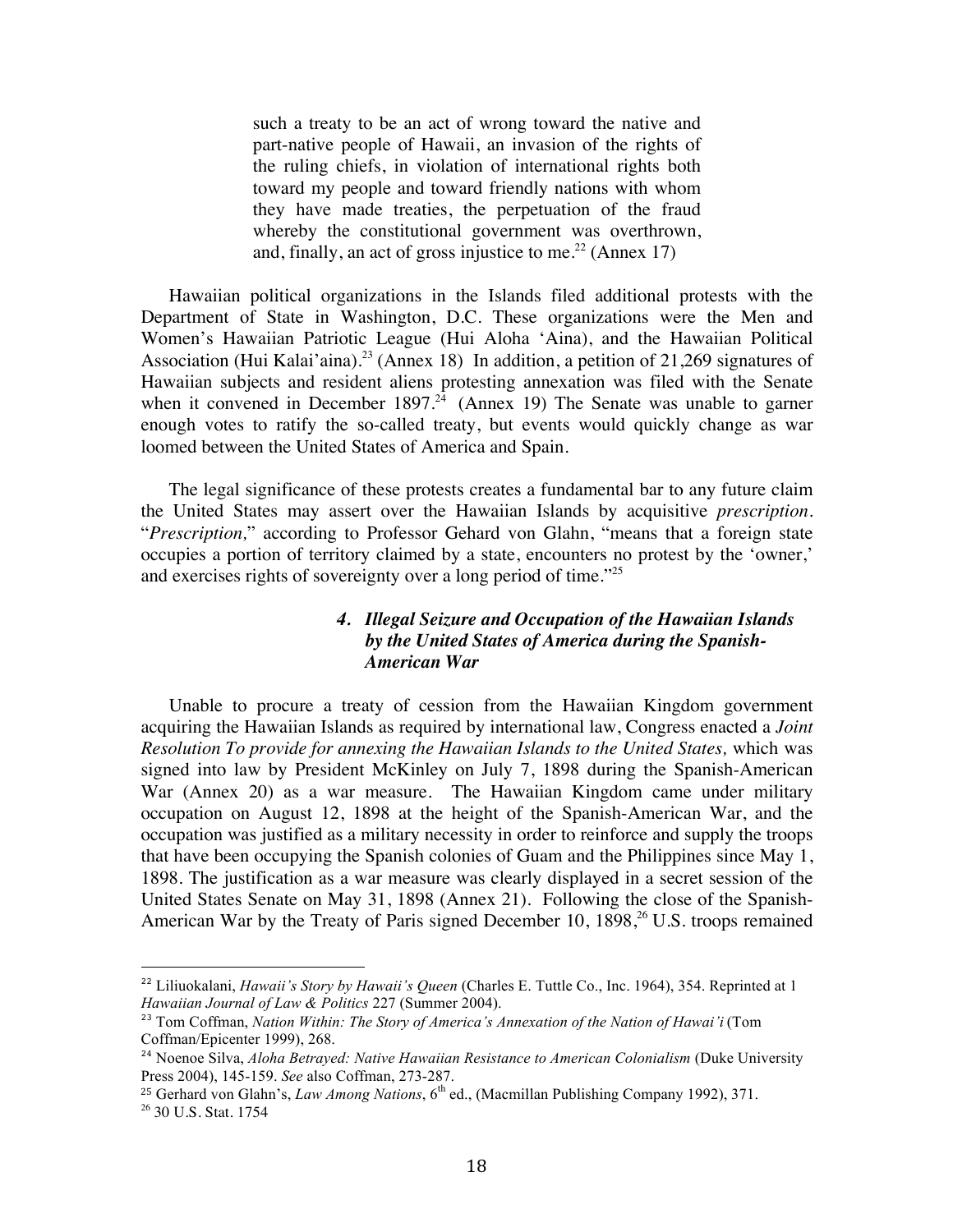in the Hawaiian Islands and continued its occupation to date in violation of international law and the 1893 *Lili'uokalani assignment* and the *Agreement of restoration*.

Furthering the illegal occupation, President McKinley signed into United States law *An Act To provide a government for the Territory of Hawai'i* on April 30, 1900 (Annex 22); and on March 18, 1959, President Eisenhower signed into United States law *An Act To provide for the admission of the State of Hawai'i into the Union* (Annex 23). These laws, which include the 1898 joint resolution of annexation, have no extraterritorial effect and stand in direct violation of the *Lili'uokalani assignment* and *Agreement restoration*, being international compacts, the 1907 Hague Convention, IV, and the Geneva Convention Relative to the Protection of Civilian Persons in Time of War, IV.

#### *5. United States Misrepresents Hawai'i before the United Nations General Assembly*

In 1946, prior to the passage of the Statehood Act, the United States further misrepresented its relationship with Hawai'i when the United States ambassador to the United Nations identified Hawai'i as a non-self-governing territory under the administration of the United States since 1898. In accordance with Article 73(e) of the U.N. Charter, the United States ambassador reported Hawai'i as a non-self-governing territory.<sup>27</sup> The fundamental flaw is that Hawai'i should have never been placed on the list in the first place, because it already achieved self-governance as a sovereign independent State beginning in 1843 and acknowledged by the Arbitral Tribunal in *Larsen v. Hawaiian Kingdom*, Permanent Court of Arbitration, in 2001. In *Larsen*, the Tribunal determined, "in the nineteenth century the Hawaiian Kingdom existed as an independent State recognized as such by the United States of America, the United Kingdom, and various other States." (Annex 24, p. 581).

Hawai'i was deliberately treated as a non-self-governing territory or colonial possession in order to conceal the United States' prolonged occupation of an independent and sovereign State for military purposes. The reporting of Hawai'i as a non-selfgoverning territory also coincided with the United States establishment of the military headquarters for the Pacific Command (PACOM) on the Island of O'ahu. If the United Nations had been aware of Hawai'i's continued legal status as an occupied and neutral State, member States of the United Nations would have prevented the United States from maintaining their military presence.

The initial Article  $73(e)$  list comprised of non-sovereign territories under the control of sovereign States such as Australia, Belgium, Denmark, France, Netherlands, New Zealand, United Kingdom and the United States. In addition to Hawai'i, the U.S. also reported its territories of Alaska, American Samoa, Guam, Panama Canal Zone, Puerto Rico and the Virgin Islands. The U.N. General Assembly, in a resolution entitled "Principles which should guide Members in determining whether or not an obligation exists to transmit the information called for under Article 73 (e) of the Charter," defined

<sup>27</sup> *Transmission of Information under Article 73e of the Charter*, December 14, 1946, United Nations General Assembly Resolution 66(I).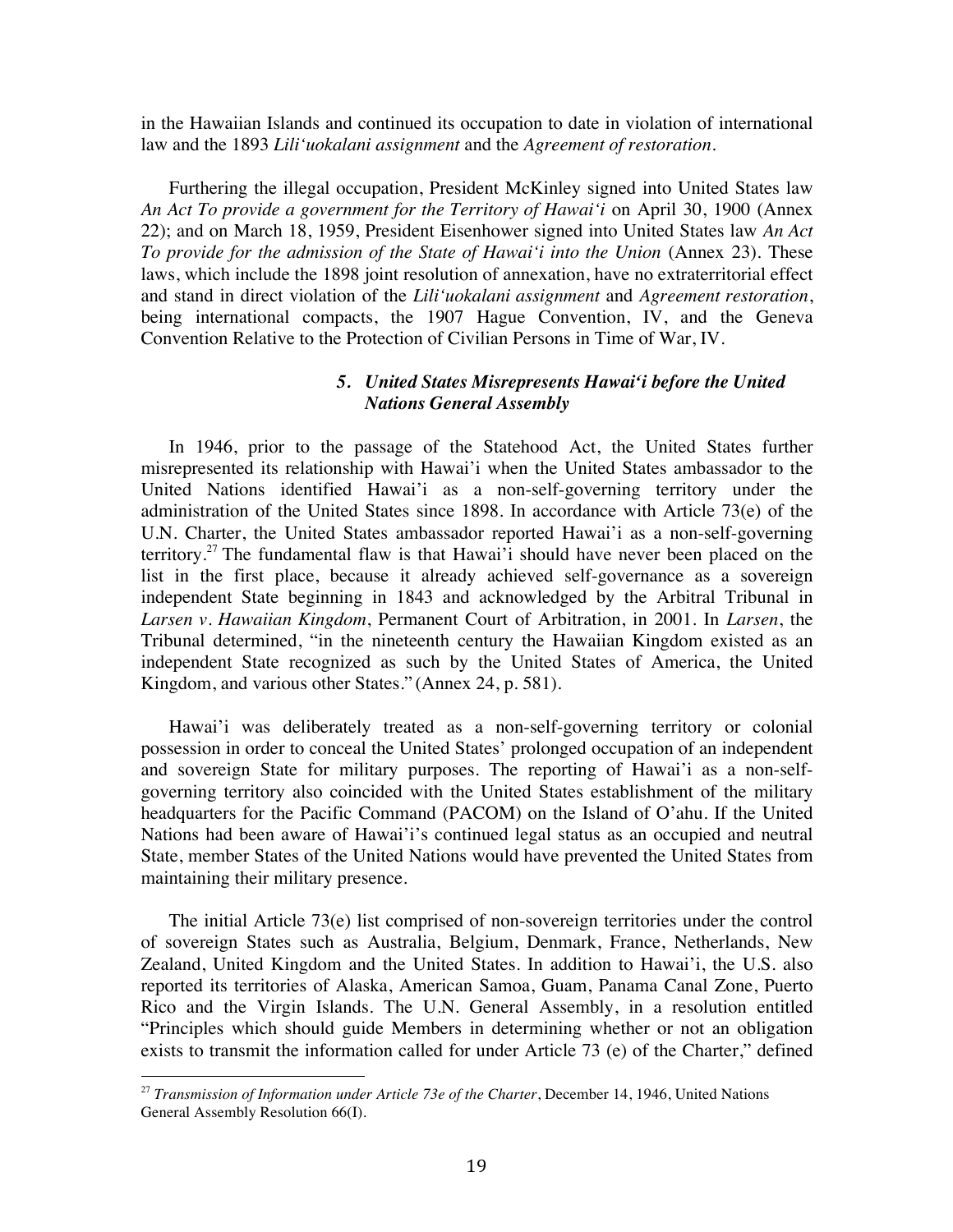self-governance in three forms: a sovereign independent State; free association with an independent State; or integration with an independent State.<sup>28</sup> None of the territories on the list of non-self-governing territories, with the exception of Hawai'i, were recognized sovereign States.

Despite past misrepresentations of Hawai'i before the United Nations by the United States, there are two facts that still remain. First, inclusion of Hawai'i on the United Nations list of non-self-governing territories was an inaccurate depiction of a sovereign State whose rights had been violated; and, second, Hawai'i remains a sovereign and independent State despite the illegal overthrow of its government in 1893 and the prolonged occupation of its territory for military purposes since 1898.

#### **B. ESTABLISHING THE** *ACTING* **GOVERNMENT OF THE HAWAIIAN KINGDOM**

On December 10, 1995, a general partnership was formed in compliance with an *Act to Provide for the Registration of Co-partnership Firms*, 1880. (Annex 25). The partnership was named the Perfect Title Company (PTC), and functioned as a land title abstracting company. (Annex 26). Since the enactment of the 1880 Co-partnership Act, members of co-partnership firms within the Kingdom registered their articles of agreements in the Bureau of Conveyances, being a part of the Interior department of the Hawaiian Kingdom. This same Bureau of Conveyances continues to exist and is presently administered by the United States of American, by its political subdivision, the State of Hawai'i. The law requires a notary public to acknowledge all documents before being registered with the Bureau, $^{29}$  but there have been no lawful notaries public in the Islands since 1893. All State of Hawai'i notaries public are commissioned under and by virtue of United States law. Therefore, in order for the partners of PTC to get their articles of agreement registered in the Bureau of Conveyances in compliance with the 1880 co-partnership statute, the following protest was incorporated and made a part of PTC's articles of agreement, which stated:

> Each partner also agrees that the business is to be operated in strict compliance to the business laws of the Hawaiian Kingdom as noted in the "Compiled Laws of 1884" and the "session laws of 1884 and 1886." Both partners are native Hawaiian subjects by birth and therefore are bound and subject to the laws above mentioned. And it is further agreed by both partners that due to the filing requirements of the Bureau of Conveyances to go before a

<sup>28</sup> *Principles which should guide Members in determining whether or not an obligation exists to transmit the information called for under Article 73 (e) of the Charter*, December 15, 1960, United Nations Resolution 1541 (XV).

<sup>&</sup>lt;sup>29</sup> Hawai'i Revised Statutes, §502-41.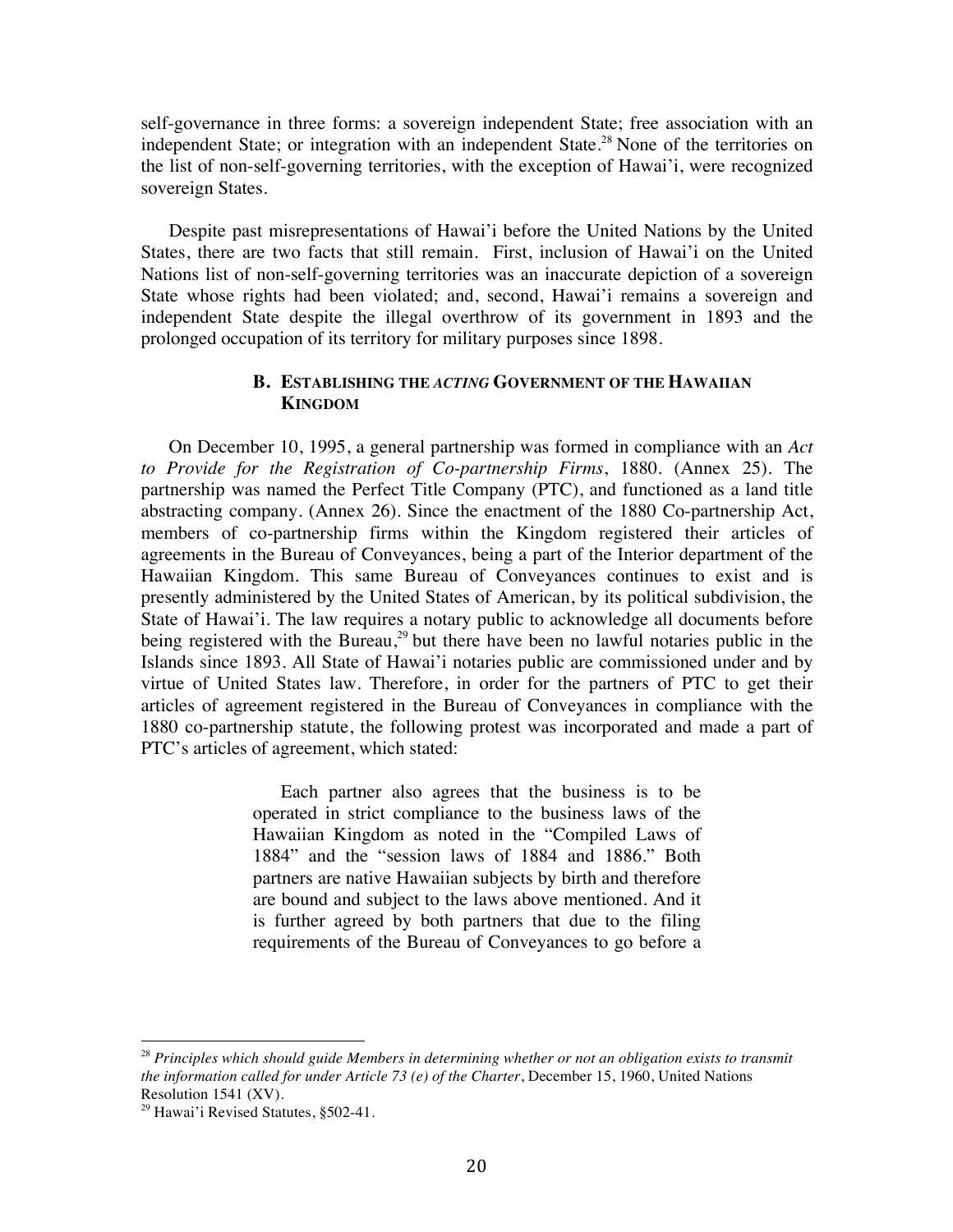foreign notary public within the Hawaiian Kingdom, they do this involuntarily and against their will. $30$ 

PTC commenced on December 10, 1995, but there was no *military* government to ensure PTC's compliance with the co-partnership statute from that date. The registration of co-partnerships creates a contract between co-partnerships on the one hand, and the Minister of the Interior, representing the government, on the other. It is obligatory for copartnerships to register their articles of agreement with the Minister of the Interior, and for the Minister of the Interior, it is his duty to ensure that co-partnerships maintain their compliance with the statute. This is a contractual relationship, whereby:

> there must be a promise binding the person[s] subject to the obligation; and in order to give a binding force to the promise the obligation must come within the sphere of Agreement. There must be an acceptance of the promise by the person to whom it is made, so that by their mutual consent the one is bound to the other. A Contract then springs from the offer of a promise and its acceptance.<sup>31</sup>

The registration of co-partnerships is the offer of the promise by its members to abide by the obligation imposed by the statute, and the acceptance of this offer by the Interior department creates a contractual relationship whereby "one is bound to the other." Section 7 of the 1880 Co-partnership Act clearly outlines the obligation imposed upon the members of co-partnerships in the Kingdom, which states:

> The members of every co-partnership who shall neglect or fail to comply with the provisions of this law, shall severally and individually be liable for all the debts and liabilities of such co-partnership and may be severally sued therefore, without the necessity of joining the other members of the co-partnership in any action or suit, and shall also be severally liable upon conviction, to a penalty not exceeding five dollars for each and every day while such default shall continue; which penalties may be recovered in any Police or District Court.32

The partners of PTC desired to establish a legitimate co-partnership pursuant to Hawaiian Kingdom law and in order for the title company to exist as a legal copartnership firm, the government had to be reestablished in an *acting* capacity in order to serve as a necessary party to the contractual relationship created under and by virtue of the statute. An acting official is "not an appointed incumbent, but merely a *locum tenens*,

 $30$  Co-partnership Agreement establishing Perfect Title Company, December 10,1995, document no. 95-153346, Hawai'i Bureau of Conveyances.

<sup>31</sup> Sir William R. Anson, *Principles of the Law of Contract* (Callaghan and Company, 1880), 11.

<sup>&</sup>lt;sup>32</sup> Compiled Laws, 649.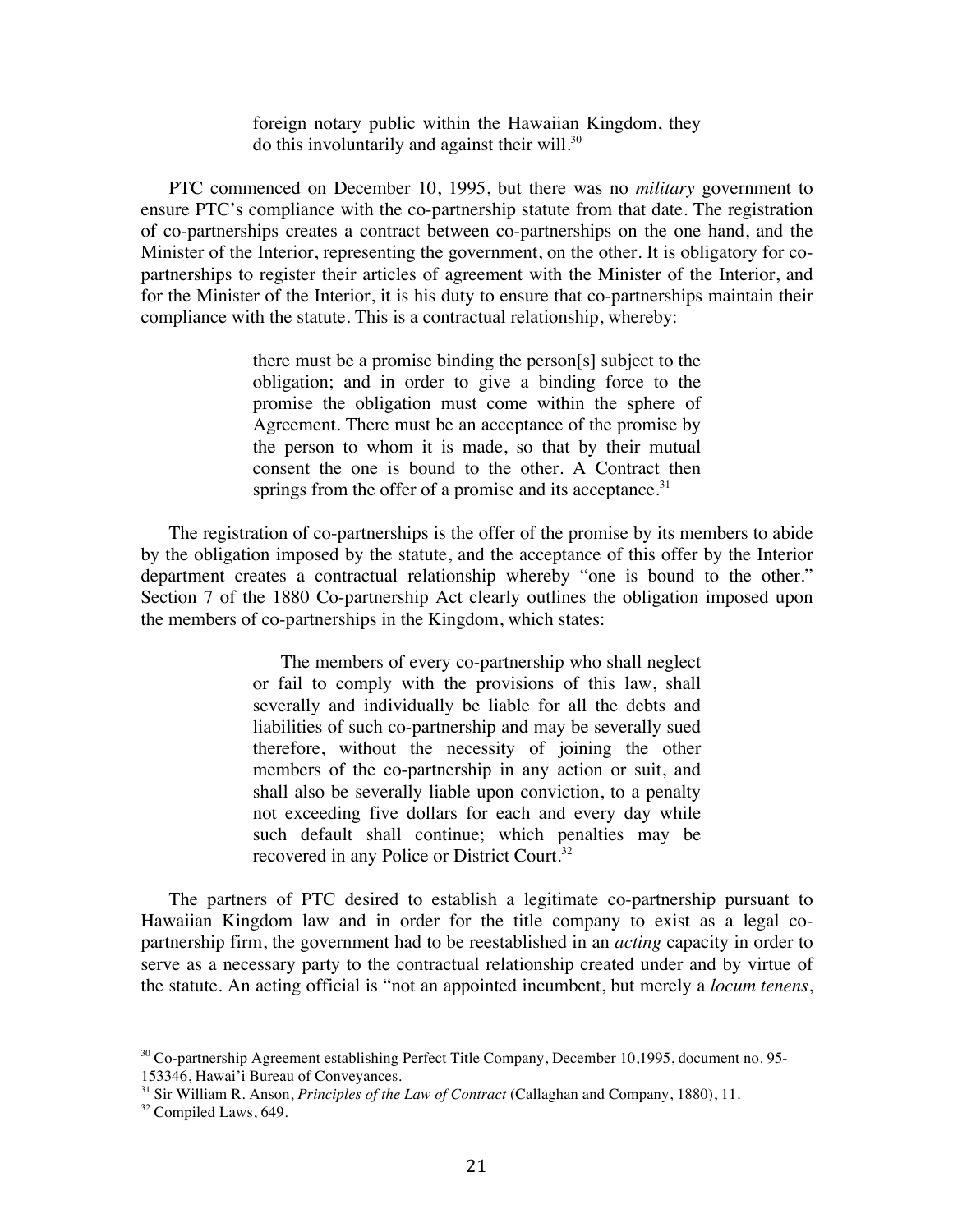who is performing the duties of an office to which he himself does not claim title."<sup>33</sup> It is an official that temporarily assumes the duties and authority of government.

The last legitimate Hawaiian Legislative Assembly of 1886 was prevented from reconvening as a result of the 1887 revolution. The subsequent Legislative Assembly of 1887 was based on an illegal constitution, which altered existing voting rights, and led to the illegal election of the 1887 Legislature. As a result, there existed no legitimate Nobles in the Legislative Assembly when Queen Lili'uokalani ascended to the Office of Monarch in 1891, and therefore, the Queen was unable to obtain confirmation for her named successors from those Nobles of the 1886 Legislative Assembly as required by the 1864 Constitution. Tragically, when the Queen died on November 11, 1917, there were no lawful successors to the Throne. In the absence of a confirmed successor to the Throne by the Nobles of the Legislative Assembly, Article 33 of the Constitution of 1864 provides:

> "should a Sovereign decease…and having made no last Will and Testament, the Cabinet Council at the time of such decease shall be a Council of Regency, until the Legislative Assembly, which shall be called immediately, may be assembled, and the Legislative Assembly immediately that it is assembled shall proceed to choose by ballot, a Regent or Council of Regency, who shall administer the Government in the name of the King, and exercise all the Powers which are Constitutionally vested in the King." (Annex 4)

Hawaiian law did not assume that the whole of the Hawaiian government would be made vacant, and, consequently, the law did not formalize provisions for the reactivation of the government in extraordinary circumstances. Therefore, a deliberate course of action was taken to re-activate the Hawaiian government by and through its executive branch as officers *de facto*. In view of such an extreme emergency, Proffessor Oppenheimer states that, "a temporary deviation from the wording of the constitution is justifiable if this is necessary to conserve the sovereignty and independence of the country."34

When properly interpreted, the 1864 Constitution provides that the Cabinet Council shall be a Council of Regency until a proper Legislative Assembly can be convened to "elect by ballot some native Ali'i [Chief] of the Kingdom as Successor to the Throne." (Annex 4) It further provides that the Regent or Council of Regency "shall administer the Government in the name of the King, and exercise all the Powers which are Constitutionally vested in the King." (Annex 4) The Constitution also provides that the Cabinet Council "shall consist of the Minister of Foreign Affairs, the Minister of the Interior, the Minister of Finance, and the Attorney General of the Kingdom, and these

<sup>&</sup>lt;sup>33</sup> Black's Law, 6th ed. (West Publishing Company 1990), 26.

<sup>34</sup> F.E. Oppenheimer, "Governments and Authorities in Exile," 36 *American Journal of International Law* 581 (1942).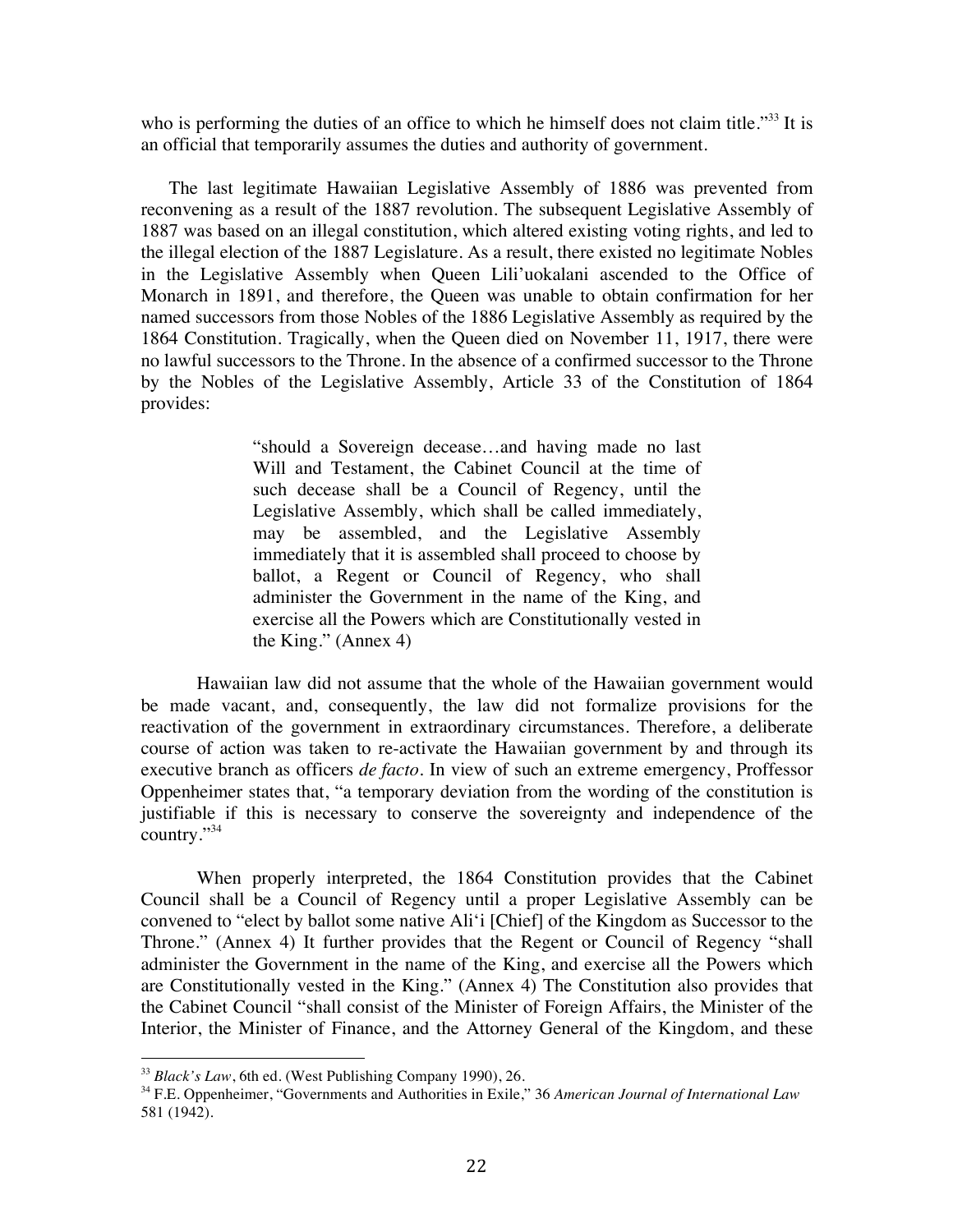shall be His Majesty's Special Advisers in the Executive affairs of the Kingdom." (Annex 4)

Interpretation of these constitutional provisions allows for the Minister of Interior to assume the powers vested in the Cabinet Council in the absence of the Minister of Foreign Affairs, the Minister of Finance and the Attorney General, and consequently serve as Regent. This is a similar scenario that took place in 1940 when German forces invaded Belgium and captured King Leopold. As a result, the Belgian cabinet became a government in exile and, as a council of Regency, assumed all powers constitutionally vested in the King. Oppenheimer explains:

> As far as Belgium is concerned, the capture of the king did not create any serious constitutional problems. According to Article 82 of the Constitution of February 7, 1821, as amended, the cabinet of ministers have to assume supreme executive power if the King is unable to govern. True, the ministers are bound to convene the House of Representatives and the Senate and to leave it to the decision of the united legislative chambers to provide for a regency; but in view of the belligerent occupation it is impossible for the two houses to function. While this emergency obtains, the powers of the King are vested in the Belgian Prime Minister and the other members of the cabinet.<sup>35</sup>

The 1880 Co-partnership Act requires members of co-partnerships to register their articles of agreement in the Bureau of Conveyances, which is within the Interior department.36 The Minister of the Interior holds a seat of government as a member of the cabinet council, together with the other ministers. Article 43 of the Constitution provides that, "Each member of the King's Cabinet shall keep an office at the seat of Government, and shall be accountable for the conduct of his deputies and clerks." Necessity dictated that in the absence of any "deputies or clerks" of the Interior department, the partners of a registered co-partnership could assume the duty of the same because of the current state of affairs. Therefore, it was reasonable that partners of a registered co-partnership could assume the powers vested in the Registrar of the Bureau of Conveyances in the absence of the same; then assume the powers vested in the Minister of Interior in the absence of the same; then assume the powers constitutionally vested in the Cabinet Council in the absence of the Minister of Foreign Affairs, the Minister of Finance and the Attorney General; and, finally assume the power constitutionally vested in the Cabinet as a Regency. A regency is defined as "the man or body of men intrusted with the vicarious government of a kingdom during the minority, absence, insanity, or other disability of the [monarch]."<sup>37</sup>

<sup>&</sup>lt;sup>35</sup> Oppenheimer, 569.

<sup>36</sup> Compiled Laws, §1249.

<sup>37</sup> Black's Law, 1282.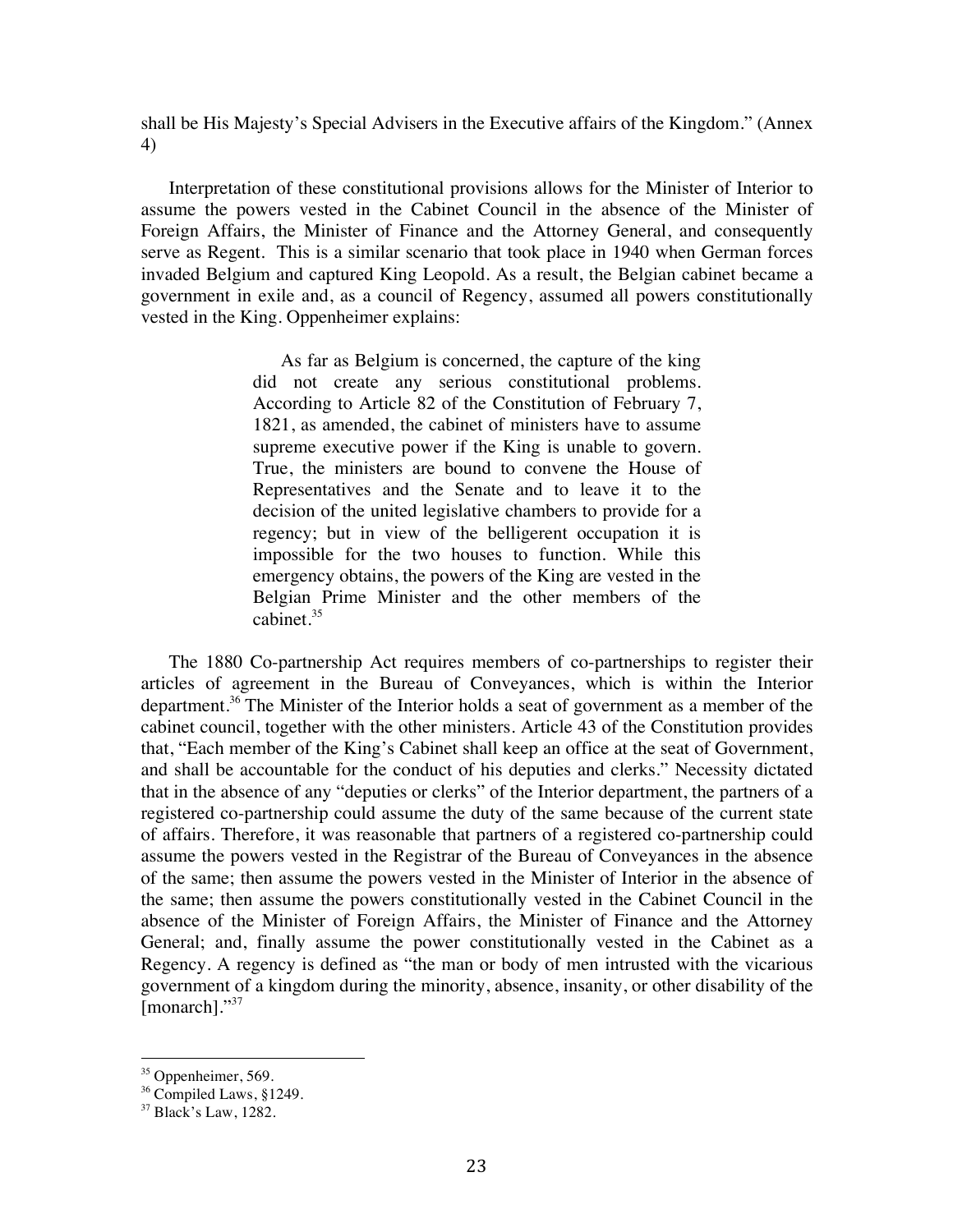With the specific intent of assuming the "seat of Government," the partners of PTC formed a second partnership called the Hawaiian Kingdom Trust Company (HKTC) on December 15, 1995. (Annex 27). The partners intended that this registered partnership would serve as a provisional surrogate for the Council of Regency. Therefore, and in light of the ascension process explained above, HKTC could then serve as officers *de facto* for the Registrar of the Bureau of Conveyances, the Minister of Interior, the Cabinet Council, and ultimately as the Council of Regency. Article 1 of HKTC 's deed of general partnership provided:

> "The above mentioned parties have agreed to form a general partnership under the firm name of Hawaiian Kingdom Trust Company in the business of administering, investigating, determining and the issuing of land titles, whether in fee, or for life, or for years, in such manner as Hawaiian law prescribes… The company will serve in the capacity of *acting* for and on behalf of the Hawaiian Kingdom government. The company has adopted the Hawaiian Constitution of 1864 and the laws lawfully established in the administration of the same. The company is to commence on the 15th day of December, A.D. 1995, and shall remain in existence until the absentee government is re-established and fully operational, upon which all records and monies of the same will be transferred and conveyed over to the office of the Minister of Interior, to have and to hold under the authority and jurisdiction of the Hawaiian Kingdom."

Thirty-eight deeds of trusts conveyed by Hawaiian subjects to HKTC acknowledged the trust as a company acting for and on behalf of the Hawaiian government and outlined the role of the trust company and its fiduciary duty it had to its beneficiaries.<sup>38</sup> (Annex 28). HKTC was not only competent to serve as the *acting* cabinet council, but also possessed a fiduciary duty toward its beneficiaries to serve in that capacity until the government is re-established *de jure* in accordance with the terms of the 1893 Cleveland-Lili'uokalani agreement. According to Pomeroy:

> "Active or special trusts are those in which, either from the express direction of the language creating the trust, or from the very nature of the trust itself, the trustees are charged with the performance of active and substantial duties with respect to the control, management, and

<sup>&</sup>lt;sup>38</sup> See Deeds of Trust to the Hawaiian Kingdom Trust Company, a general partnership, Doc. no.'s 96-004246, 96-006277, 96-014116, 96-026387, 96-026388, 96-028714, 96-024845, 96-032930, 96-044551, 96-044550, 96-047382, 96-047380, 96-047379, 96-047381, 96-056981, 96-052727, 96-060519, 96-032728, 96-057667, 96-057668, 96-060520, 96-061209, 96-061207, 96-056980, 96-052729, 96-063384, 96-063385, 96-063382, 96-057664, 96-019923, 96-046712, 96-063386, 96-063382, 96-063383, 96-066996, 96-061208 and 96-046711, State of Hawai'i Bureau of Conveyances.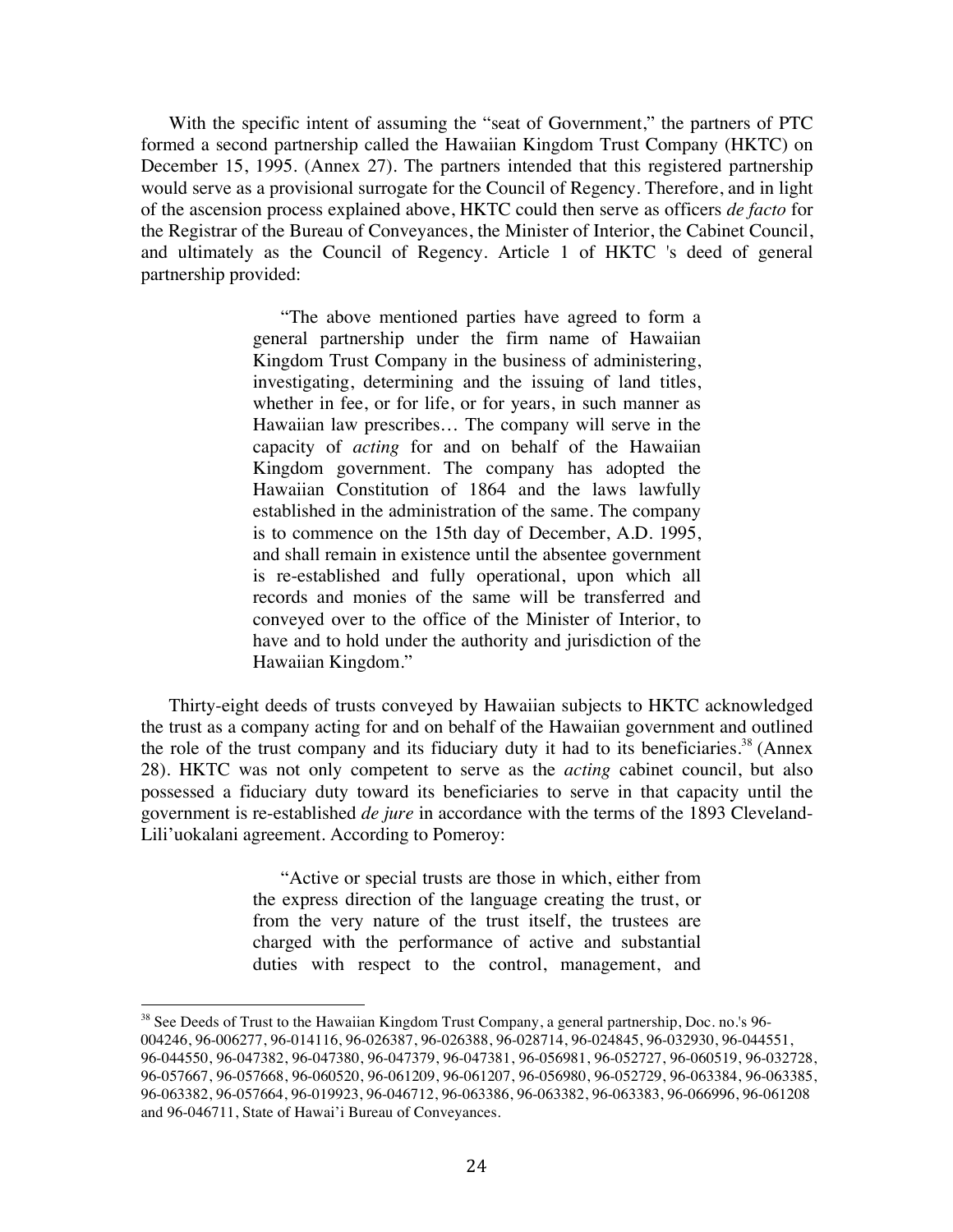disposition of the trust property for the benefit of the *cestui que trustent* [beneficiary of a trust]. They may, except when restricted by statute, be created for every purpose not unlawful, and, as a general rule, may extend to every kind of property, real and personal."<sup>39</sup>

The purpose of HKTC was two fold; first, to ensure PTC complies with the copartnership statute, and, second, provisionally serve as the government of the Hawaiian Kingdom. What became apparent was the seeming impression of a conflict of interest, whereby the duty to comply and the duty to ensure compliance was vested in the same two partners of the two companies. Therefore, in order to avoid this apparent conflict of interest, the partners of both PTC and HKTC, reasoned that an *acting* Regent, having no interests in either company, should be appointed to serve as representative of the Hawaiian government. Since HKTC assumed to represent the interests of the Hawaiian government in an acting capacity, the trustees would therefore make the appointment. The trustees looked to Article XXXI, Chapter XI, Title 3 of the Hawaiian Civil Code (Annex 29), whereby the *acting* Regency would be constitutionally authorized to direct the executive branch of the government in the formation and execution of the reconvening of the Legislative Assembly, so that the government could procedurally move from provisional to *de jure*. 40

#### *1. Acting Government Proclaimed on February 28, 1997*

It was agreed that David Keanu Sai, now the present Ambassador-at-large of the *acting* Government and Agent for this Protest and Demand, would be appointed to serve as *acting* Regent, but could not retain an interest in the two companies prior to the appointment. In that meeting, it was agreed upon and decided that Nai'a-Ulumaimalu would replace the aforementioned as trustee of HKTC and partner of PTC. The plan was to maintain the standing of the two partnerships under the co-partnership statute, and not have them lapse into sole-proprietorships. To accomplish this, the Agent would relinquish his entire one-half interest by deed of conveyance in both companies to Lewis (Annex 30); after which Lewis would convey a redistribution of interest to Nai'a-Ulumaimalu (Annex 31), whereby the former would hold a ninety-nine percent interest in the two companies and the latter a one percent interest in the same. In order to have these two transactions take place simultaneously without affecting the standing of the two partnerships, both deeds of conveyance would happen on the same day but won't take effect until the following day, February 28, 1996. These conveyances were registered in the Bureau of Conveyances in conformity with the 1880 Co-partnership Act.

With the transactions completed, the Trustees then appointed the Agent as *acting* Regent on March 1, 1996, and thereafter filed a notice of this appointment with the Bureau of Conveyances. (Annex 32). Thereafter, HKTC resumed its role as a general partnership within the meaning of the 1880 Co-partnership Act, and no longer served as

<sup>39</sup> John Norton Pomeroy, *A Treatise on Equity Jurisprudence as Administered in the United States of America* (Bancroft-Whitney Company, 1907), 553.

 $40$  Compiled Laws, 214-234.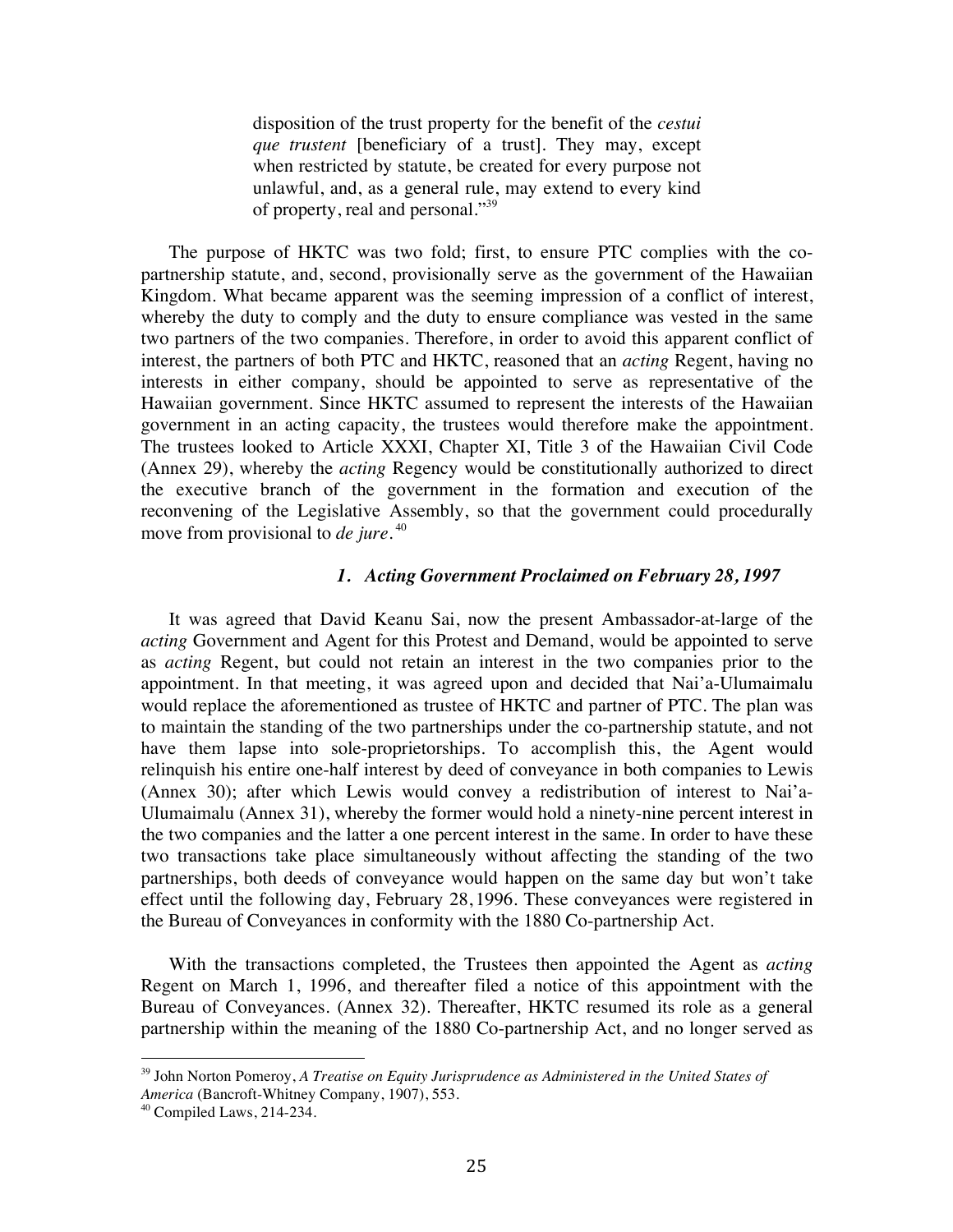"a company *acting* for and on behalf of the Hawaiian Kingdom government" and prepared for the dissolution of the company. On May 15, 1996, the Trustees conveyed by deed all of its right, title and interest acquired by thirty-eight deeds of trust to the *acting* Regent, and stipulated that the company would be dissolved in accordance with the provisions of its deed of general partnership on June 30, 1996. (Annex 33).

The transfer and subsequent dissolution, was made in accordance with section 3 of the 1880 Co-partnership Act, which provides that "whenever any change shall take place in the constitution of any such firm…a statement of such change or dissolution shall also be filed in the said office of the Minister of the Interior, within one month from such…dissolution." <sup>41</sup> On February 28, 1997, a Proclamation by the *acting* Regent announcing the restoration of the Hawaiian government was printed in the March 9, 1997 issue of the Honolulu Sunday Advertiser newspaper. The proclamation stated, in part, that the:

> "Hawaiian Monarchical system of Government is hereby re-established, [and the] Civil Code of the Hawaiian Islands as noted in the Compiled Laws of 1884, together with the session laws of 1884 and 1886 and the Hawaiian Penal Code are in full force. All Hawaiian Laws and Constitutional principles not consistent herewith are void and without effect."<sup>42</sup> (Annex 34).

Since the appointment of the *acting* Regent, there have been twenty-six commissions that filled vacancies of the executive and judicial departments. These governmental positions, as statutorily provided, comprise officers *de facto* of the Hawaiian government while under American occupation. Governmental positions that are necessary for the reconvening of the Legislative Assembly in accordance with Title III of the Civil Code would be filled by commissioned officers *de facto*.

In September 1999, the *acting* Regent commissioned Peter Umialiloa Sai as *acting* Minister of Foreign Affairs, Kau'i P. Sai-Dudoit, formerly known as Kau'i P. Goodhue, as *acting* Minister of Finance, and Gary V. Dubin, Esquire, as *acting* Attorney General. At a meeting of the Cabinet Council on September 10, 1999, it was determined by resolution "that the office of the Minister of Interior shall be resumed by David Keanu Sai, thereby absolving the office of the Regent, *pro tempore*, and the same to be replaced by the Cabinet Council as a Council of Regency, *pro tempore*, within the meaning of Article 33 of the Constitution of the Country." (Annex 35). The Agent serves as Prime Minister and chairman of the *acting* Council of Regency.<sup>43</sup>

 

<sup>42</sup> Proclamation of *Acting* Regent declaring the Hawaiian Monarchical form of Government is reestablished, February 28, 1997, published in the March 9, 1997 issue of the Honolulu Sunday Advertiser.<br>Also recorded in its entirety in the Bureau of Conveyances as document no. 97-027541.

<sup>41</sup> Compiled Laws, 649.

 $43$  After the office of Premier (Prime Minister) was repealed by the 1864 Constitution, the term Prime Minister referred to the person who organized government in the Cabinet Council, whether that person was to be the Minister of the Interior, Minister of Foreign Affairs, Minister of Finance or the Attorney General.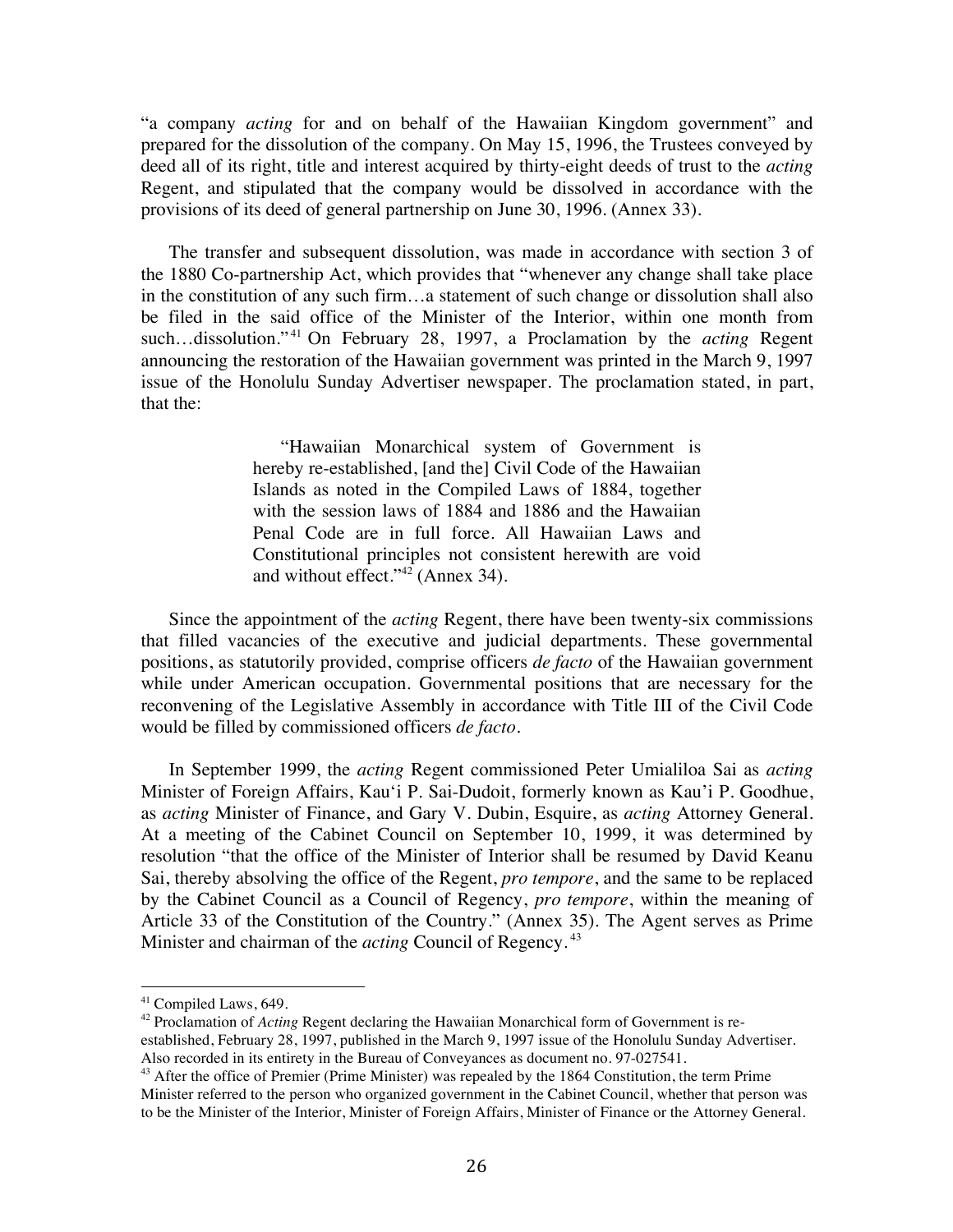Democratic principles are suspended during occupations. Military government is imposed "either by reason of military necessity as a right under international law, or as an obligation under international law," but regulated by The Hague and Geneva Conventions.44 The *acting* Regency was not established out of democratic principles, but out of necessity in order to serve as the provisional organ of the Hawaiian Kingdom and represent its interest during the occupation. It serves as a component of a military government yet to be established, and not the sole organ of the occupied State. The legitimacy of the *acting* Regency is derived strictly from law and legal principles of the Hawaiian Kingdom and functions under the limited legal doctrine of necessity. The right of Hawaiian nationals to reinstate their government, by its statutory provisions, is clear and unequivocal under the international principle of the continuity of the occupied State and its legal order.

The Hawaiian government did not foresee the possibility of its territory subjected to prolonged occupation, where indoctrination and the manipulation of its political history affected the psyche of its national population. Therefore, it did not provide a process for reinstating the government, being the organ of the State, either in exile or within its own territory. But at the same time, it did not place any constitutional or statutory limitations upon the restoration of its government that could serve as a bar to its reinstatement—save for the legal parameters of necessity. The legal basis for the reassertion of Hawaiian governance, by and through a Hawaiian general partnership statute, is clearly extraordinary, but the exigencies of the time demanded it. In the absence of any Hawaiian subjects adhering to the statutory laws of the country as provided for by the country's constitutional limitations, the abovementioned process was established for the establishment of an *acting* Regency, pending the reconvening of the Legislative Assembly to elect by ballot a Regent or Regency *de jure* as provided for under Article 22 of the Constitution. Professor Marek emphasizes that:

> "it is always the legal order of the State which constitutes the legal basis for the existence of its government, whether such government continues to function in its own country or goes into exile; but never the delegation of the territorial State nor any rule of international law other than the one safeguarding the continuity of an occupied State. The relation between the legal order of the territorial State and that of the occupied State…is not one of delegation, but of co-existence."<sup>45</sup>

<sup>44</sup> "United States Army and Navy Manual of Military Government and Civil Affairs," *U.S. Army Field Manual 27-5*, 2 (December 22, 1843).

<sup>&</sup>lt;sup>45</sup> Krystyna Marek, *Identity and Continuity of States in Public International Law*, 2<sup>nd</sup> ed., (Librairie Droz, 1968), 91.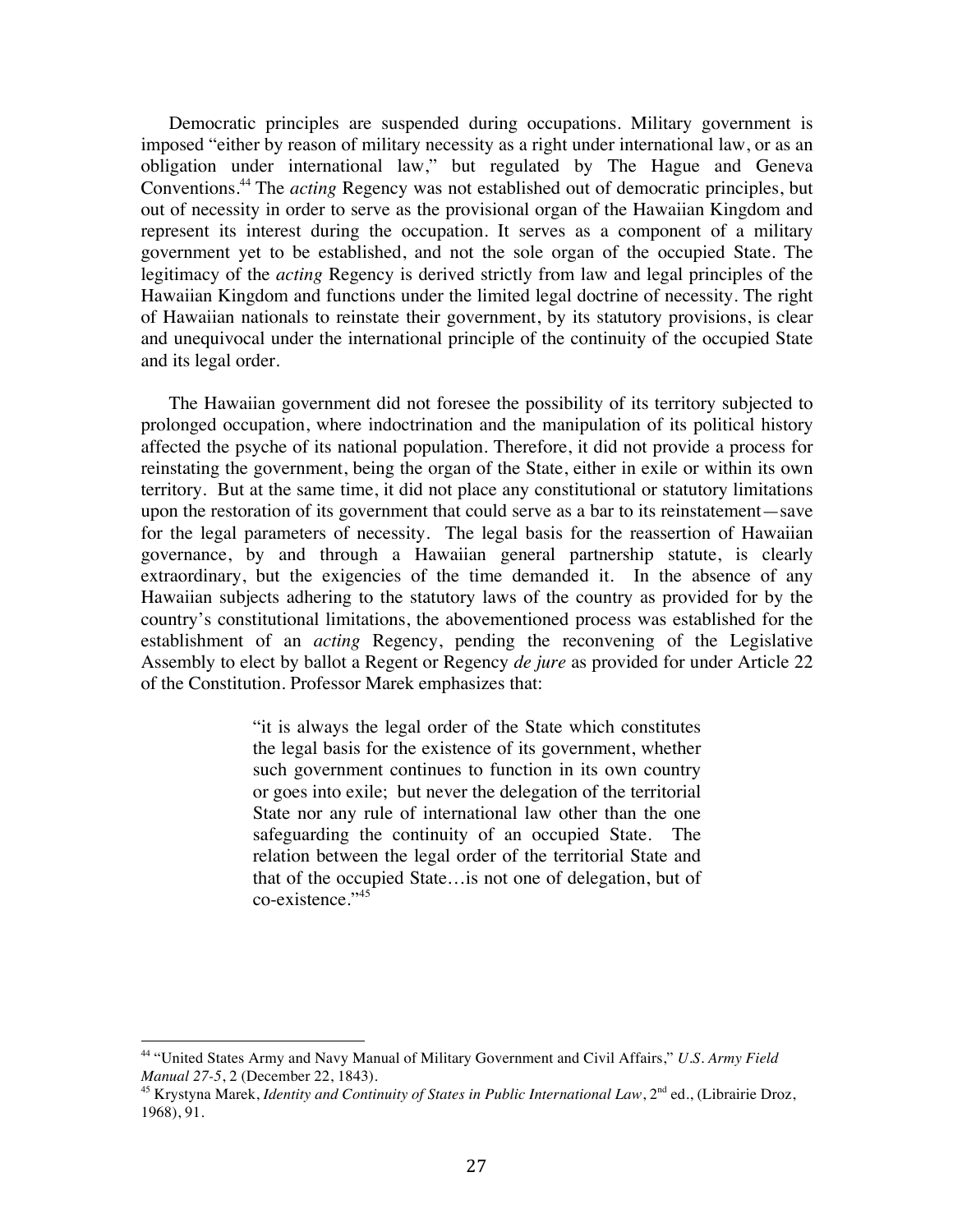#### *2. The Doctrine of Necessity Underlies the Legal Basis of the acting Government*

Dr. Wolff states, "in so far as conditions provided for in the constitutional law cannot be complied with owing to the occupation of the country by the enemy, a dispossessed government can act without being compelled to fulfill those conditions." <sup>46</sup> Also commenting on exiled governments, Marek explains that, "while the requirement of internal legality must in principle be fulfilled for an exiled government to possess the character of a State organ, minor flaws in such legality are easily cured by the overriding principle of its actual uninterrupted continuity."<sup>47</sup> Oppenheimer also explains "such government is the only *de jure* sovereign power of the country the territory of which is under belligerent occupation."48 It follows, *a fortiori*, that when an "occupant fails to share power with the lawful government under the auspices of international law, the latter is not precluded from taking whatever countermeasures it can in order to protect its interests during and after the occupation."<sup>49</sup>

Bateman states the "duty correlative of the right of political existence, is obviously that of political self-preservation; a duty the performance of which consists in constant efforts to preserve the principles of the political constitution."50 Political self-preservation is adherence to the legal order of the State, whereas national self-preservation is where the principles of the constitution are no longer acknowledged, *i.e.* revolution.<sup>51</sup> The establishment of an *acting* Regent—an officer *de facto*, would be a political act of selfpreservation, not revolution, and be grounded upon the legal doctrine of limited necessity. According to Professor de Smith, a British constitutional scholar, deviations from a State's constitutional order "can be justified on grounds of necessity."<sup>52</sup> He continues to explain that "State necessity has been judicially accepted in recent years as a legal justification for ostensibly unconstitutional action to fill a vacuum arising within the constitutional order [and to] this extent it has been recognized as an implied exception to the letter of the constitution."<sup>53</sup> Lord Pearce also states that there are certain limitations to the principle of necessity, "namely (a) so far as they are directed to and reasonably required for ordinary orderly running of the State, and (b) so far as they do not impair the rights of citizens under the lawful…Constitution, and (c) so far as they are not intended to and do not run contrary to the policy of the lawful sovereign."54

<sup>46</sup> Ernst Wolff, "The International Position of Dispossessed Governments at Present in England," 6 *Modern Law Review* 215 (1942-1943).

<sup>47</sup> Marek, 98.

<sup>48</sup> Oppenheimer, 568.

<sup>49</sup> Eyal Benvenisti, *The International Law of Occupation* (Princeton University Press, 1993), 212.

<sup>50</sup> William O. Bateman, *Political and Constitutional Law of the United States of America* (G.I. Jones and Company, 1876), 22.

<sup>51</sup> *Id*.

<sup>52</sup> Stanley A. de Smith, *Constitutional and Administrative Law* (Penguin Books, Ltd., 1986), 80.

<sup>53</sup> *Id*.

<sup>54</sup> *Madzimbamuto v. Lardner-Burke* (1969), 1 A.C. 645, 732.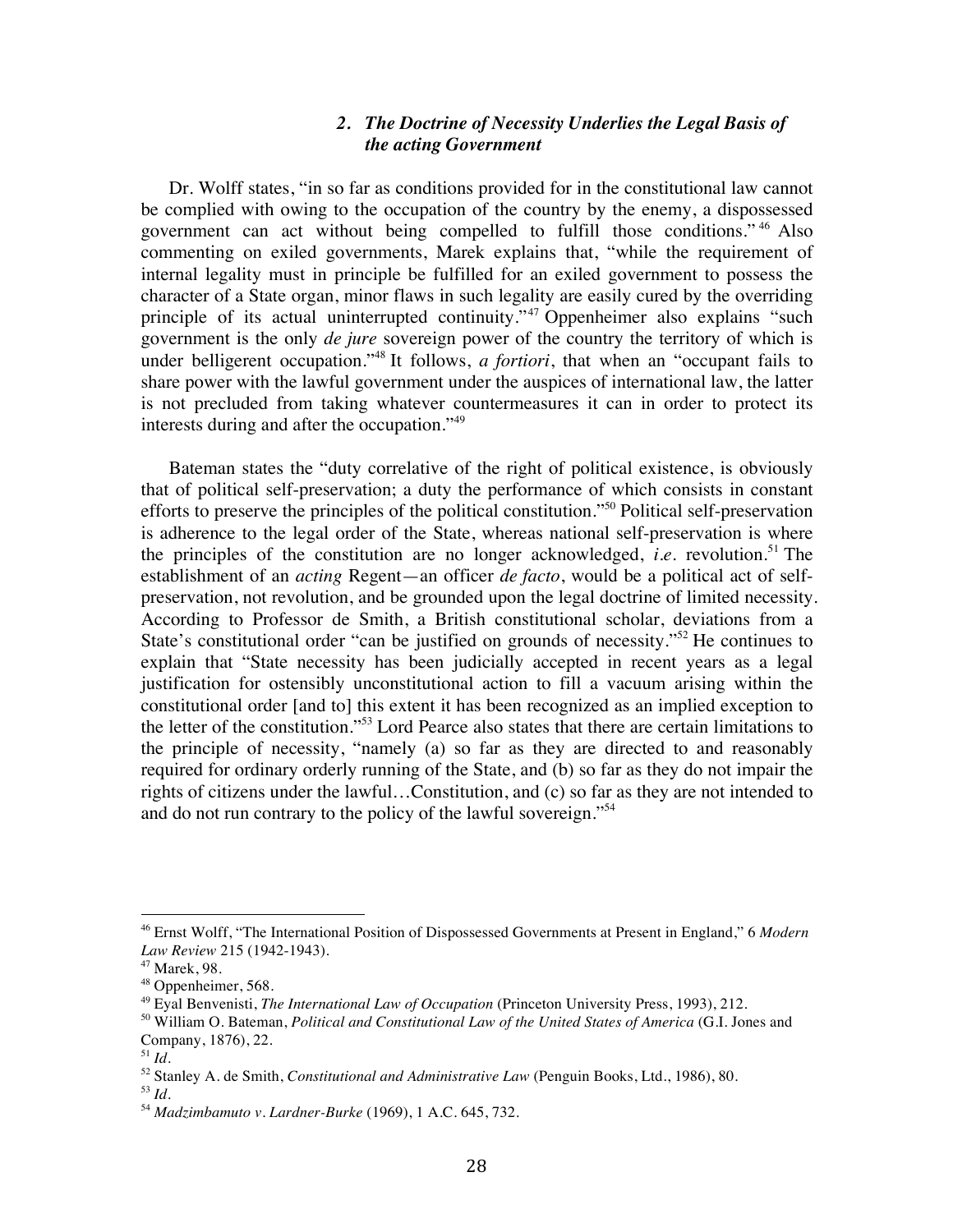In *Chandrika Persaud v. Republic of Fiji*, Judge Gates took up the matter of the legal doctrine of necessity and drew from the decision in the *Mitchell case*, <sup>55</sup> which provided that the requisite conditions for the principle of necessity consists of:

- 1. An imperative necessity must arise because of the existence of exceptional circumstances not provided for in the Constitution, for immediate action to be taken to protect or preserve some vital function of the State;
- 2. There must be no other course of action reasonably available;
- 3. Any such action must be reasonably necessary in the interest of peace, order, and good government; but it must not do more than is necessary or legislate beyond that;
- 4. It must not impair the just rights of citizens under the Constitution; and
- 5. It must not be one the sole effect and intention of which is to consolidate or strengthen the revolution as such.

Professor Brookfield summarized the principle of necessity as the "power of a Head of State under a written Constitution extends by implication to executive acts, and also legislative acts taken temporarily (that is, until confirmed, varied or disallowed by the lawful Legislature) to preserve or restore the Constitution, even though the Constitution itself contains no express warrant for them."56 Brookfield also explains "such powers are not dependent on the words of a particular Constitution, except in so far as that Constitution designates the authority in whom the implied powers would be found to reside."57

The assumption by private citizens up the chain of constitutional authority in government to the office of Regent, as enumerated under Article 33 of the Constitution, is a *de facto* process born out of necessity. Judge Cooley defines a officer *de facto* "to be one who has the reputation of being the officer he assumes to be, and yet is not a good officer in point of law," but rather "comes in by claim and color of right."58 According to Chief Justice Steere, the "doctrine of a *de facto* officer is said to have originated as a rule of public necessity to prevent public mischief and protect the rights of innocent third parties who may be interested in the acts of an assumed officer apparently clothed with authority and the courts have sometimes gone far with delicate reasoning to sustain the rule where threatened rights of third parties were concerned."59 Officers *de facto* are distinguished from a *de facto* government. The former is born out of a *de jure* government under and by virtue of the principle of necessity, while the latter is revolutionary.

<sup>55</sup> *Mitchell v. Director of Public Prosecutions* (1986), L.R.C. (Const) 35, 88–89.

<sup>56</sup> F.M. Brookefield, "The Fiji Revolutions of 1987," *New Zealand Law Journal* 250, 251 (July 1988). <sup>57</sup> *Id*.

<sup>58</sup> Thomas M. Cooley, *A Treatise on the Law of Taxation* (Callaghan and Company, 1876), 185.

<sup>59</sup> *Carpenter v. Clark*, 217 Michigan 63, 71 (1921).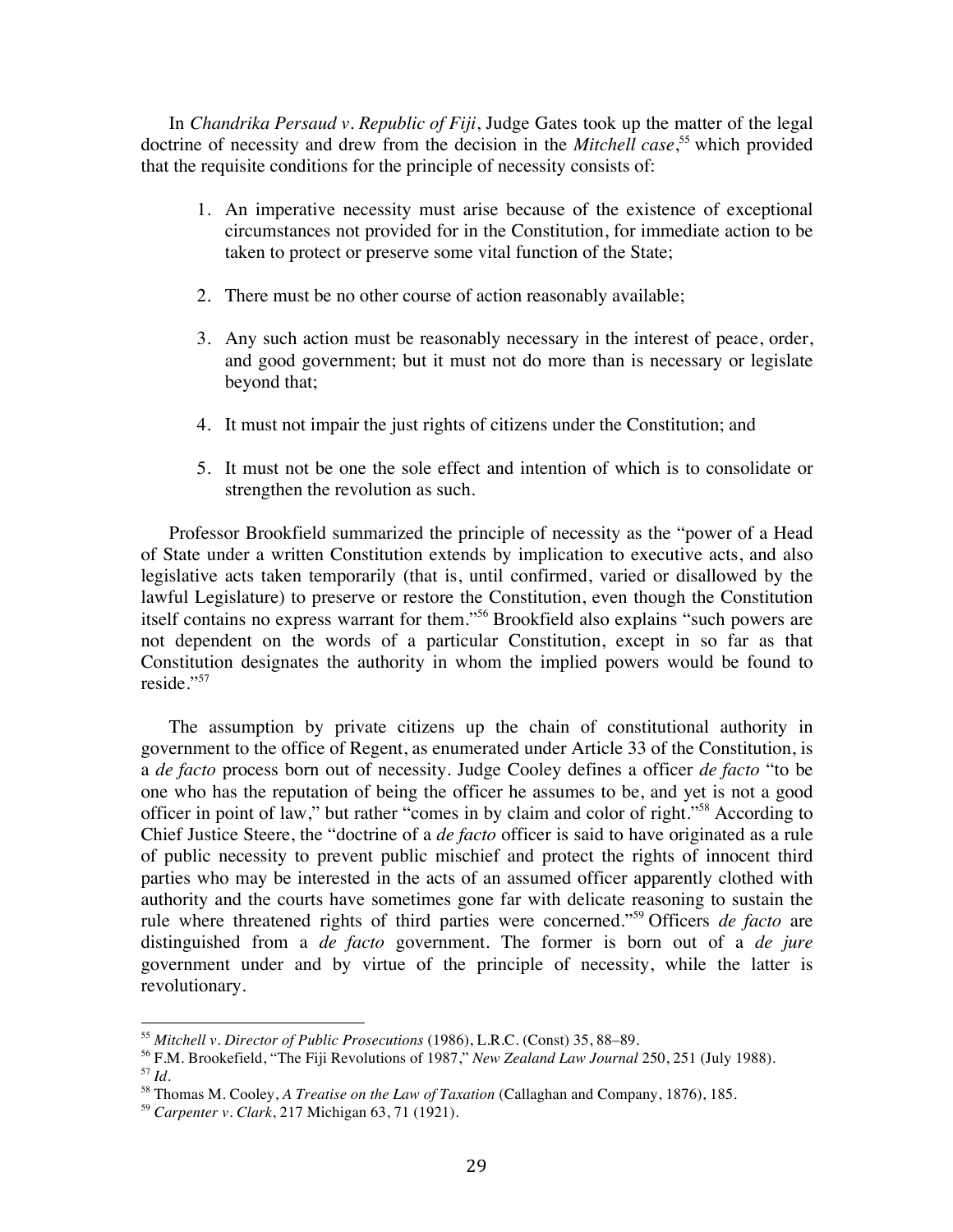#### **V. STATEMENT OF THE GROUNDS ON WHICH THE PROTEST AND DEMAND TO THE UNITED NATIONS GENERAL ASSEMBLY IS BASED**

The *acting* Government is not seeking *de facto* recognition of the Hawaiian Kingdom, but rather is operating on the *de jure* recognition already afforded the Hawaiian Kingdom since the 19<sup>th</sup> century. The *acting* Government, as officers *de facto*, is an extension of the original *de jure* government of the Hawaiian Kingdom.

The *acting* Government has represented the Hawaiian Kingdom in arbitral proceedings before the Permanent Court of Arbitration, *Larsen v. Hawaiian Kingdom*, 119 International Law Reports 566 (2001) (Annex 24). <sup>60</sup> The Arbitral Tribunal in the *Larsen* arbitration comprised of Professor James Crawford, SC, Presiding Arbitrator, who at the same time was a member of the United Nations International Law Commission and *Special Rapporteur* on State Responsibility (1997-2001); Professor Christopher Greenwood, QC, Associate Arbitrator, who now serves as a Judge on the International Court of Justice since February 6, 2009; and Gavan Griffith, QC, Associate Arbitrator, who served as former Solicitor General for Australia. The jurisdictional basis of the Permanent Court of Arbitration in *Larsen v. Hawaiian Kingdom* was a dispute between a State and a private person. The *acting* Government also filed a Complaint against the United States of America with the United Nations Security Council on July 5, 2001.<sup>61</sup>

On December 12, 2000, the day after oral hearings were held at the Permanent Court of Arbitration, a meeting took place in Brussels between Dr. Jacques Bihozagara, Ambassador for the Republic of Rwanda assigned to Belgium, and the Agent and two deputy agents representing the *acting* Government in the *Larsen case*. <sup>62</sup> Ambassador Bihozagara attended a hearing before the International Court of Justice on December 8, 2000, (Democratic Republic of the Congo v. Belgium), where he was made aware of the Hawaiian arbitration case that was also taking place across the hall in the Peace Palace.<sup>63</sup> After inquiring into the case, he called for the meeting and wished to convey that his government was prepared to bring to the attention of the United Nations General Assembly the prolonged occupation of the Hawaiian Kingdom by the United States.

Recalling his country's experience of genocide and the length of time it took for the international community to finally intervene as a matter of international law, Ambassador Bihozagara conveyed to the Agent that the illegal and prolonged occupation of the Hawai'i was unacceptable and should not be allowed to continue. Despite the excitement of the offer, apprehension soon took its hold and the acting government could not, in

 $60$  Bederman & Hilbert, "Arbitration—UNCITRAL Rules—justiciability and indispensable third parties legal status of Hawai'i," 95 *American Journal of International Law* 927-933 (2001).

<sup>&</sup>lt;sup>61</sup> Patrick Dumberry, "The Hawaiian Kingdom Arbitration Case and the Unsettled Question of the Hawaiian Kingdom's Claim to Continue as an Independent State under International Law," 2(1) *Chinese Journal of International Law* 655-684 (2002); and David Keanu Sai, "A Slippery Path towards Hawaiian Indigeneity: An Analysis and Comparison between Hawaiian State Sovereignty and Hawaiian Indigeneity and its Use and Practice in Hawai'i today," 10 *Journal of Law and Social Challenges* 68-133 (Fall 2008). <sup>62</sup> Sai, A Slippery Path, 130-131.

<sup>&</sup>lt;sup>63</sup> Arrest Warrant of 11 April 2000 (Democratic Republic of the Congo v. Belgium), Provisional Measures, Order of 8 December 2000, I.C.J. Reports 2000, p. 182.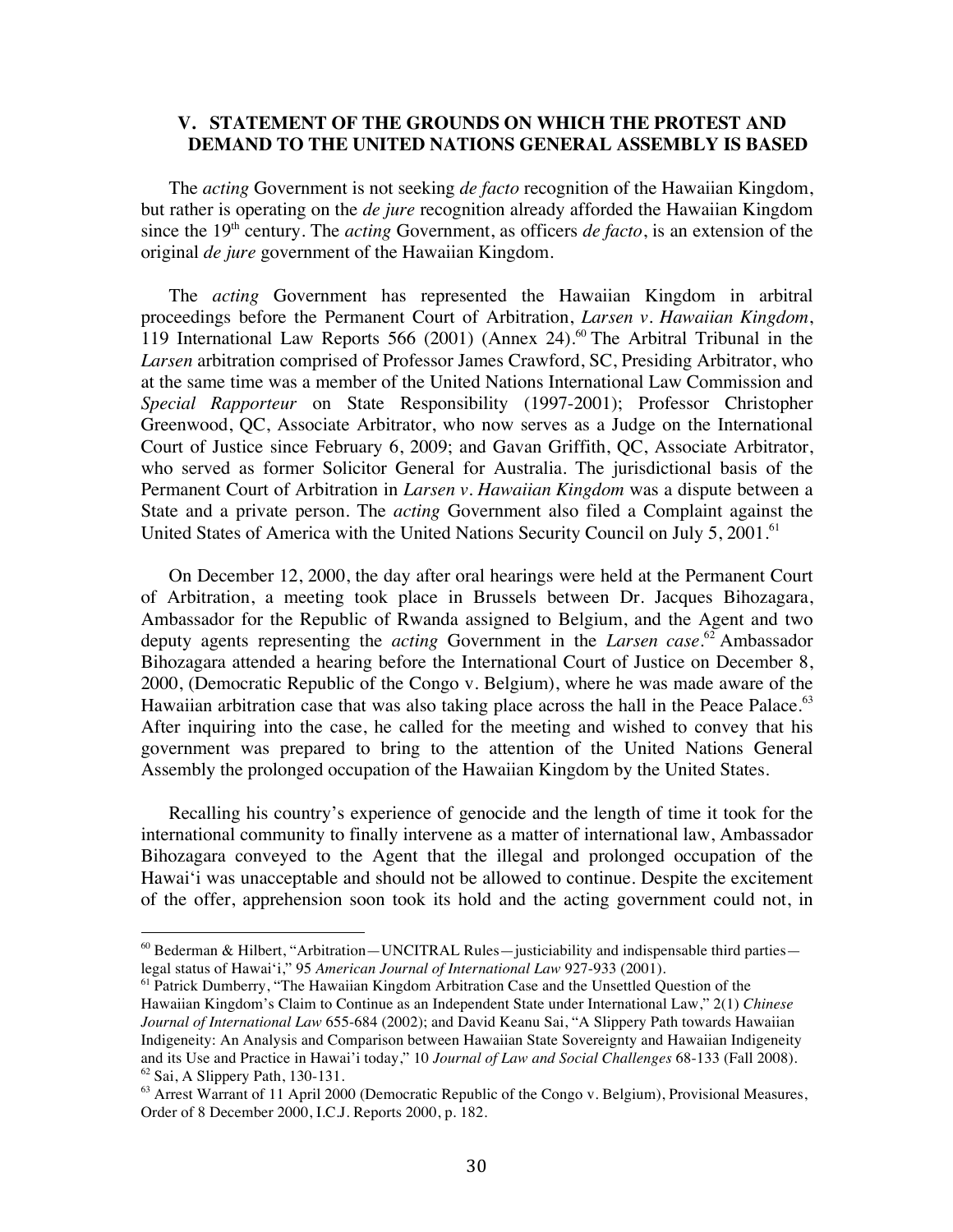good conscience, accept the offer and put Rwanda in a position of reintroducing Hawai'i's State continuity before the United Nations, when Hawai'i's community, itself, remained ignorant of Hawai'i's profound legal position. The Agent thanked Ambassador Bihozagara for his government's offer, but the timing was premature. The Agent conveyed to the ambassador that the gracious offer could not be accepted without placing Rwanda in a vulnerable position of possible political retaliation by the United States of America, but that the *acting* government should instead focus its attention on continued exposure and education of the occupation both at the national and international levels.

In line with exposure on the international level, the *acting* Government was successful in filing a complaint, as a non-member State, with the United Nations Security Council under the Presidency of China on July 5, 2001.<sup>64</sup> Professor Dumberry, who's article in the Chinese Journal of International Law addressed the complaint, stated, "Article 35(2) of the only grants the right for States which are not members of the United Nations to bring disputes and situations 'to the attention' of the Security Council; it does not oblige the Security Council to actually 'consider' the matter brought to its attention."<sup>65</sup> Despite the Security Council's failure to consider the matter, the complaint, nevertheless, was not challenged nor quashed by the United States of America, but instead, according to Dumberry, "the United States, which is a permanent member of the Security Council, ahs most certainly strongly objected to the inclusion of this Complaint on the agenda, and is likely to have lobbied other States to act in a similar fashion."<sup>66</sup> As the Hawaiian complaint remained procedurally unabated, Russian Ambassador Vitaly Churkin, who served as President of the Security Council, was notified by letter dated March 1, 2008 of the *acting* Government's intent to amend the Hawaiian complaint pursuant to the 2001 *Articles on Responsibility of States for International Wrongful Acts*. (Annex 36).

It is in this capacity, the *acting* Government files this Protest and Demand to bring to the attention of the United Nations General Assembly the prolonged and illegal occupation of the Hawaiian Kingdom.

#### **A. CONCERNING THE VIOLATION OF THE PRINCIPLE THAT A STATE MAY NOT EXERCISE ITS AUTHORITY ON THE TERRITORY OF ANOTHER STATE**

The Permanent Court of International Justice acknowledged, "the first and foremost restriction imposed by international law upon a State is that – failing the existence of a permissive rule to the contrary – it may not exercise its power in any form in the territory of another State. In this sense jurisdiction is certainly territorial; it cannot be exercised by a State outside its territory except by virtue of a permissive rule derived from international custom or from a convention." <sup>67</sup> By virtue of the 1893 *Lili'uokalani assignment* of executive power, the President of the United States was temporarily

<sup>64</sup> Dumberry, 671-672.

<sup>65</sup> *Id*., 671.

<sup>66</sup> *Id*., 672.

<sup>67</sup> S.S. Lotus (Fr. v. Turk.), 1927 P.C.I.J. (ser. A) No. 10 (Sept. 7), p. 19.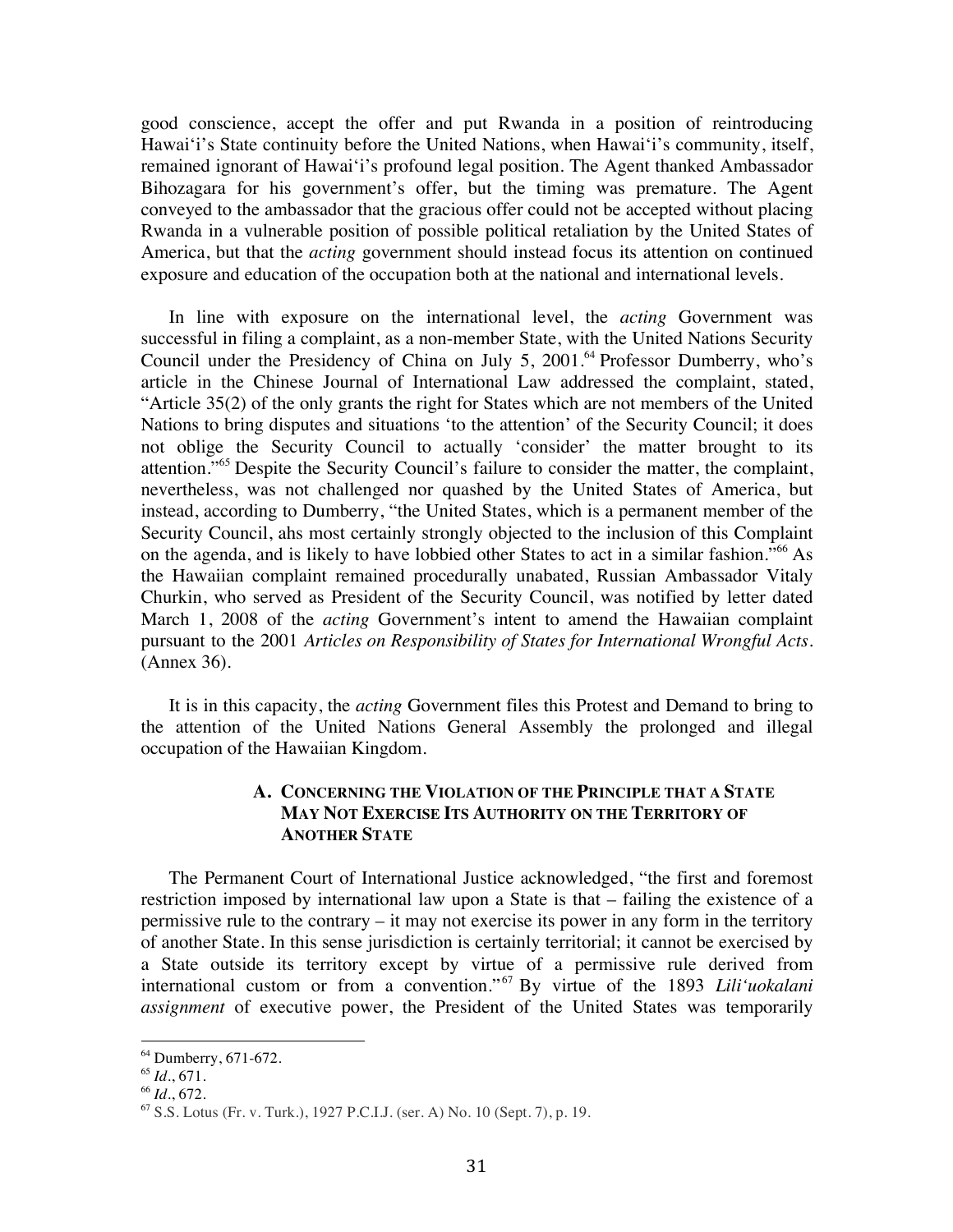assigned, under threat of war, the authority to administer Hawaiian law until the government is restored in accordance with the *Agreement of restoration*. After the government has been restored and the executive power reassigned, the Queen, or her successor in office, would thereafter grant amnesty to the insurgents.

While Hawai'i was clearly not a participant in the hostilities of the Spanish-American War, the United States occupied the Hawaiian Islands for the purpose of waging the war against Spain on August 12, 1898, as well as to fortify the islands as a military outpost for the defense of the United States in future conflicts.

The "power exercising effective control within another's sovereign territory has only temporary managerial powers," and during "that limited period, the occupant administers the territory on behalf of the sovereign." <sup>68</sup> The actions taken by the McKinley administration, with the consent of the Congress by joint resolution, clearly intended to mask the violation of international law as if the annexation took place by treaty. As Marek states, "a disguised annexation aimed at destroying the independence of the occupied State, represents a clear violation of the rule preserving the continuity of the occupied State."<sup>69</sup>

Article 6, Lieber Code (1863), regulated U.S. troops during the occupation of the Hawaiian Islands in 1898 and mandated the Commander of U.S. troops to administer the laws of the occupied country, being the civil and penal laws of the Hawaiian Kingdom. Article 6 was superseded by Article 43, 1899 Hague Convention, II (32 U.S. Stat. 1803), and then superseded by Article 43, 1907 Hague Convention, IV (Annex 37). Article 43 of the 1907 Hague Convention, IV, reinforces the 1893 *Lili'uokalani assignment* that mandates the President to provisionally administer the civil and penal laws of the Hawaiian Kingdom. On August 12, 1949, the United States signed and ratified the Geneva Convention Relative to the Protection of Civilian Persons in Time of War, IV, of 12 August 1949 (Annex 38). In July 1956, the U.S. Department of the Army published Field Manual 27-10—The Law of Land Warfare.

Article 43 of the 1907 Hague Regulations, delimits the power of the occupant and serves as a fundamental bar on its free agency within an occupied neutral State.<sup>70</sup> Although the United States signed and ratified both Hague Regulations, which post-date the occupation of the Hawaiian Islands, the "text of Article 43," according to Professor Benvenisti, "was accepted by scholars as mere reiteration of the older law, and subsequently the article was generally recognized as expressing customary international law."<sup>71</sup> Professor Graber also states "nothing distinguishes the writing of the period

<sup>&</sup>lt;sup>68</sup> Benvenisti, 6.

<sup>69</sup> Marek, 110.

 $70$  The United States signed the 1899 Hague Regulations respecting Laws and Customs of War on Land at The Hague on July 29, 1899 and ratified by the Senate March 14, 1902; *see* 32(1) U.S. Stat. 1803. The 1907 Hague Regulations respecting Laws and Customs of War on Land was signed at The Hague October 18, 1907 and ratified by the Senate March 10<sup>th</sup> 1908; *see* 36 U.S. Stat. 2277. The United States also signed the 1907 Hague Regulations respecting the Rights and Duties of Neutral Powers at The Hague on October 18, 1907 and ratified by the Senate on March 10<sup>th</sup> 1908; see 36 U.S. Stat. 2310.

<sup>71</sup> Benvenisti, 8.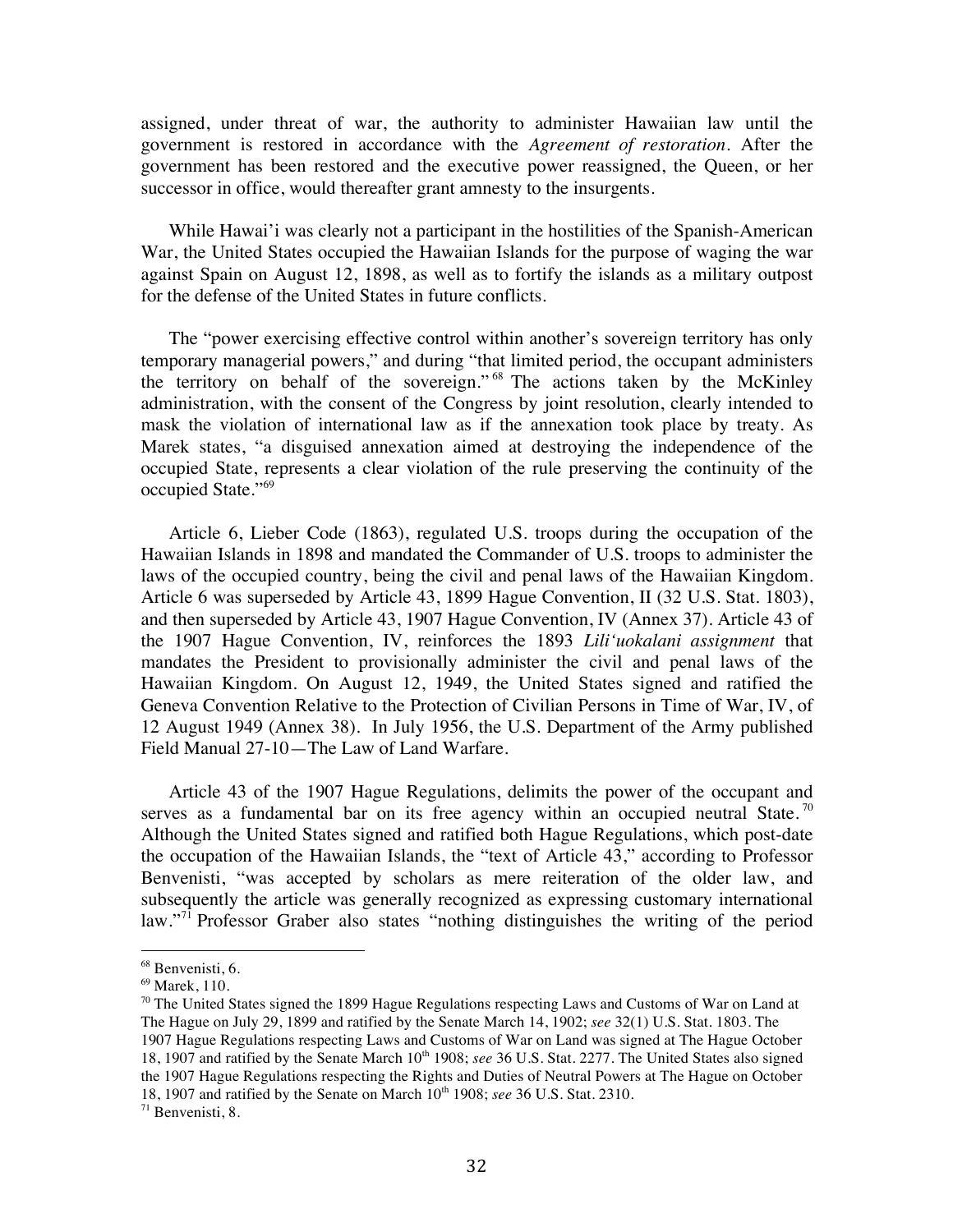following the 1899 Hague code from the writing prior to that code.<sup>72</sup> Consistent with this understanding of the international law of occupation during the Spanish-American war, Professor Smith reported that the "military governments established in the territories occupied by the armies of the United States were instructed to apply, as far as possible, the local laws and to utilize, as far as seemed wise, the services of the local Spanish officials."<sup>73</sup> This instruction to U.S. troops during the Spanish-American war to apply the local laws of the occupied State was made pursuant to Article 6 of the Lieber Code.

With specific regard to occupying neutral territory, the Arbitral Tribunal, in *Coenca Brothers vs. Germany* (1927), concluded "the occupation of Salonika by the Allies in the autumn of 1915 constituted a violation of Greek neutrality."74 Later, in the *Chevreau* case (1931), the Arbitrator concluded that the status of the British forces while occupying Persia (Iran)—a neutral State in the First World War—was analogous to "belligerent forces occupying enemy territory."<sup>75</sup> Professor Oppenheim observes that an occupant State on neutral territory "does not possess such a wide range of rights with regard to the occupied country and its inhabitants as he possesses in occupied enemy territory."<sup>76</sup> Although the Hague Regulations apply only to territory belonging to an enemy, Professor Feilchenfeld states, "it is, nevertheless, usually held that the rules on belligerent occupation will also apply where a belligerent, in the course of the war, occupies neutral territory, even if the neutral power should have failed to protest against the occupation."<sup>77</sup> While Hawai'i was a neutral state at the time of its occupation during the Spanish American war, the law of occupation ought to be not only applied with equal force and effect, but that the occupier would be shorn of its belligerent rights in Hawaiian territory as a result of Hawai'i's neutrality and the obligations incurred under the 1893 *Lili'uokalani assignment* and the *Agreement of restoration*.

#### **B. CONCERNING THE VIOLATIONS OF TREATIES AND INTERNATIONAL LAW**

The Hawaiian Kingdom is a member State of the Universal Postal Union since January 1, 1882, has forty-six (46) State treaty partners, and, to a limited degree, one hundred twenty-seven (127) successor State quasi-treaty partners. In this Protest and Demand, the Hawaiian Kingdom's identification of successor States collectively includes former colonial, mandate or trust territories. This identification is made without any prejudice to the particular rights of each successor States in relation to the mode of exercising self-determination when they achieved their independence.

<sup>72</sup> Doris Graber, *The Development of the Law of Belligerent Occupation: 1863-1914*, (Columbia University Press 1949), 143.

<sup>73</sup> Munroe Smith, "Record of Political Events," 13(4) *Political Science Quarterly* 748 (Dec. 1898).

<sup>&</sup>lt;sup>74</sup> *Coenca Brothers v. Germany*, (Greco-German Mixed Arbitral Tribunal, December 1<sup>st</sup> 1927, case no. 389). Annual Digest of Public International Law Cases, 1927 & 1928, (Longmans, Green and Co., 1931), 571.

<sup>75</sup> "*Chevreau case* (In the Matter of the Claim Madame Chevreau Against the United Kingdom)*,*" 27 *American Journal of International Law* 160 (1933).

<sup>&</sup>lt;sup>76</sup> Lassa Oppenheim, *International Law*, 7<sup>th</sup> ed., (David McKay Co. 1948-52), 241.

<sup>77</sup> Ernst Feilchenfeld, *The International Economic Law of Belligerent Occupation* (Carnegie Endowment for International Peace 1942), 8.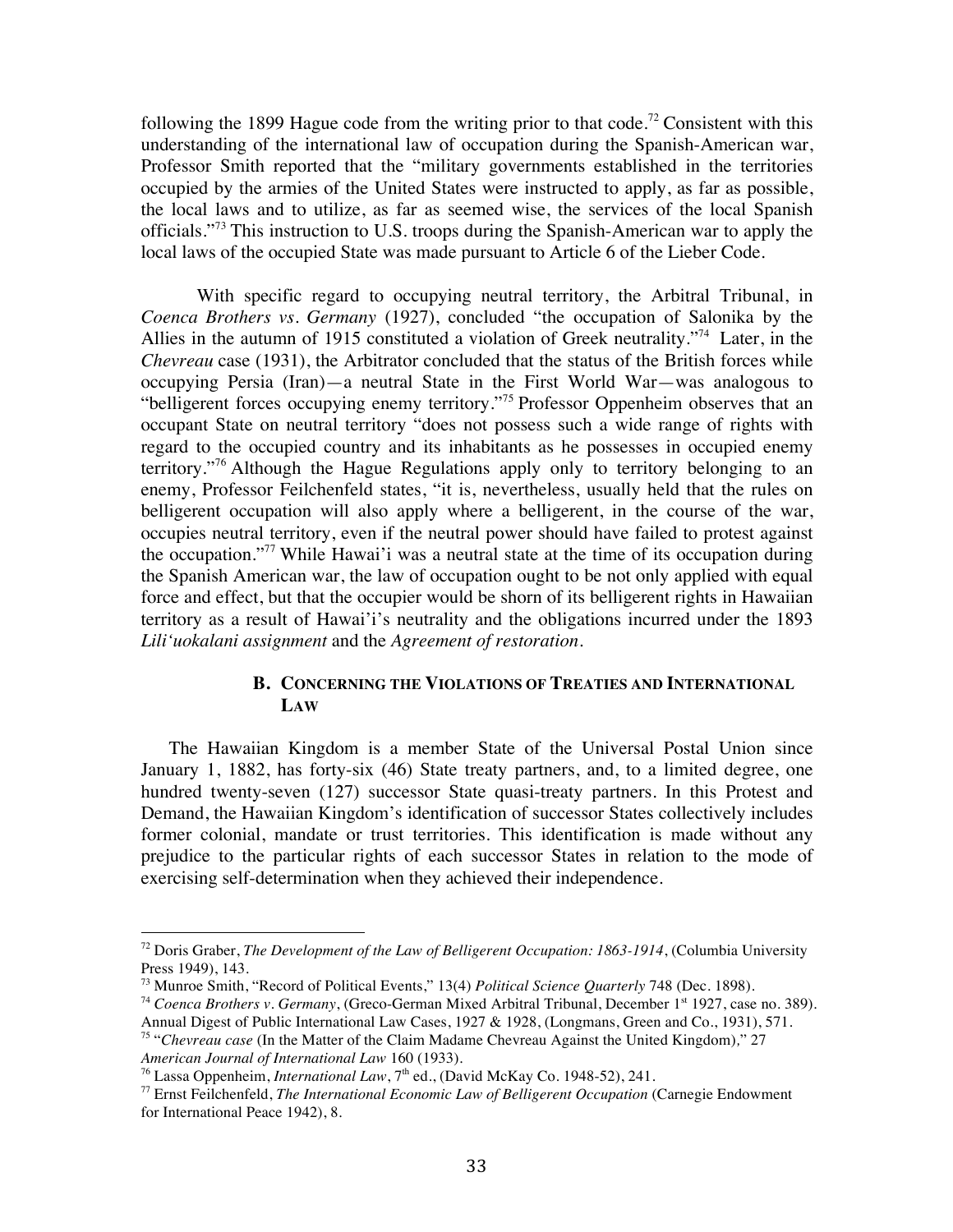According to Professor Oppenheim, "there is room for the view that in case of separation resulting in the emergence of a new State the latter is bound by—or at least entitled to accede to—general treaties of a 'law-making' nature, especially those of a humanitarian character."<sup>78</sup> Beato explains, "contrary to conventional law's clean slate doctrine, relatively few newly independent states renounce all of their predecessor state's treaties. Instead, new states tend to adopt a pragmatic approach which balances issues of self-determination and sovereignty in foreign affairs against the need to foster stability in international relations."79 Professor Hershey states that it "is generally agreed that the purely local or personal rights and obligations of the [predecessor State]…remain with the [successor State]."<sup>80</sup> Treaty obligations to private individuals survive the succession and bind the successor State.<sup>81</sup>

Provisions of these treaties not only protect the private rights and obligations of the citizenry of the predecessor States and their successor States while within the territory of the Hawaiian Kingdom, but also protect the private rights and obligations of the citizenry of the Hawaiian Kingdom while within the territories of the predecessor States and their successor States. This rule stems from the principle of international law that change in sovereignty does not affect the private rights of individuals.

Currently, forty-six (46) member States stand in violation of treaties with the Hawaiian Kingdom and international law, and one hundred twenty-seven (127) successor States stand in violation, to a lesser degree, to certain provisions of their predecessor States' treaties that are private in nature and not public.

#### *1. Austria/Hungary—Treaty of Friendship, Commerce and Navigation*

On June 18, 1875, a Treaty was signed between Austria-Hungary and the Hawaiian Kingdom in London and thereafter ratified by both governments (Annex 39). Article IV of this treaty provides:

> "the Citizens of each high contracting Parties when resident in the territory of the other shall enjoy the most constant and complete protection for their persons and property, and for this purpose they shall have free and easy access to the Courts of Justice, provided by law, in pursuit and defense of their rights. They shall be at liberty to employ lawyers, advocates or Agents to prosecute or defend their rights before such Courts of Justice. In fact they shall enjoy in

<sup>78</sup> See Oppenheim, *International Law* (1955)*,* vol. 1, p. 167. See also Fenwick, *International Law*, p. 153. <sup>79</sup> Andrew M. Beato, "Newly Independent and Separating States' Succession to Treaties," 9(2) *American University Journal of International Law & Policy* (1994): 525-558, 544.

<sup>80</sup> Amos. S. Hershey, "The Succession of States," 5(2) *American Journal of International Law* 285-297, 289 (Apr., 1911).

<sup>81</sup> Thos. Baty, "Division of States: Its Effect on Obligations," *Transactions of the Grotius Society, Vol. 9, Problems of Peace and War, Papers Read before the Society in the year 1923* (1923), 119-129, 125.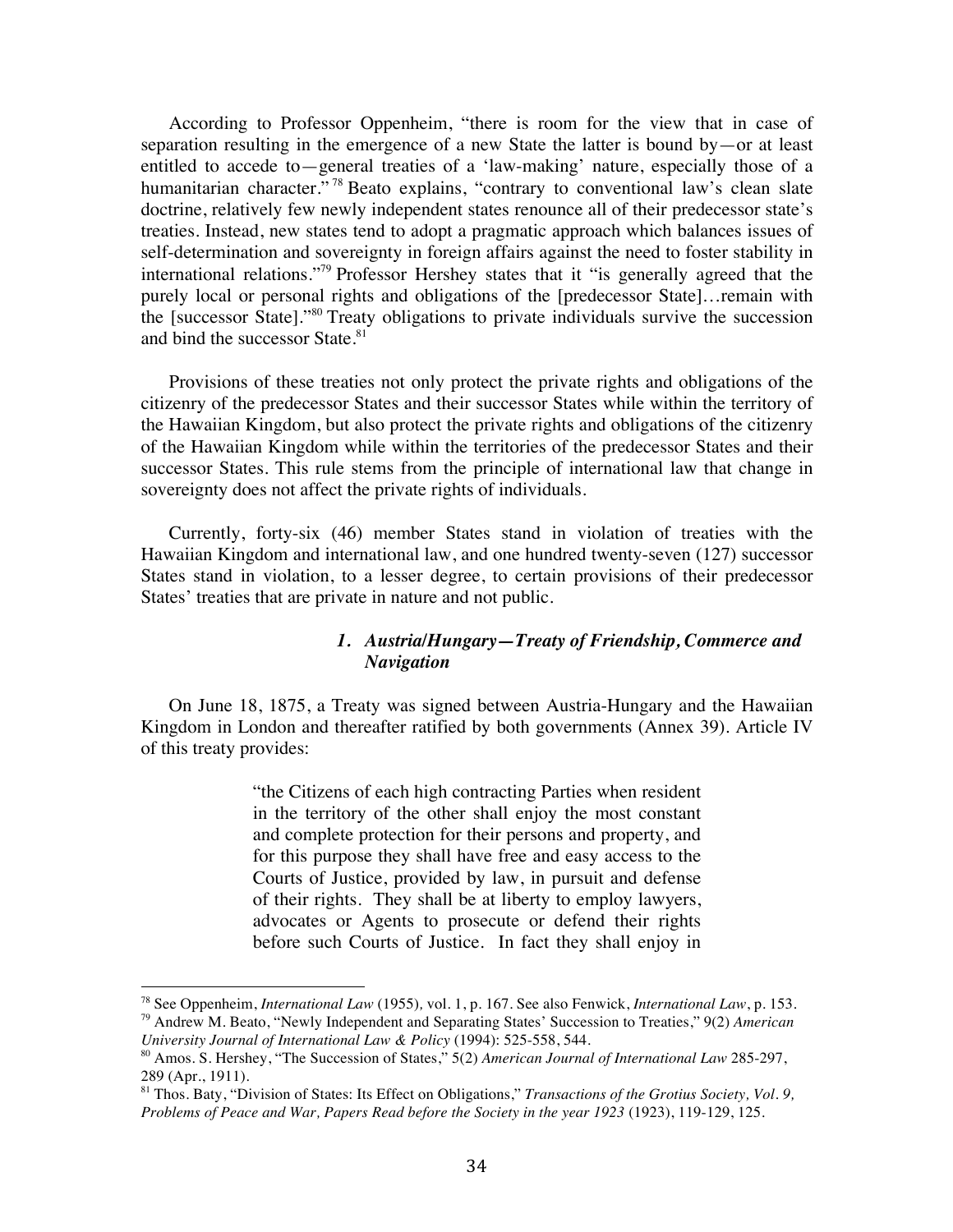this respect all the rights and privileges which are granted to natives, and shall be subject to the same conditions."

Following the dismemberment of Austria-Hungary into two separate States of Austria and Hungary following the first Word War, Hungary also became a State party with Austria to the 1875 Treaty with the Hawaiian Kingdom.

Neither Austria nor Hungary nor the Hawaiian Kingdom gave notice to the other of its intention to terminate this treaty in accordance with the terms of Article XIX of the 1875 Treaty. Therefore this treaty is still in full force, continues to have legal effect to date. Former Austro-Hungarian territories, which acquired their independence from Austria-Hungary, are successor States to, at the very least, Article IV of the Hawaiian-Austro/Hungarian Treaty. Former Austro-Hungarian territories are:

- a. Czech Republic. Independence: October 28, 1918.
- b. Poland. Independence: November 11, 1918.
- c. Slovakia. Independence: Independence: October 28, 1918.

#### *2. Belgium—Treaty of Amity, Commerce and Navigation*

On October 4, 1862, a Treaty was signed between Belgium and the Hawaiian Kingdom in Brussels and thereafter ratified by both governments (Annex 40). Article IV of this treaty provides:

> "the respective citizens of the two countries shall enjoy the most constant and complete protection for their persons and property. Consequently they shall have free and easy access to the court of justice in the pursuit and defense of their rights in every instance and degree of jurisdiction established by the laws."

Neither Belgium nor the Hawaiian Kingdom gave notice to the other of its intention to terminate this treaty in accordance with the terms of Article XXVII of the 1862 Treaty. Therefore this treaty is still in full force and continues to have legal effect to date. Former Belgian territories, which acquired their independence from Belgium, are successor States to, at the very least, Article IV of the Hawaiian-Belgian Treaty with regard to the citizenry of the successor State that effectively replaced the citizenry of the predecessor State in the treaty. Former Belgian territories are:

- a. Democratic Republic of the Congo. Independence: June 30, 1960.
- b. Burundi. Independence from Belgian Trusteeship on July 1, 1962
- c. Rwanda. Independence from Belgian Trusteeship on July 1, 1962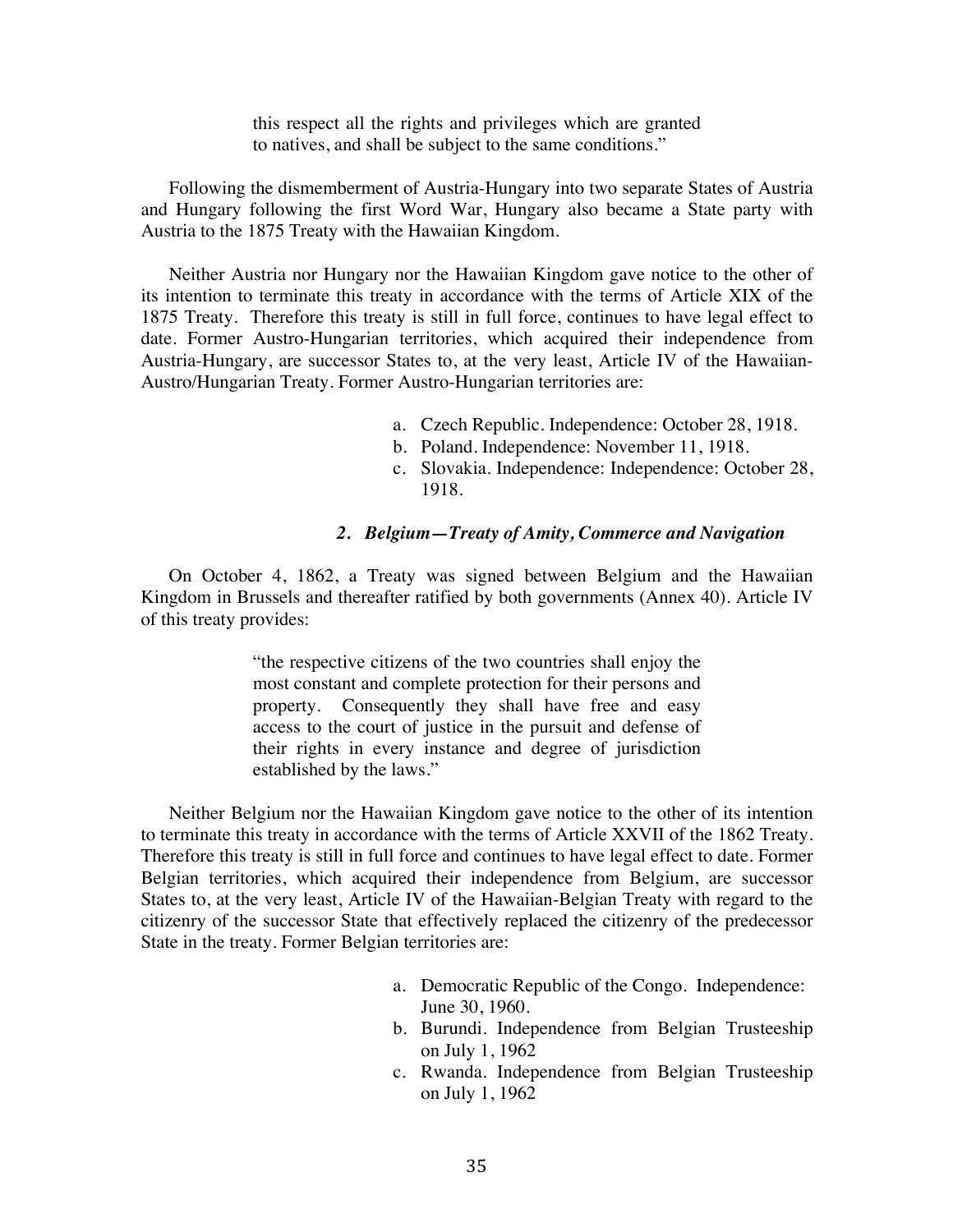#### *3. Denmark—Treaty of Friendship, Commerce and Navigation*

On October 19, 1846, a Treaty was signed between Denmark and the Hawaiian Kingdom in Honolulu and thereafter ratified by both governments (Annex 41). Article II of this treaty provides:

> "the subjects of His Majesty the King of Denmark, residing within the dominions of the King of the Hawaiian Islands, shall enjoy the same protection in regard to their civil rights as well as to their persons and properties, as native subjects; and the King of the Hawaiian Islands engages to grant to Danish subjects the same rights and privileges which now are, or may hereafter be, granted to or enjoyed by any other foreigners, subjects of the most favored nation."

Neither Denmark nor the Hawaiian Kingdom gave notice to the other of its intention to terminate this treaty in accordance with the principles of customary international law. Therefore, this treaty is still in full force and continues to have legal effect to date. Former Danish territories, which acquired their independence from Denmark, are successor States to, at the very least, Article II of the Hawaiian-Danish Treaty with regard to the citizenry of the successor State that effectively replaced the citizenry of the predecessor State in the treaty. A former Danish territory is:

a. Iceland. Independence: June 7, 1944.

#### *4. France—Treaty of Friendship, Commerce and Navigation*

On October 29, 1857, a third Treaty was signed between France and the Hawaiian Kingdom in Honolulu and thereafter ratified by both governments (Annex 42). Article IV of this treaty provides:

> "their respective subjects shall enjoy, in both States, a constant and complete protection for their persons and properties. They shall, consequently, have free and easy access to the tribunals of justice, in prosecution and defense of their rights, in every instance, and in all the degrees of jurisdiction established by the laws."

Neither France nor the Hawaiian Kingdom gave notice to the other of its intention to terminate this treaty in accordance with the terms of Article XXVI of the 1857 Treaty. Therefore this treaty is still in full force and continues to have legal effect to date. Former French territories, which acquired their independence from France, are successor States to, at the very least, Article IV of the Hawaiian-French Treaty with regard to the citizenry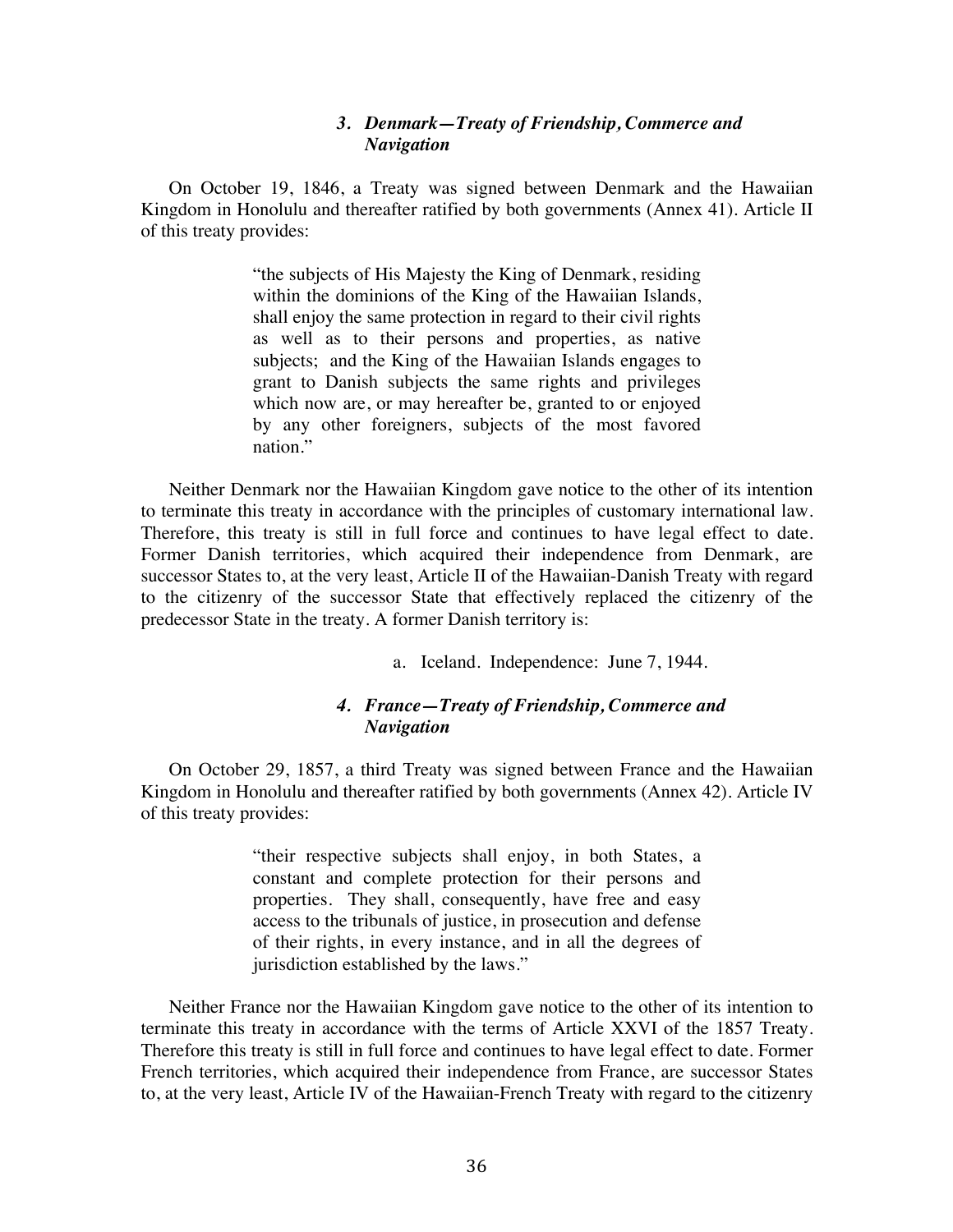of the successor State that effectively replaced the citizenry of the predecessor State in the treaty. Former French territories, which includes mandate territories, are:

- a. Algeria. Independence: July 5, 1962.
- b. Benin. Independence: August 1, 1960.
- c. Burkina Faso. Independence: August 5, 1960.
- d. Central African Republic. Independence: August 13, 1960.
- e. Chad. Independence: August 11, 1960.
- f. Comoros. Independence: July 6, 1975.
- g. Congo. Independence: August 15, 1960.
- h. Côte D'Ivoire. Independence: August 7, 1960.
- i. Djibouti. Independence: June 27, 1977.
- j. Gabon. Independence: August 17, 1960.
- k. Guinea. Independence: October 2, 1958.
- l. Lao People's Democratic Republic. Independence: July 19, 1949.
- m. Lebanon. Independence from French Mandate: November 22, 1943.
- n. Madagascar. Independence: June 26, 1960.
- o. Mali. Independence: September 22, 1960.
- p. Mauritania. Independence: November 28, 1960.
- q. Morocco. Independence: March 2, 1956.
- r. Niger. Independence: August 3, 1960.
- s. Republic of Cameroon. Independence from French Trusteeship on January 1, 1960.
- t. Senegal. Independence: April 4, 1960.
- u. Syria. Independence from French Mandate: April 17, 1946.
- v. Togo. Independence from French Trusteeship on April 27, 1960.
- w. Tunisia. Independence: March 20, 1956.
- x. Vanuatu. Independence from France and Great Britain: July 30, 1980.
- y. Viet Nam. Independence: September 2, 1945.

#### *5. Germany—Treaty of Friendship, Commerce and Navigation and Consular Convention*

On March 25, 1879, a Treaty was signed between Germany and the Hawaiian Kingdom in Berlin and thereafter ratified by both governments and exchanged (Annex 43). Article II of this treaty provides:

> "the subjects and citizens of the two High Contracting Parties may remain and reside in any part of said territories respectively and shall receive and enjoy full and perfect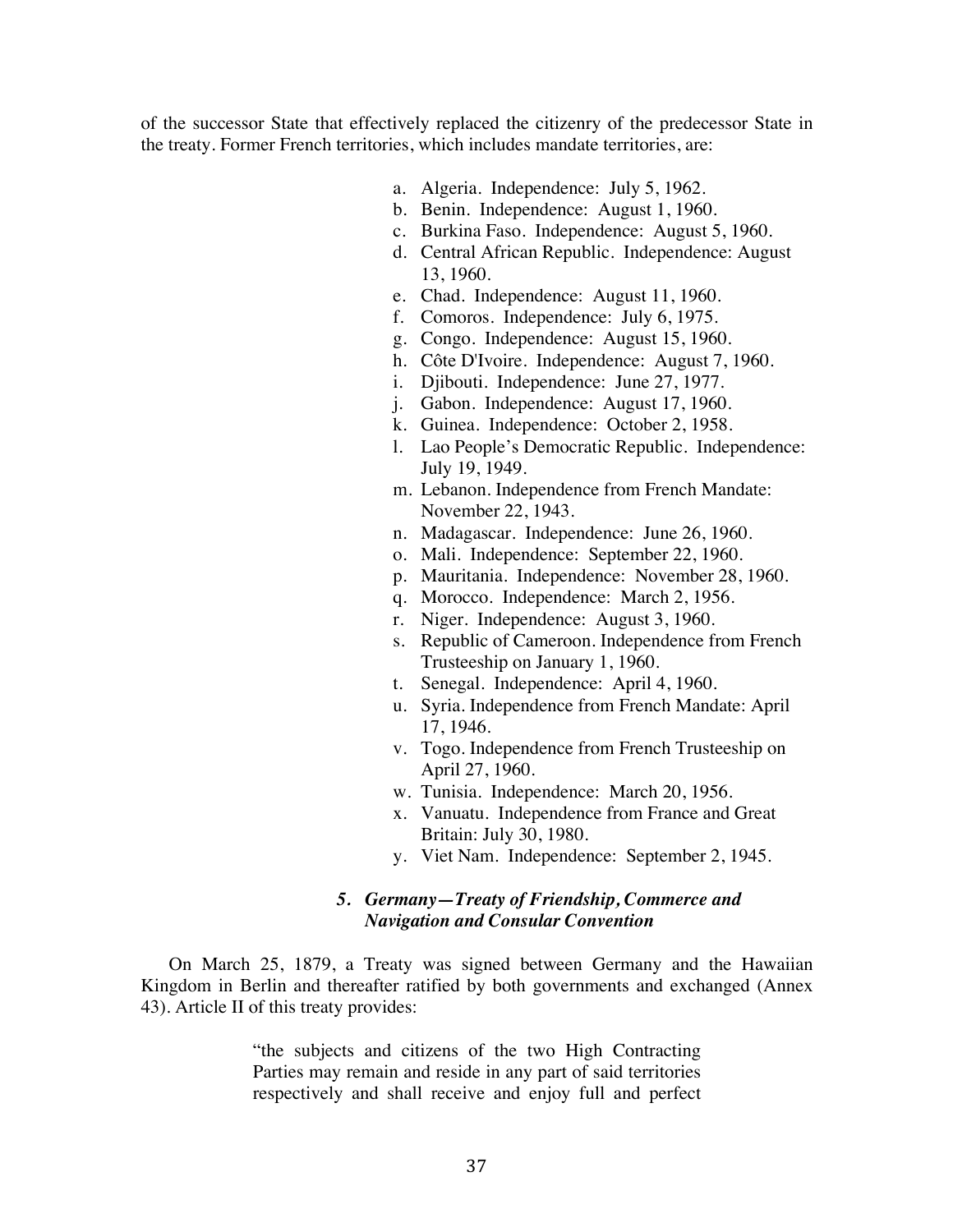protection for their persons and property. They shall have free and easy access to the courts of justice, provided by law, in pursuit and defense of their rights, and they shall be at liberty to choose and employ lawyers, advocates or agents to pursue or defend their rights before such courts of justice; and they shall enjoy in this respect all the rights and privileges as native subjects or citizens."

Neither Germany nor the Hawaiian Kingdom gave notice to the other of its intention to terminate this treaty in accordance with the terms of Article XXVI of the 1879 Treaty. Therefore, this treaty is still in full force and continues to have legal effect to date.

#### *6. United Kingdom of Great Britain and Northern Island— Treaty of Friendship, Commerce and Navigation*

On July 10, 1851, a Treaty was signed between the United Kingdom and the Hawaiian Kingdom in Honolulu and thereafter ratified by both governments (Annex 44). Article VIII of this treaty provides:

> "the subjects of either of the contracting parties, in the territories of the other, shall receive and enjoy full and perfect protection for their persons and property, and shall have free and open access to the courts of justice in the said countries, respectively, for the prosecution and defense of their just rights..."

Neither Great Britain nor the Hawaiian Kingdom gave notice to the other of its intention to terminate this treaty in accordance with the principles of customary international law. Therefore, this treaty is still in full force and continues to have legal effect to date. Former British territories, which acquired their independence from Great Britain, are successor States to, at the very least, Article VIII of the Hawaiian-British Treaty with regard to the citizenry of the successor State that effectively replaced the citizenry of the predecessor State in the treaty. Former British territories, which includes mandate territories, are:

- a. Afghanistan. Independence: August 19, 1919.
- b. Antigua and Barbuda. Independence: November 1, 1981.
- c. Australia. Independence: January 1, 1901.
- d. Bahamas. Independence: July 10, 1973.
- e. Bahrain. Independence: August 15, 1971.
- f. Bangladesh. Independence from Pakistan on December 16, 1971. Pakistan acquired Independence from Great Britain on August 14, 1947.
- g. Barbados. Independence: November 30, 1966.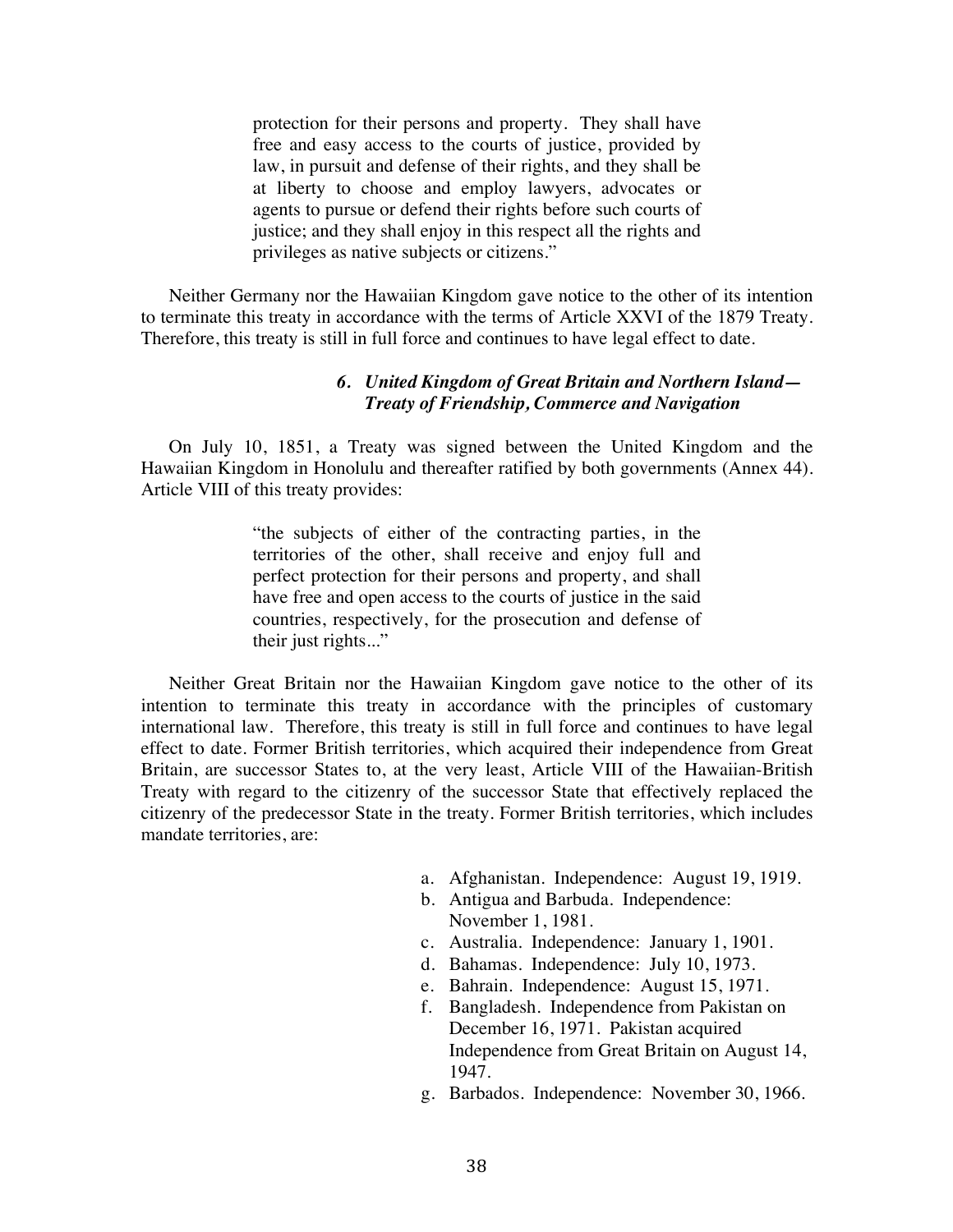- h. Belize. Independence: September 21, 1981.
- i. Bhutan. Independence from India on August 8, 1949. India acquired Independence from Great Britain on August 15, 1947.
- j. Botswana. Independence: September 30, 1966.
- k. Brunei Darussalam. Independence: January 1, 1984.
- l. Cyprus. Independence: August 16, 1960.
- m. Dominica. Independence: November 3, 1978.
- n. Egypt. Independence: February 28, 1922.
- o. Fiji. Independence: October 10, 1970.
- p. Gambia. Independence: February18, 1965.
- q. Ghana. Independence: March 6, 1957.
- r. Grenada. Independence: February 7, 1974.
- s. Guyana. Independence: May 26, 1966.
- t. India. Independence: August 15, 1947.
- u. Iraq. Independence from British Mandate: October 3, 1932.
- v. Ireland. Independence: December 6, 1921.
- w. Israel. Independence from British Mandate: May 14, 1948.
- x. Jamaica. Independence: August 6, 1962.
- y. Jordan. Independence from British Mandate: May 25, 1946.
- z. Kenya. Independence: December 12, 1963.
- aa. Kiribati. Independence: July 12, 1979.
- bb. Kuwait. Independence: June 19, 1961.
- cc. Lesotho. Independence: October 4, 1966.
- dd. Malawi. Independence: July 6, 1964.
- ee. Malaysia. Independence: August 31, 1957.
- ff. Maldives. Independence: July 26, 1965.
- gg. Malta. Independence: September 21, 1964.
- hh. Mauritius. Independence: March 12, 1968.
- ii. Myanmar. Independence: January 4, 1948.
- jj. Namibia. Independence from South African Mandate on March 21, 1990. South Africa acquired Independence from Great Britain on May 31, 1910.
- kk. Nauru. Independence from Australia, New Zealand and Great Britain Trusteeship on January 31, 1968. New Zealand acquired Independence from Great Britain on September 26, 1907, and Australia acquired Independence from Great Britain on January 1, 1901.
- ll. New Zealand. Independence: September 26, 1907.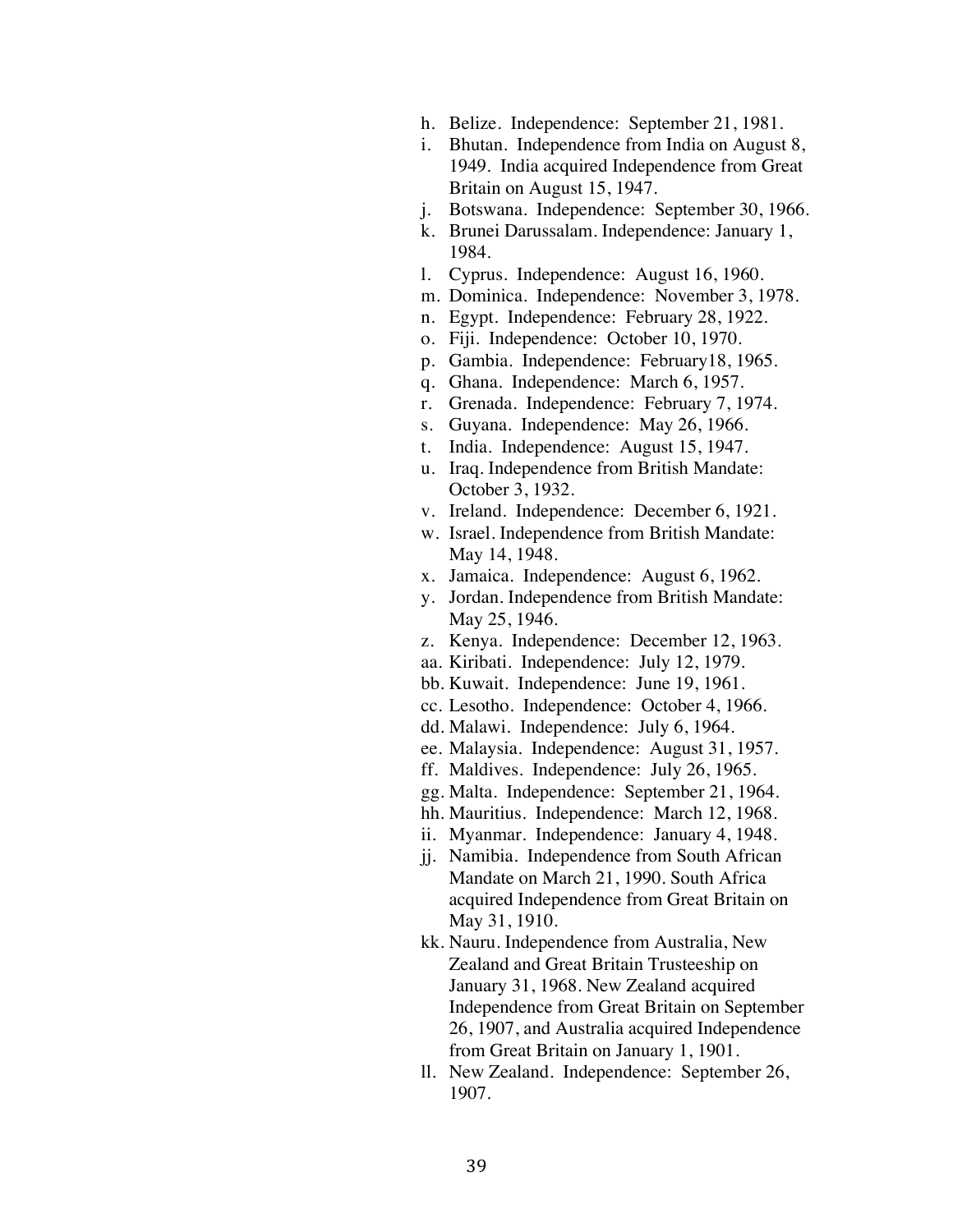mm. Nigeria. Independence: October 1, 1960.

- nn. Pakistan. Independence: August 14, 1947.
- oo. Papua New Guinea. Independence from Australian Trusteeship on September 16, 1975. Australia acquired Independence from Great Britain on January 1, 1901.
- pp. Qatar. Independence: September 3, 1971.
- qq. Saint Kitts and Nevis. Independence: September 19, 1983.
- rr. Saint Lucia. Independence: February 22, 1979.
- ss. Saint Vincent and the Grenadines. Independence: October 27, 1979.
- tt. Samoa. Independence from New Zealand Trusteeship on January 1, 1962. New Zealand acquired Independence from Great Britain on September 26, 1907.
- uu. Seychelles. Independence: June 29, 1976.
- vv. Sierra Leone. Independence: April 27, 1961.
- ww. Singapore. Independence from Malaysia on August 9, 1965. Malaysia acquired Independence from Great Britain on August 31, 1957.
- xx. Solomon Islands. Independence: July 7, 1978.
- yy. Somalia. Independence: June 26, 1960.
- zz. South Africa. Independence: May 31, 1910.

aaa. South Sudan. Independence from Sudan on July 9, 2011. Sudan acquired Independence from Great Britain on January 1, 1956.

- bbb. Sri Lanka. Independence: February 4, 1948.
- ccc. Sudan. Independence: January 1, 1956.
- ddd. Swaziland. Independence: September 6, 1968.
- eee. Tonga. Independence: June 4, 1970.
- fff. Trinidad and Tobago. Independence: August 31, 1962.
- ggg. Tuvalu. Independence: October 1, 1978.
- hhh. Uganda. Independence: October 9, 1962.
- iii. United Arab Emirates. Independence: December 2, 1971.
- jjj. United Republic of Tanzania. Tanganyika became independent on December 9, 1961 from British Trusteeship; Zanzibar became independent on December 19, 1963; Tanganyika united with Zanzibar on April 26, 1964 to form the United Republic of Tanganyika and Zanzibar; renamed United Republic of Tanzania.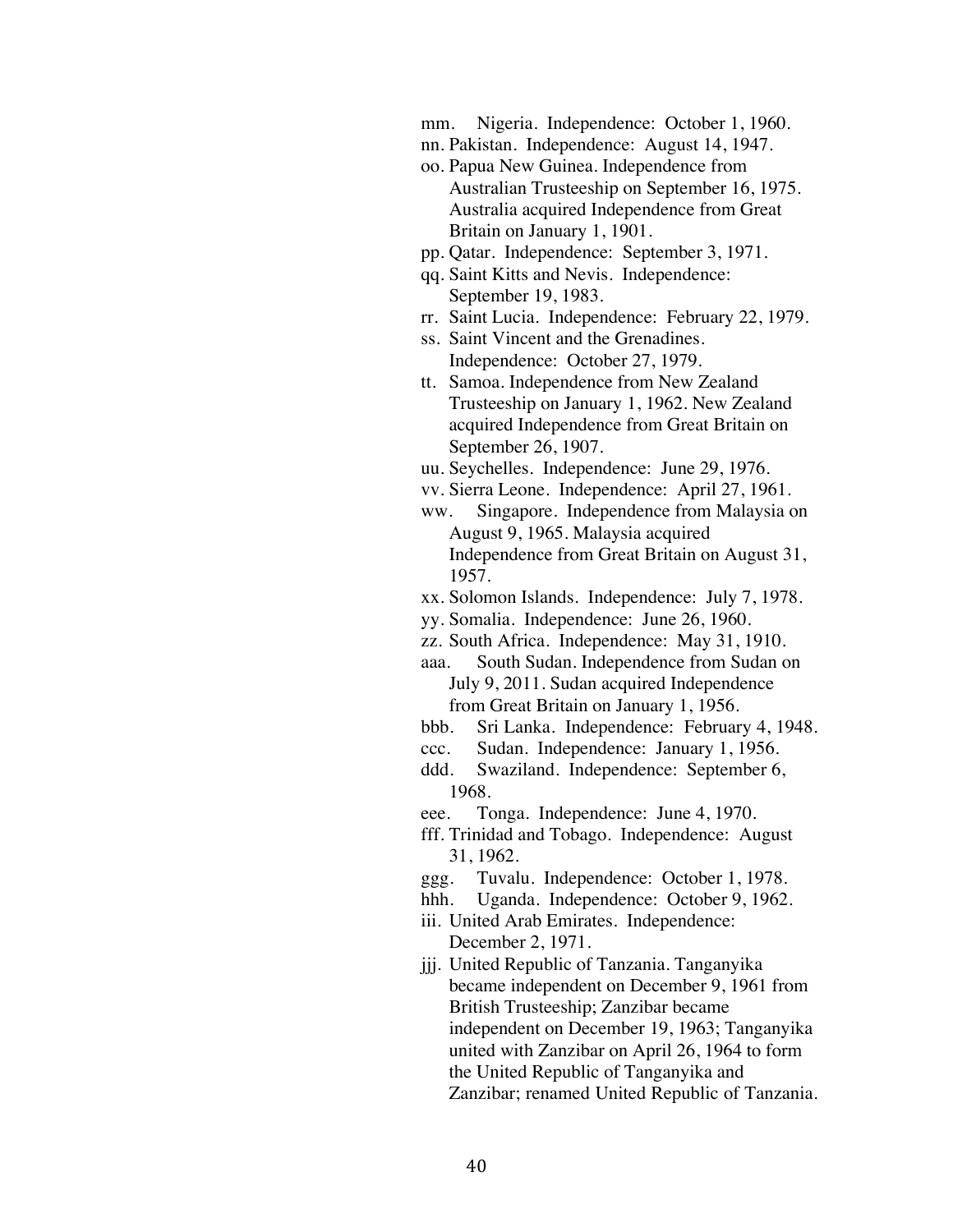kkk. Vanuatu. Independence from both France and Great Britain on July 30, 1980. lll. Zambia. Independence: October 24, 1964. mmm. Zimbabwe. Independence: April 18, 1980.

#### *7. Italy—Treaty of Amity, Commerce and Navigation*

On July 22, 1863, a Treaty was signed between Italy and the Hawaiian Kingdom in Paris and thereafter ratified by both governments (Annex 45). Article IV of this treaty provides:

> "the respective citizens of the two countries shall enjoy the most constant and complete protection for their persons and property. Consequently, they shall have free and easy access to the courts of justice in the pursuit and defense of their rights, in every instance and degree of jurisdiction established by the laws."

Neither Italy nor the Hawaiian Kingdom gave notice to the other of its intention to terminate this treaty in accordance with the terms of Article XXVII of the 1863 Treaty. Therefore, this treaty is still in full force and continues to have legal effect to date. Former Italian territories, which acquired their independence from Italy, are successor States to, at the very least, Article IV of the Hawaiian-Italian Treaty with regard to the citizenry of the successor State that effectively replaced the citizenry of the predecessor State in the treaty. Former Italian territory is:

a. Libya. Independence: December 24, 1951.

#### *8. Japan—Treaty of Amity and Commerce*

On August 19, 1871, a Treaty was signed between Japan and the Hawaiian Kingdom in the city of Yedo and thereafter ratified by both governments (Annex 46). Article II of this treaty provides:

> "the subjects of each of the two high contracting parties, respectively, shall have the liberty freely and securely to come with their ships and cargoes to all places, ports and rivers in the territories of the other, where trade with other nations is permitted; they may remain and reside in any such ports, and places respectively, and hire and occupy houses and warehouses, and may trade in all kinds of produce, manufactures and merchandise of lawful commerce, enjoying at all times the same privileges as may have been, or may hereafter be granted to the citizens or subjects of any other nation, paying at all times such duties and taxes as may be exacted from the citizens or subjects of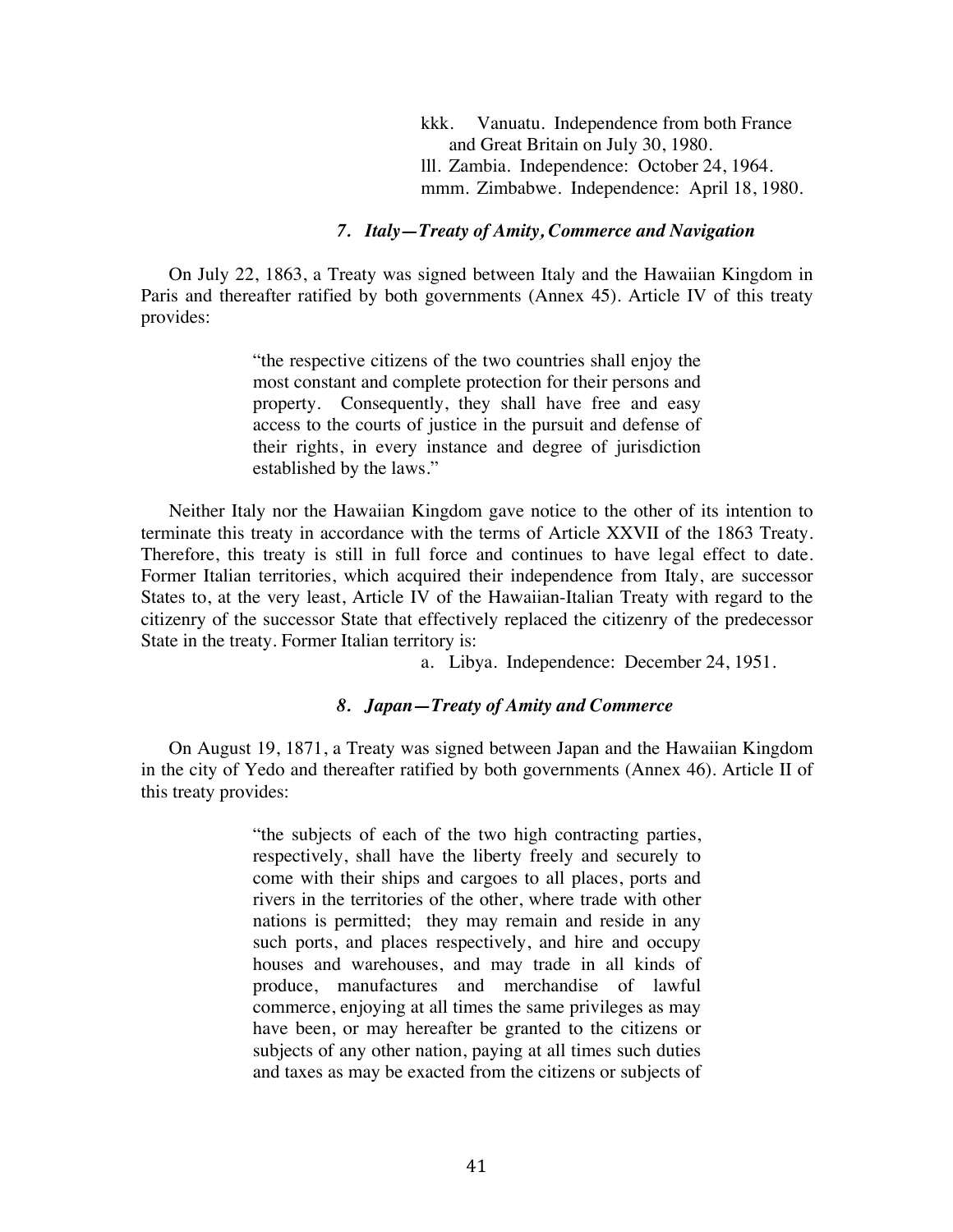other nations doing business or residing within the territories of each of the high contracting parties."

Neither Japan nor the Hawaiian Kingdom gave notice to the other of its intention to terminate this treaty in accordance with the terms of Article VI of the 1871 Treaty. Therefore, this treaty is still in full force and continues to have legal effect to date. Former Japanese territories, which acquired their independence from Japan, are successor States to, at the very least, Article II of the Hawaiian-Japanese Treaty with regard to the citizenry of the successor State that effectively replaced the citizenry of the predecessor State in the treaty. Former Japanese territories are:

- d. North Korea. Independence: August 15, 1945.
- e. South Korea. Independence: August 15, 1945.

#### *9. Netherlands—Treaty of Friendship, Commerce and Navigation*

On October 16, 1862, a Treaty was signed between the Netherlands and the Hawaiian Kingdom in The Hague and thereafter ratified by both governments (Annex 47). Article II of this treaty provides:

> "the respective subjects of the two high contracting parties shall be perfectly and in all respects assimilated on their establishment and settlement, whether for a longer or shorter time in the States and Colonies of the other party on the terms granted to the subjects of the most favored nation in all which concerns the permission of sojourning, the exercise of legal professions, imposts, taxes, in a word, all the conditions relative to sojourn and establishment."

Neither the Netherlands nor the Hawaiian Kingdom gave notice to the other of its intention to terminate this treaty in accordance with the terms of Article VI of the 1862 Treaty. Therefore, this treaty is still in full force and continues to have legal effect to date. Former Dutch territories, which acquired their independence from the Netherlands, are successor States to, at the very least, Article II of the Hawaiian-Dutch Treaty with regard to the citizenry of the successor State that effectively replaced the citizenry of the predecessor State in the treaty. Former Dutch territories are:

- a. Indonesia. Independence: August 17, 1945.
- b. Suriname. Independence: November 25, 1975.

#### *10. Portugal—Treaty of Friendship and Commerce*

On May 5, 1882, a Provisional Convention was signed between Portugal and the Hawaiian Kingdom in Lisbon and thereafter ratified by both governments (Annex 48). Article I of this convention provides: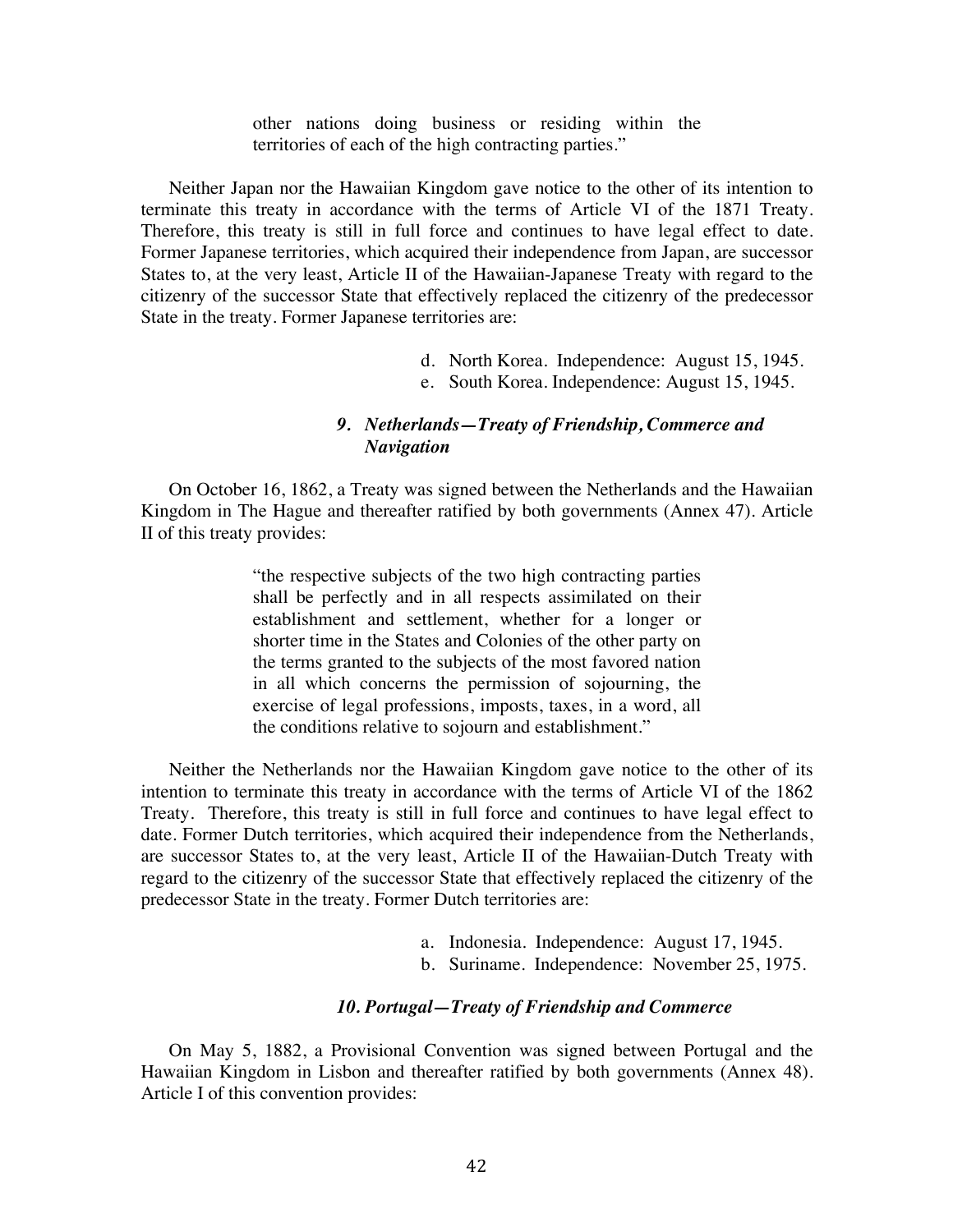"the Consular Agents, the subjects, the ships and products of the soil, or of the industry of one of the two countries, will enjoy on the territory of the other the same exemptions, privileges, and immunities which other Consular Agents, subjects, ships and products of the soil, or of the industry of the most favored nation, enjoy."

Neither Portugal nor the Hawaiian Kingdom gave notice to the other of its intention to terminate this Provisional Convention in accordance with the principles of customary international law. Therefore, this Portuguese Provisional Convention is still in full force and continues to have legal effect to date. Former Portuguese territories, which acquired their independence from Portugal, are successor States to, at the very least, Article I of the Hawaiian-Portuguese Treaty with regard to the citizenry of the successor State that effectively replaced the citizenry of the predecessor State in the treaty. Former Portuguese territories are:

- a. Angola. Independence: November 11, 1975.
- b. Cape Verde. Independence: July 5, 1975.
- c. Guinea-Bissau. Independence: September 24, 1973.
- d. Mozambique. Independence: June 25, 1975.
- e. Sao Tome and Principe. Independence: July 12, 1975.
- f. Timor-Leste. Independence: November 28, 1975. May 20, 2002 is the official date of international recognition of Timor-Leste's independence from Indonesia.

#### *11. Russia—Treaty of Commerce and Navigation*

On June 19, 1869, a Treaty was signed between Russia and the Hawaiian Kingdom in Paris and thereafter ratified by both governments (Annex 49). Article II of this treaty provides:

> "the subjects of His Majesty the Emperor of all the Russias, and the subjects of His Majesty the King of the Hawaiian Islands, shall be treated reciprocally on the footing of the most favored nation."

Neither Russia nor the Hawaiian Kingdom gave notice to the other of its intention to terminate this treaty in accordance with the principles of customary international law. Therefore, this treaty is still in full force and continues to have legal effect to date. Former Russian territories, which acquired their independence from Russia, are successor States to, at the very least, Article II of the Hawaiian-Russian Treaty with regard to the citizenry of the successor State that effectively replaced the citizenry of the predecessor State in the treaty. Former Russian territories are: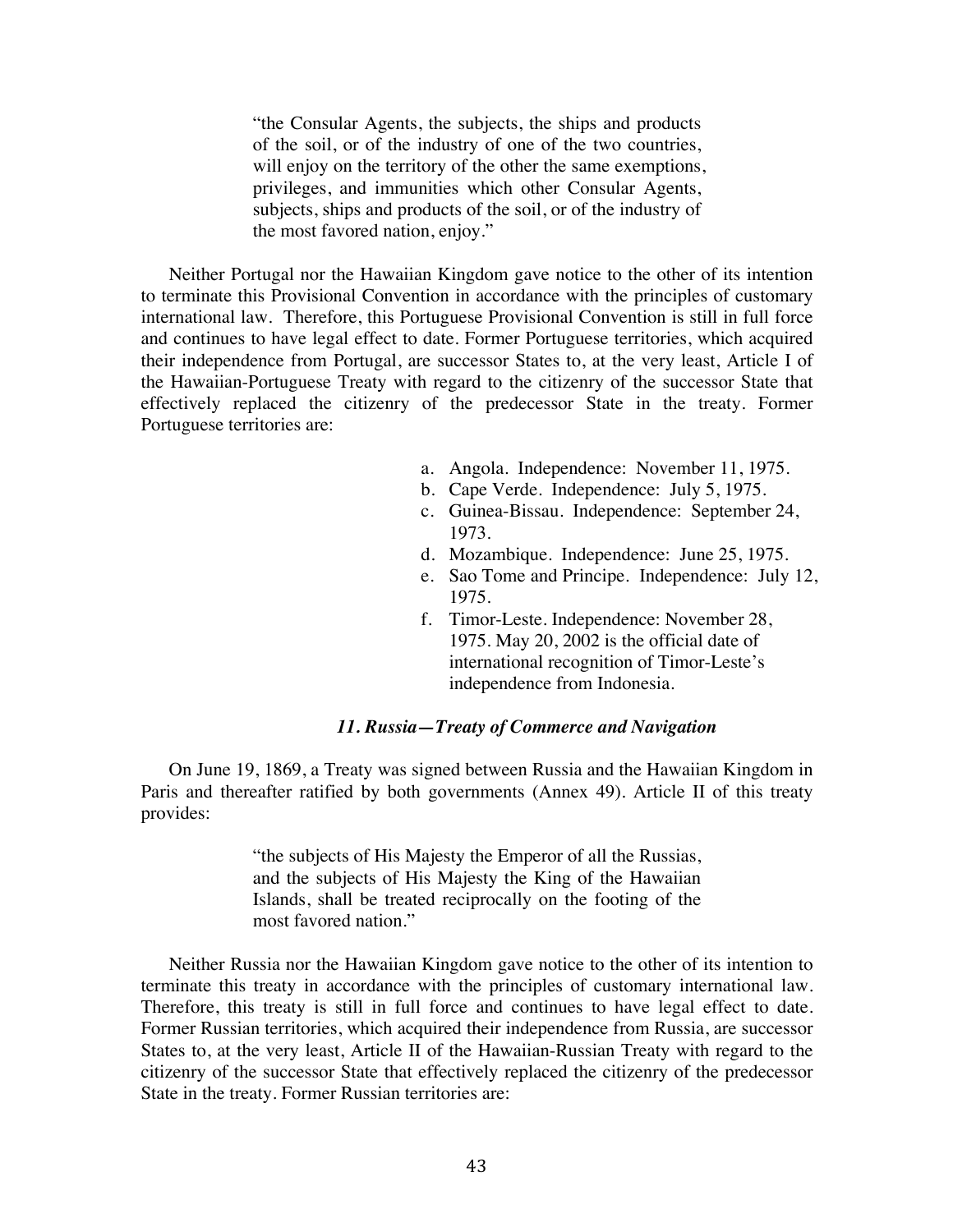- a. Armenia. Independence: September 23, 1991.
- b. Azerbaijan. Independence: August 30, 1991.
- c. Belarus. Independence: August 25, 1991.
- d. Finland. Independence: December 6, 1917.
- e. Georgia. Independence: April 9, 1991.
- f. Kazakhstan. Independence: December 6, 1991.
- g. Kyrgyzstan. Independence: August 31, 1991.
- h. Latvia. Independence: August 21, 1991.
- i. Lithuania. Independence: March 11, 1990.
- j. Republic of Moldova. Independence: August 27, 1991.
- k. Tajikistan. Independence: September 9, 1991.
- l. Turkmenistan. Independence: October 27, 1991.
- m. Ukraine. Independence: August 24, 1991.
- n. Uzbekistan. Independence: August 31, 1991.

#### *12. Spain—Treaty of Peace and Friendship*

On October 29, 1863, a Treaty was signed between Spain and the Hawaiian Kingdom in London and thereafter ratified by both governments (Annex 50). Article IV of this treaty provides:

> "the respective citizens of the two countries shall enjoy the most constant and complete protection for their persons and property. Consequently, they shall have free and easy access to the courts of justice in the pursuit and defense of their rights, in every instance and degree of jurisdiction established by the laws."

Neither Spain nor the Hawaiian Kingdom gave notice to the other of its intention to terminate this treaty in accordance with the terms of Article XXVII of the 1863 Treaty. Therefore, this treaty is still in full force and continues to have legal effect to date day. Former Spanish territories, which acquired their independence from Spain, are successor States to, at the very least, Article IV of the Hawaiian-Spanish Treaty with regard to the citizenry of the successor State that effectively replaced the citizenry of the predecessor State in the treaty. Former Spanish territories are:

- a. Cuba. Independence: May 20, 1902.
- b. Equatorial Guinea. Independence: October 12, 1968.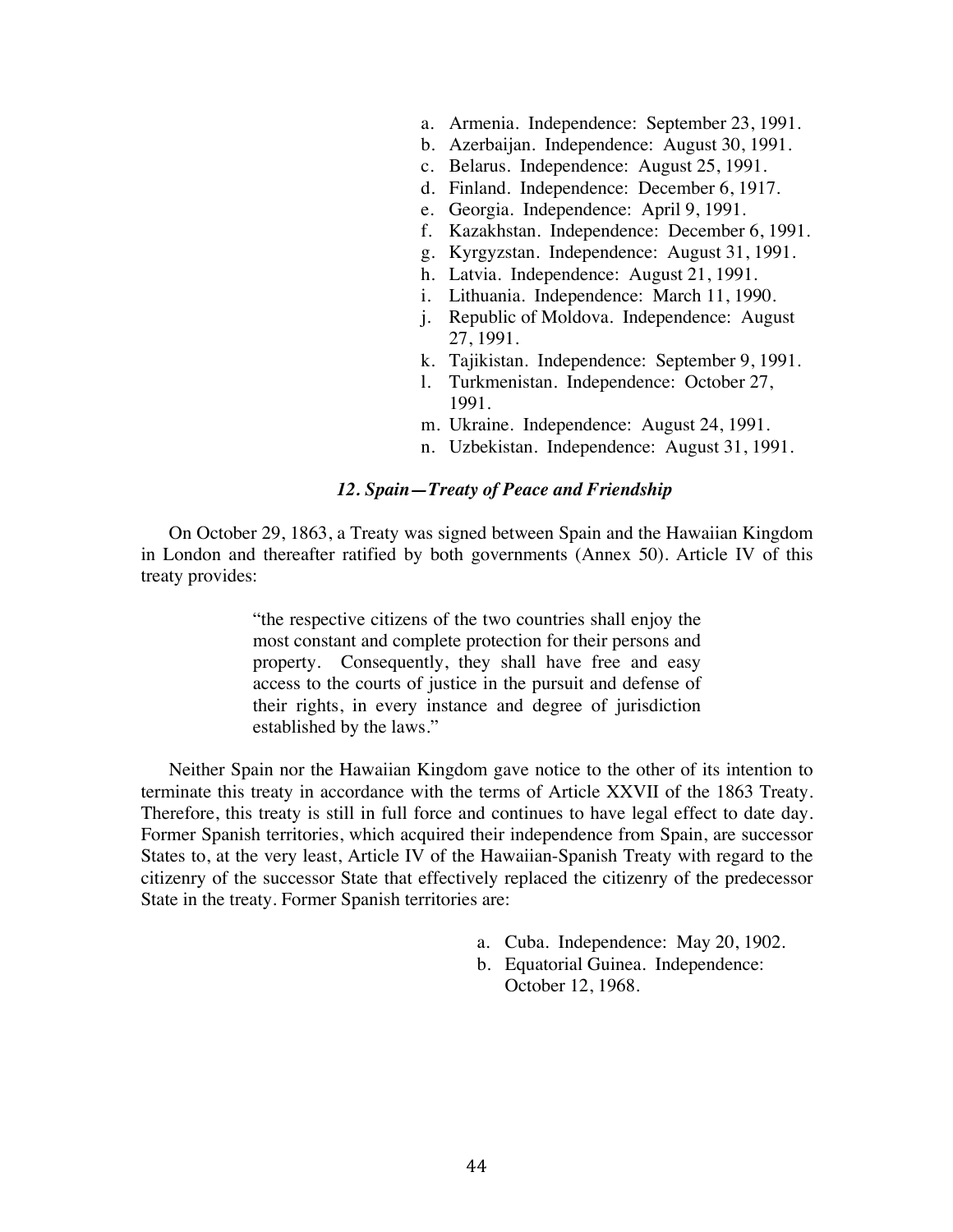#### *13. Switzerland—Treaty of Friendship, Establishment and Commerce*

On July 20, 1864, a Treaty was signed between the Swiss Confederation and the Hawaiian Kingdom in Berne and thereafter ratified by both governments (Annex 51). Article III of the treaty provides:

> "the citizens of each of the contracting parties shall enjoy on the territory of the other the most perfect and complete protection for their persons and their property. They shall in consequence have free and easy access to the tribunals of justice for their claims and the defense of their rights, in all cases and in every degree of jurisdiction established by the law."

Neither the Swiss Confederation nor the Hawaiian Kingdom gave notice to the other of its intention to terminate this treaty in accordance with the terms of Article XIII of the 1864 Treaty with regard to the citizenry of the successor State that effectively replaced the citizenry of the predecessor State in the treaty. Therefore, this treaty is still in full force and continues to have legal effect to date.

#### *14. Sweden and Norway—Treaty of Friendship, Commerce and Navigation*

On July 1, 1852, a Treaty was signed between Sweden and Norway and the Hawaiian Kingdom in Honolulu and thereafter ratified by both governments (Annex 52). Article II of the treaty provides:

> "there shall be between all the dominions of His Swedish and Norwegian Majesty, and the Hawaiian Islands, a reciprocal freedom of commerce. The subjects of each of the two contracting parties, respectively, shall have liberty freely and securely to come with their ships and cargoes to all places, ports and rivers in the territories of the other, where trade with other nations in permitted. They may remain and reside in any part of the said territories, respectively, and hire and occupy houses and warehouses and my trade, by wholesale or retail, in all kinds of produce, manufactures or merchandise of lawful commerce, enjoying the same exemptions and privileges as native subjects, and subject always to the same laws and established customs as native subjects."

Following the separation of Austria-Hungary into two separate States, both States remained parties to the 1852 Treaty with the Hawaiian Kingdom. Neither Norway nor Sweden nor the Hawaiian Kingdom gave notice to the other of their intentions to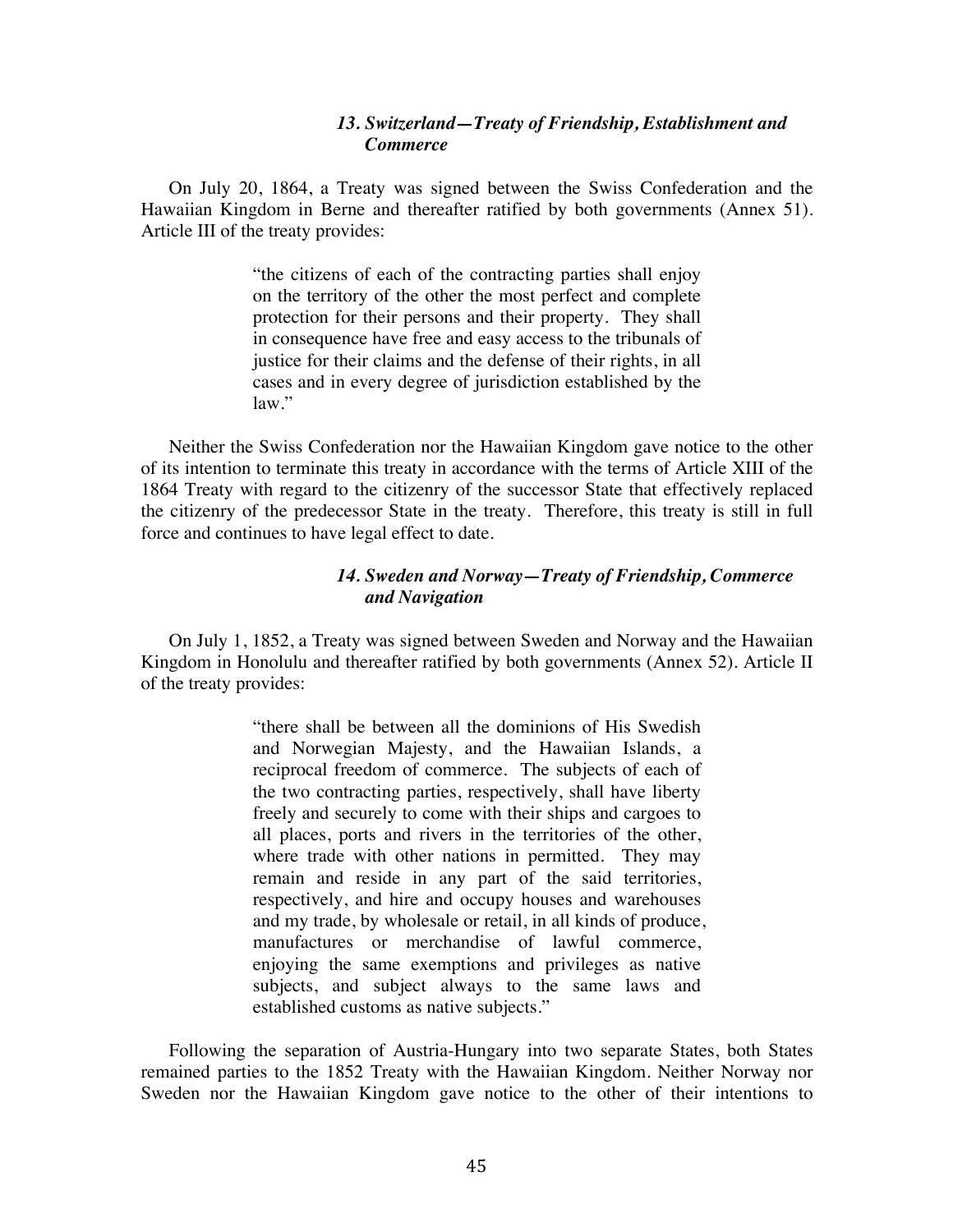terminate this treaty in accordance with the terms of Article XVII of the 1852 Treaty. Therefore, the treaty is still in full force and continues to have legal effect to date.

#### *15. United States of America—Treaty of Friendship, Commerce and Navigation*

On December 20, 1849, the Treaty between the United States of America and the Hawaiian Kingdom was concluded and signed in Washington, D.C. Ratifications by both countries were exchanged in Honolulu on the Island of O'ahu, on August 24, 1850. (Annex 6). Article VIII of the treaty provides:

> "...each of the two contracting parties engages that the citizens or subjects of the other residing in their respective States shall enjoy their property and personal security in as full and ample manner as their own citizens or subjects, or the subjects or citizens of the most favored nation, but subject always to the laws and statutes of the two countries, respectively."

In addition, Article XVI of the said treaty provides that any:

"...citizen or subject of either party infringing the articles of this treaty shall be held responsible for the same, and the harmony and good correspondence between the two governments shall not be interrupted thereby, each party engaging in no way to protect the offender, or sanction such violation."

Neither the United States nor the Hawaiian Kingdom gave notice to the other of its intention to terminate this treaty in accordance with the terms of Article XVI of the 1849 Treaty. Therefore, this treaty is still in full force and continues to have legal effect to date. Former United States territories, which acquired their independence from the United States, are successor States to, at the very least, Article VIII of the Hawaiian-American Treaty with regard to the citizenry of the successor State that effectively replaced the citizenry of the predecessor State in the treaty. Former United States territories are:

- a. Federated States of Micronesia. Independence from American trusteeship on November 3, 1986.
- b. Marshall Islands. Independence from American trusteeship on October 21, 1986.
- c. Palau. Independence from American trusteeship on October 1, 1994.
- d. Philippines. Independence: July 4, 1946.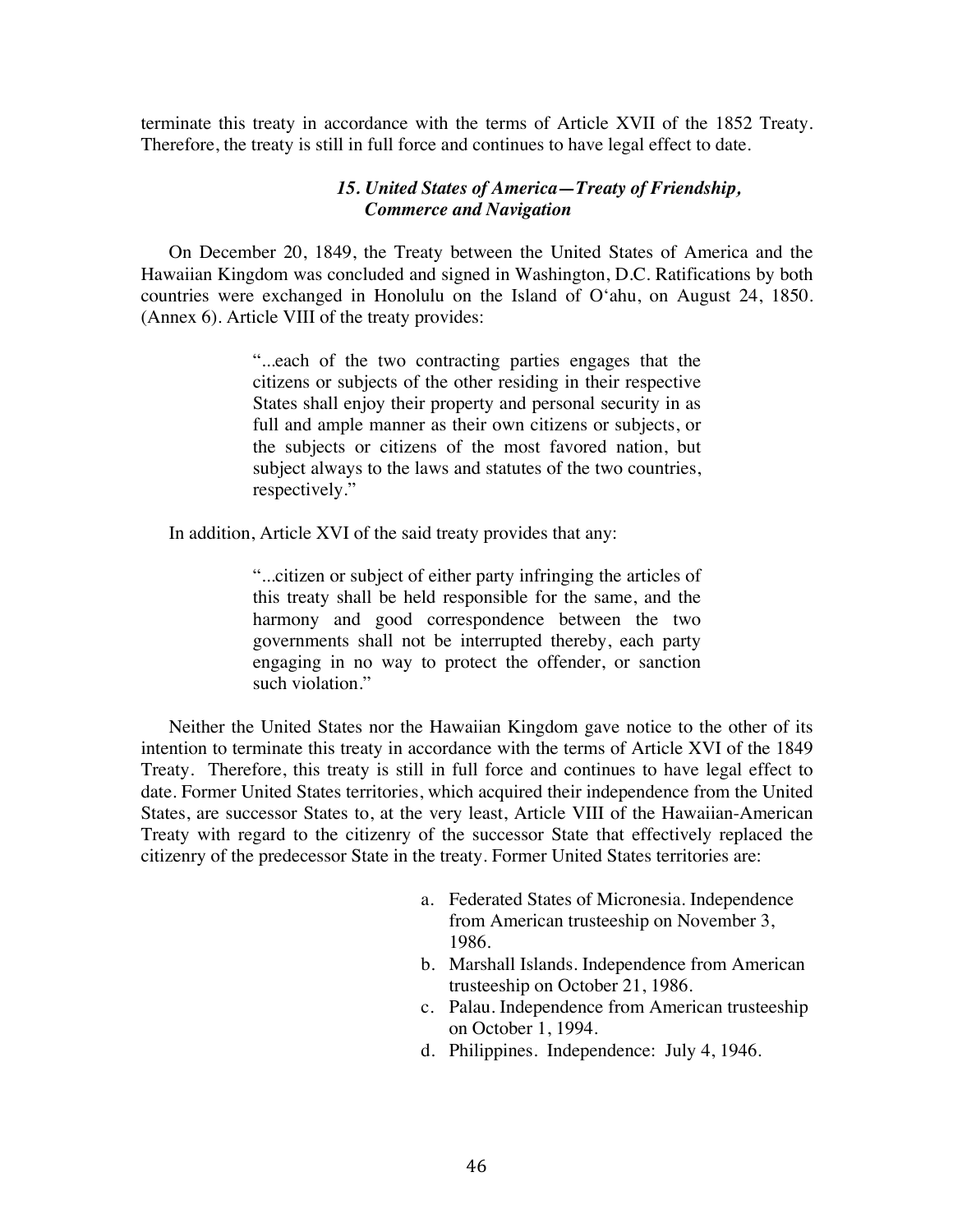#### *16. United States of America—1907 Hague Convention, IV, respecting Laws and Customs of War on Land*

The United States of America signed at The Hague Convention, IV, on October 18, 1907 and ratified by the Senate March 10, 1908 (Annex 37). This treaty is still in full force and continues to have legal effect to date and binds the United States of America to administer the laws of the Hawaiian Kingdom. Article 43 of the treaty provides:

> "The authority of the legitimate power having in fact passed into the hands of the occupant, the latter shall take all the measures in his power to restore, and ensure, as far as possible, public order and safety, while respecting, unless absolutely prevented, the laws in force in the country"

Article 55 of the treaty also provides:

"The occupying State shall be regarded only as administrator and usufructuary of public buildings, real estate, forests, and agricultural estates belonging to the hostile State, and situated in the occupied country. It must safeguard the capital of these properties, and administer them in accordance with the rules of usufruct."

#### *17. United States of America—1907 Hague Convention, V, respecting the Rights and Duties of Neutral Powers*

The United States of America also signed the 1907 Hague Regulations respecting the Rights and Duties of Neutral Powers at The Hague on October 18, 1907 and ratified by the Senate on March 10, 1908. (Annex 53). This treaty is still in full force and continues to have legal effect to date and binds the United States of America to respect the neutrality of the Hawaiian Kingdom. Article 1 of the treaty provides:

"The territory of neutral Powers is inviolable."

Article 2 of the treaty provides:

"Belligerents are forbidden to move troops or convoys of either munitions of war or supplies across the territory of a neutral Power."

Article 3 of the treaty provides:

"Belligerents are likewise forbidden to: (a) Erect on the territory of a neutral Power a wireless telegraphy station or other apparatus for the purpose of communicating with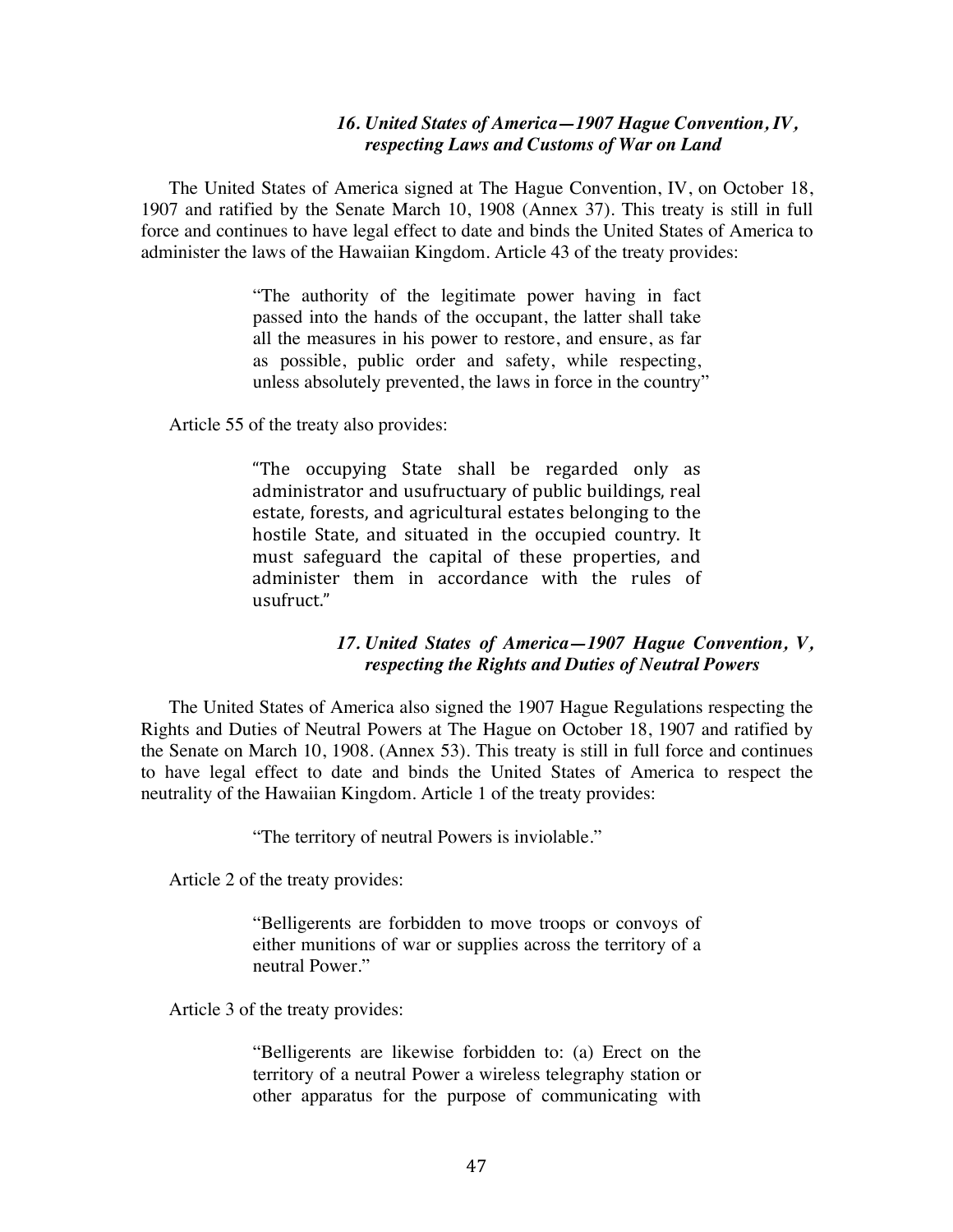belligerent forces on land or sea; (b) Use any installation of this kind established by them before the war on the territory of a neutral Power for purely military purposes, and which has not been opened for the service of public messages."

Article 4 of the treaty provides:

"Corps of combatants cannot be formed nor recruiting agencies opened on the territory of a neutral Power to assist the belligerents."

#### *18. Foreign Consulates Unlawfully Established within the territory of the Hawaiian Kingdom*

The United States of America has accredited thirty-four (34) foreign Consulates that are unlawfully maintained within the territory of the Hawaiian Kingdom in violation of international law and Hawaiian law, to wit:

- (1) CONSULATE OF AUSTRALIA (2) CONSULATE OF BELGIUM
- (3) CONSULATE OF BRAZIL (4) CONSULATE OF CHILE
- (5) CONSULATE OF CZECH REPUBLIC (6) CONSULATE OF DENMARK 591 Paikau Street 1150 Kikowaena St.
- (7) CONSULATE OF FINLAND (8) CONSULATE OF FRANCE 411 Hobron Lane, Suite 808 P.O. Box 22009 Honolulu, Hawai'i 96815 Honolulu, Hawaii 96823
- (9) CONSULATE OF HUNGARY (10) CONSULATE OF INDIA Katalin Csiszar, Ph.D. P.O. Box 10905 1960 East-West Road, Suite T415 Honolulu, Hawai'i 96816 Honolulu, Hawai'i 96822
- (11) CONSULATE OF ITALY (12) CONSULATE OF JAPAN
- Consul General Scott Dewar Honorary Consul Jeffrey Lau 1000 Bishop Street, P.H. 707 Richards Street, Suite 600 Honolulu, Hawai'i 96813-4299 Honolulu, Hawai'i 96813-4693
- Honorary Consul Eric Crispin Honorary Consul Gladys Vernoy 745 Fort Street Mall, Suite 1450 2240 Kuhio Avenue, P.H. 3804 Honolulu, Hawai'i 96813 Honolulu, Hawai'i 96815-2820
- Honorary Consul Ann Ching Honorary Consul Claus Hansen Honolulu, Hawaii 96816 Honolulu, Hawai'i 96819-2227
- Honorary Consul Katja Silveraa Honorary Consul Patricia Lee
- Honorary Consul Honorary Consul Sheila Watumull
- Honorary Consul Michele Consul General Yoshihiko Kamo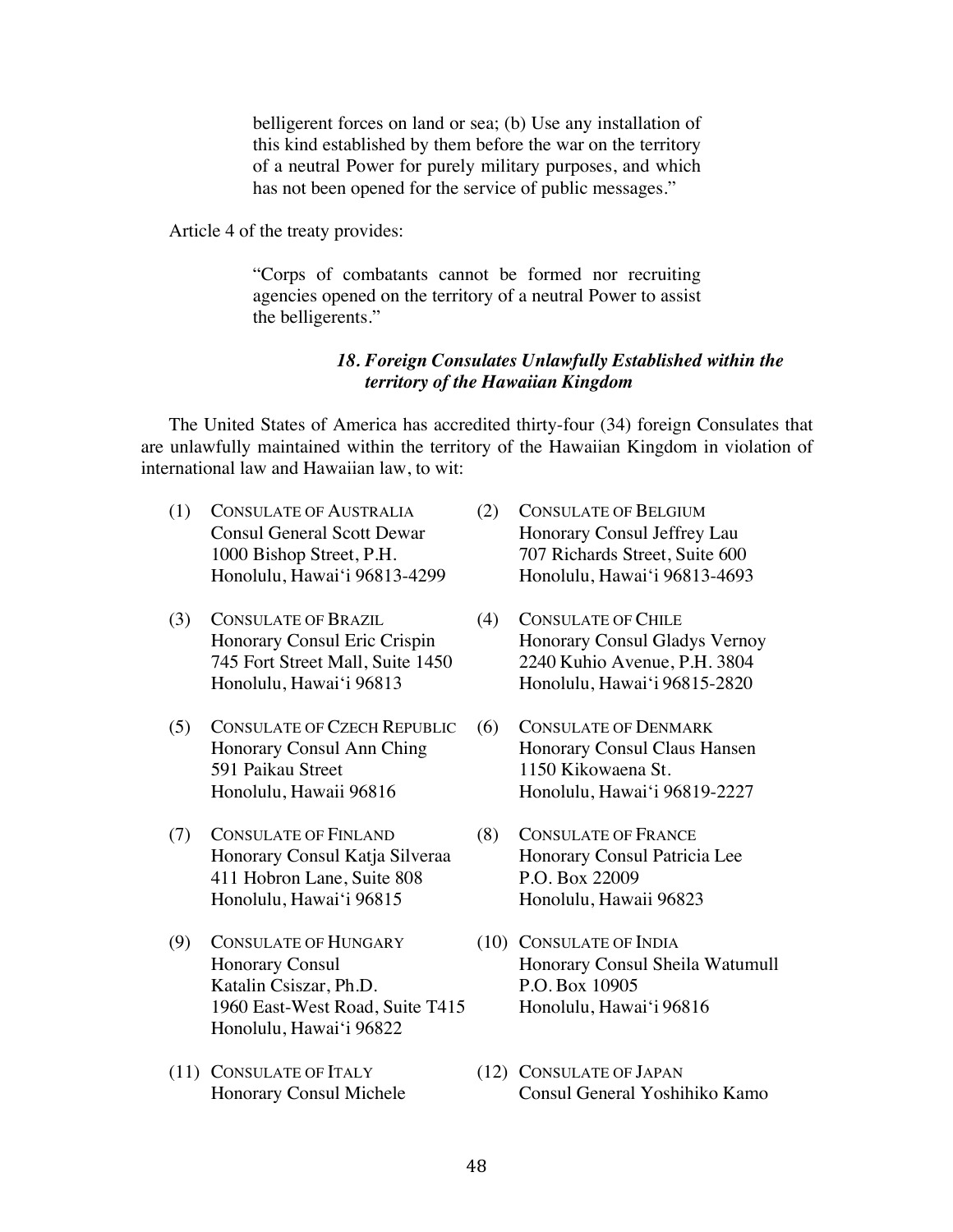Carbone, M.D., Ph.D. 1742 Nuuanu Avenue Honolulu, Hawai'i 96813

- 95 Nakolo Place 2756 Pali Highway
- Kapolei, Hawai'i 96707
- (17) CONSULATE OF MEXICO (18) CONSULATE OF MICRONESIA
- 
- (21) CONSULATE OF NEW ZEALAND (22) CONSULATE OF NORWAY 3929 Old Pali Road 949 Wainiha Street Honolulu, Hawai'i 96817 Honolulu Hawai'i 96825
- (23) CONSULATE OF PERU (24) CONSULATE OF THE PHILIPPINES Juarez, Ph.D. 2433 Pali Highway Honolulu, Hawai'i 96813-2471
- (25) CONSULATE OF POLAND (26) CONSULATE OF PORTUGAL 2825 South King Street, Suite 2701 P.O. Box 240778 Honolulu, Hawai'i 96826-3535 Honolulu, Hawai'i 96824
- (27) CONSULATE OF SAN MARINO (28) CONSULATE OF SLOVENIA Honolulu, Hawai'i 96816-5210 Honolulu, Hawai'i 96813

735 Bishop Street, Suite 201 Honolulu, Hawai'i 96817-3201

- (13) CONSULATE OF KIRIBATI (14) CONSULATE OF SOUTH KOREA Honorary Consul William Paupe Consul General Young Kil Suh Honolulu, Hawai'i 96819-1845 Honolulu, Hawai'i 96817-1491
- (15) CONSULATE OF LUXEMBOURG (16) CONSULATE OF MARSHALL ISLANDS Honorary Consul Consul General Noda Lojkar Jean-Claude Drui 1888 Lusitana Street, Suite 301 2176 Lauwiliwili Street, #101 Honolulu, Hawai'i 96813-1518
	- Honorary Consul Andrew Kluger Consul General Akillino Susaia 818 South King Street, #2100 3049 Ualena Street, Suite 910 Honolulu, Hawai'i 96813 Honolulu, Hawai'i 96819-1999
- (19) CONSULATE OF MOROCCO (20) CONSULATE OF THE NETHERLANDS Honorary Consul M. Jan Rum Honorary Consul Gaylord Tom 1419 Sixteenth Avenue 745 Fort St. Mall, Suite 702 Honolulu, Hawai'i 96816 Honolulu, Hawai'i 96813-3814
	- Honorary Consul Peter Lewis Honorary Consul Nina Fasi
	- Honorary Consul Carlos Consul General Julius Torres 1188 Fort Street Mall Suite 305 Honolulu, Hawai'i 96817-1452
	- Honorary Consul Bozena Jarnot Honorary Consul John Felix, Ph.D.
	- Honorary Consul Yukio Takahashi Admiral R.J. Zlatoper, USN (RET) 4615 Kahala Avenue 900 Fort Street Mall, Suite 920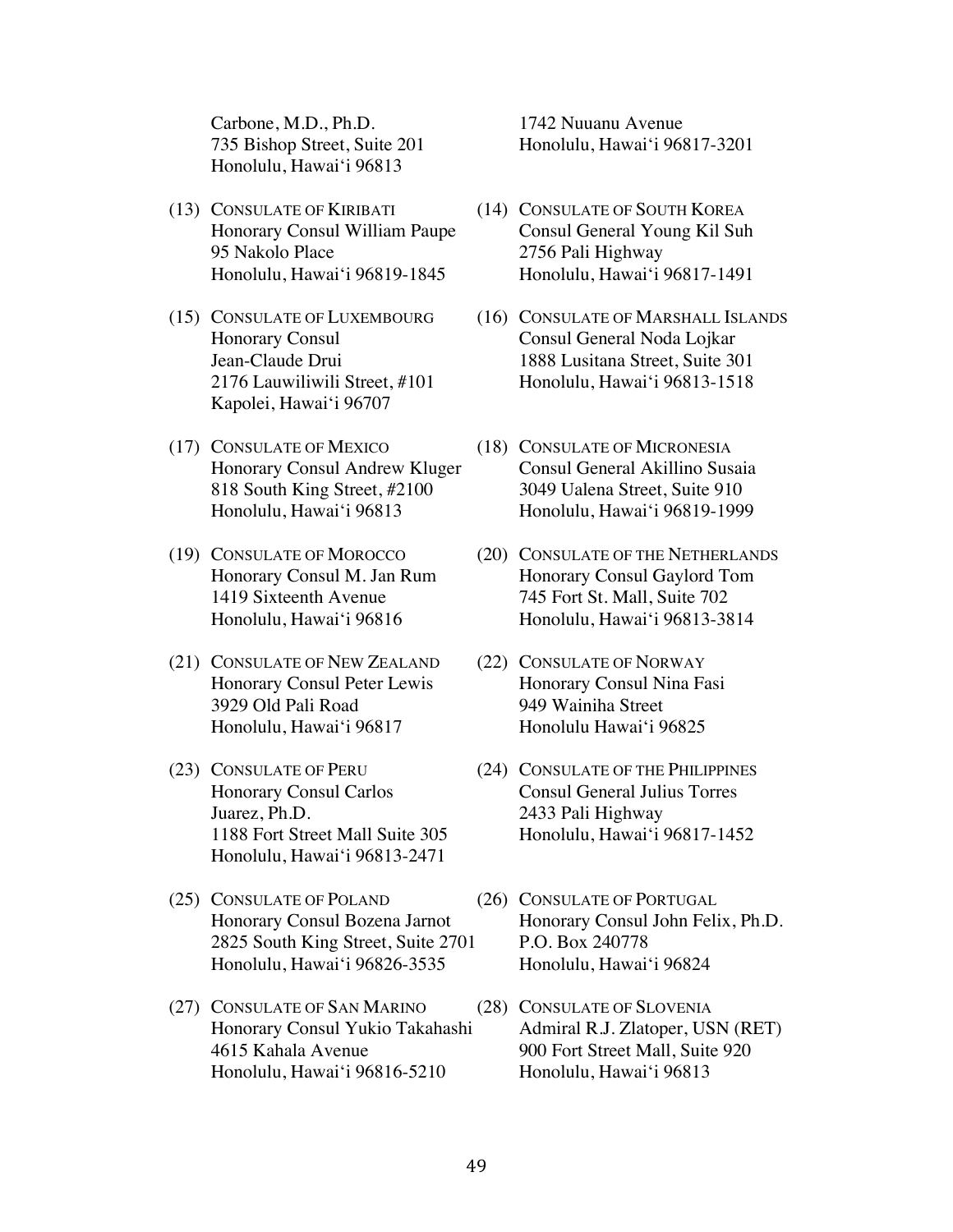- (29) CONSULATE OF SPAIN (30) CONSULATE OF SRI LANKA Honolulu, Hawai'i 96824
- (31) CONSULATE OF SWEDEN (32) CONSULATE OF SWITZERLAND 737 Bishop Street, Suite 2600 616 Kahiau Loop Honolulu, Hawai'i 96813-3283 Honolulu, Hawai'i 96821-2450
- (33) CONSULATE OF THAILAND (34) CONSULATE OF TONGA
- Honorary Vice Consul Honorary Consul Kusuma Cooray John Felix, Ph.D. 60 North Beretania Street, Suite 410 P.O. Box 240778 Honolulu, Hawai'i 96817-4754
- Honorary Consul James M. Cribley Honorary Consul Theres Ryf Desai
- Honorary Consul Colin Miyabara Honorary Consul Annie Kaneshiro 866 Iwilei Road, Suite 201 738 Kaheka Street, Suite 306B Honolulu, Hawai'i 96817 Honolulu, Hawai'i 96814-3726

The *Lili'uokalani assignment* did not authorize the U.S. Department of State to accredit foreign Consulates within the territory of the Hawaiian Kingdom. Foreign Consulates can only be accredited in the Hawaiian Islands by exequatur under Hawaiian Kingdom law pursuant to §458, Article X, Chapter VIII, Title 2, Compiled Laws of the Hawaiian Kingdom (Annex 5), which the *Lili'uokalani assignment* calls for the faithful execution by the United States of America.

#### *19. Universal Postal Union—Treaty of Berne*

On January 1, 1882, the Hawaiian Kingdom joined the Universal Postal Union as a member State and acceded to the 1874 Treaty of Berne establishing the General Postal Union, which came to be known as the Universal Postal Union. The Hawaiian Kingdom was also a signatory to the *Additional Act to the Universal Postal Union Convention of June 1, 1878*, on March 21, 1885, (Annex 54) together with the other member States of the United Kingdom of Great Britain and Northern Ireland, Germany, United States of America, Argentina, Austria, Hungary, Belgium, Bolivia, Brazil, Bulgaria, Chile, Columbia, Costa Rica, Denmark, Dominican Republic, Egypt, Ecuador, Spain, France, Canada, India, Greece, Guatemala, Haiti, Honduras, Italy, Japan, Liberia, Luxembourg, Mexico, Montenegro, Nicaragua, Paraguay, Netherlands, Peru, Persia (Iran), Portugal, Romania, Russia, El Salvador, Serbia, Sweden, Norway, Switzerland, Thailand, Turkey, Uruguay and Venezuela, was concluded and signed at Lisbon and thereafter ratified and exchanged by the governments.

The Hawaiian Kingdom has provided no notice of termination of its membership and maintains that it is still a member State of the Universal Postal Union. Therefore, the membership is still in full force and continues to have legal effect to date.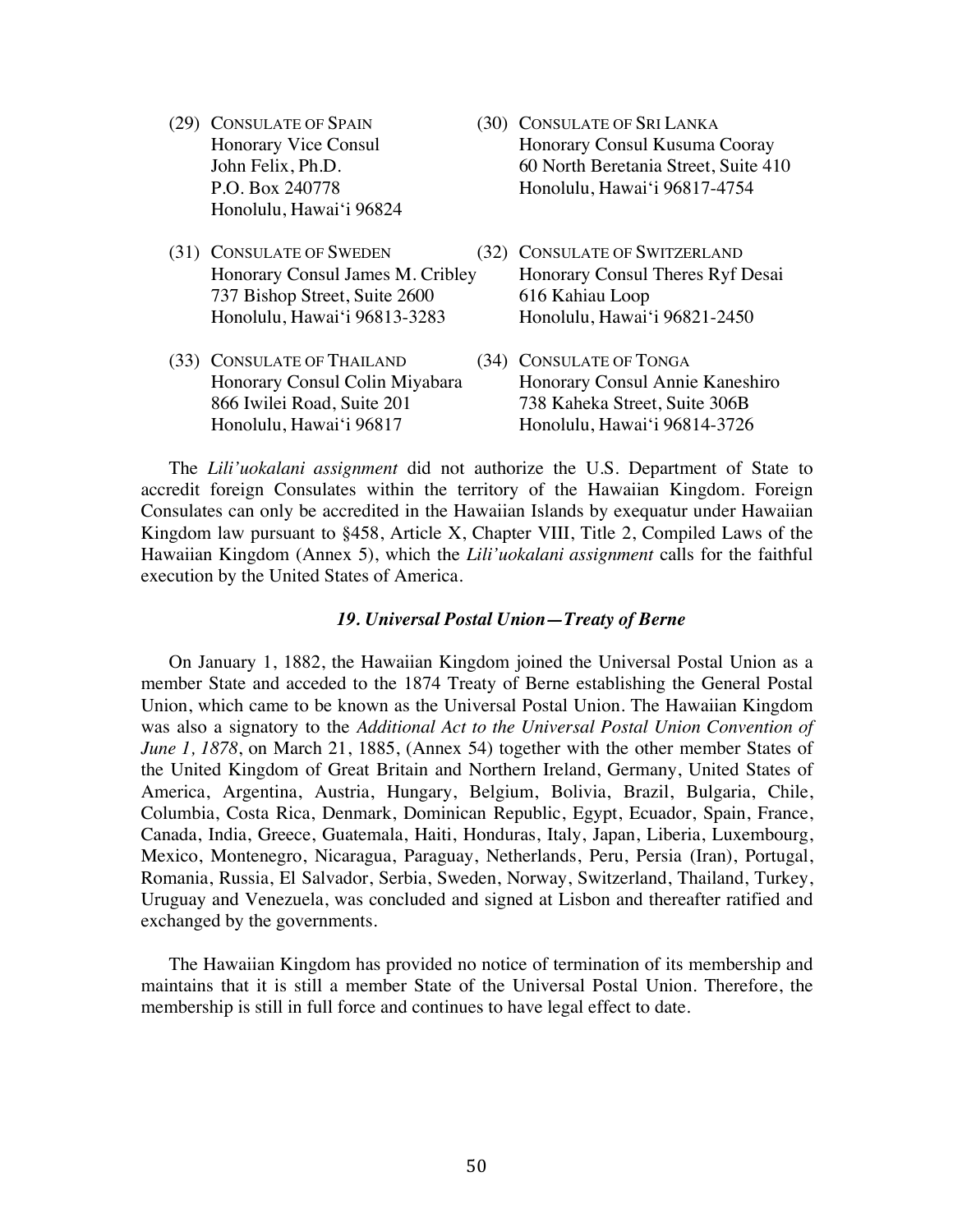#### *20. War Crimes Committed Against Civilian Population*

Since April 6, 2012, protests and demands for the commission of war crimes by civilian judges of the State of Hawai'i, being a political subdivision of the United States of America, against civilians who are invoking Hawaiian Kingdom law were sent to Admiral Locklear, Commander of the U.S. Pacific Command, pursuant to Section 495(b), Department of the Army Field Manual 27-10; Hague Convention No. IV, *Respecting the Laws and Customs of War on Land*, 18 October 1907; the Geneva Convention *Relative to the Protection of Civilian Persons in Time of War*, 12 August 1949; and Title 18 U.S.C.  $§2441(c)(1)$  (Annex 55). These war crimes are continuing to date.

#### **VI. ADMISSIBILITY OF THE PRESENT PROTEST AND DEMAND**

It cannot be sufficiently stressed that conditions laid down under Article 35(2) of the Charter of the United Nations are satisfied.

The HAWAIIAN KINGDOM is a non-member State of the United Nations and the UNITED STATES OF AMERICA, AFGHANISTAN, ALGERIA, ANGOLA, ANTIGUA AND BARBUDA, ARGENTINA, ARMENIA, AUSTRALIA, AUSTRIA, AZERBAIJAN, BAHAMAS, BAHRAIN, BANGLADESH, BARBADOS, BELARUS, BELGIUM, BELIZE, BENIN, BHUTAN, BOLIVIA (PLURINATIONAL STATE OF), BOTSWANA, BRAZIL, BRUNEI DARUSSALAM, BULGARIA, BURKINA FASO, BURUNDI, CAPE VERDE, CENTRAL AFRICAN REPUBLIC, CHAD, CHILE, COLOMBIA, COMOROS, CONGO, COSTA RICA, COTE D'IVOIRE, CUBA, CYPRUS, CZECH REPUBLIC, DEMOCRATIC PEOPLE'S REPUBLIC OF KOREA, DEMOCRATIC REPUBLIC OF THE CONGO, DENMARK, DJIBOUTI, DOMINICA, DOMINICAN REPUBLIC, ECUADOR, EGYPT, EL SALVADOR, EQUATORIAL GUINEA, FIJI, FINLAND, FRANCE, GABON, GAMBIA, GEORGIA, GERMANY, GHANA, GREECE, GRENADA, GUATEMALA, GUINEA, GUINEA-BISSAU, GUYANA, HAITI, HONDURAS, HUNGARY, ICELAND, INDIA, INDONESIA, IRAN (ISLAMIC REPUBLIC OF), IRAQ, IRELAND, ITALY, JAMAICA, JAPAN, JORDAN, KAZAKHSTAN, KENYA, KIRIBATI, KUWAIT, KYRGYZSTAN, LAO PEOPLE'S DEMOCRATIC REPUBLIC, LATVIA, LEBANON, LESOTHO, LIBERIA, LIBYA, LITHUANIA, LUXEMBOURG, MADAGASCAR, MALAWI, MALAYSIA, MALDIVES, MALI, MALTA, MARSHALL ISLANDS, MAURITANIA, MAURITIUS, MEXICO, MICRONESIA (FEDERATED STATES OF), MONTENEGRO, MOROCCO, MOZAMBIQUE, MYANMAR, NAMIBIA, NAURU, NETHERLANDS, NEW ZEALAND, NICARAGUA, NIGER, NIGERIA, NORWAY, PAKISTAN, PALAU, PAPUA NEW GUINEA, PARAGUAY, PERU, PHILIPPINES, POLAND, PORTUGAL, QATAR, REPUBLIC OF CAMEROON, REPUBLIC OF KOREA, REPUBLIC OF MOLDOVA, ROMANIA, RUSSIAN FEDERATION, RWANDA, SAINT KITTS AND NEVIS, SAINT LUCIA, SAINT VINCENT AND THE GRENADINES, SAMOA, SAN MARINO, SAO TOME AND PRINCIPE, SENEGAL, SERBIA, SEYCHELLES, SIERRA LEONE, SINGAPORE, SLOVAKIA, SLOVENIA, SOLOMON ISLANDS, SOMALIA, SOUTH SUDAN, SOUTH AFRICA, SPAIN, SRI LANKA, SUDAN, SURINAME, SWAZILAND, SWEDEN, SWITZERLAND, SYRIAN ARAB REPUBLIC, TAJIKISTAN, THAILAND, TIMOR-LESTE, TOGO, TONGA, TRINIDAD AND TOBAGO, TUNISIA, TURKEY, TURKMENISTAN, TUVALU, UGANDA, UKRAINE, UNITED ARAB EMIRATES, THE UNITED KINGDOM OF GREAT BRITAIN AND NORTHERN IRELAND, UNITED REPUBLIC OF TANZANIA, URUGUAY, UZBEKISTAN,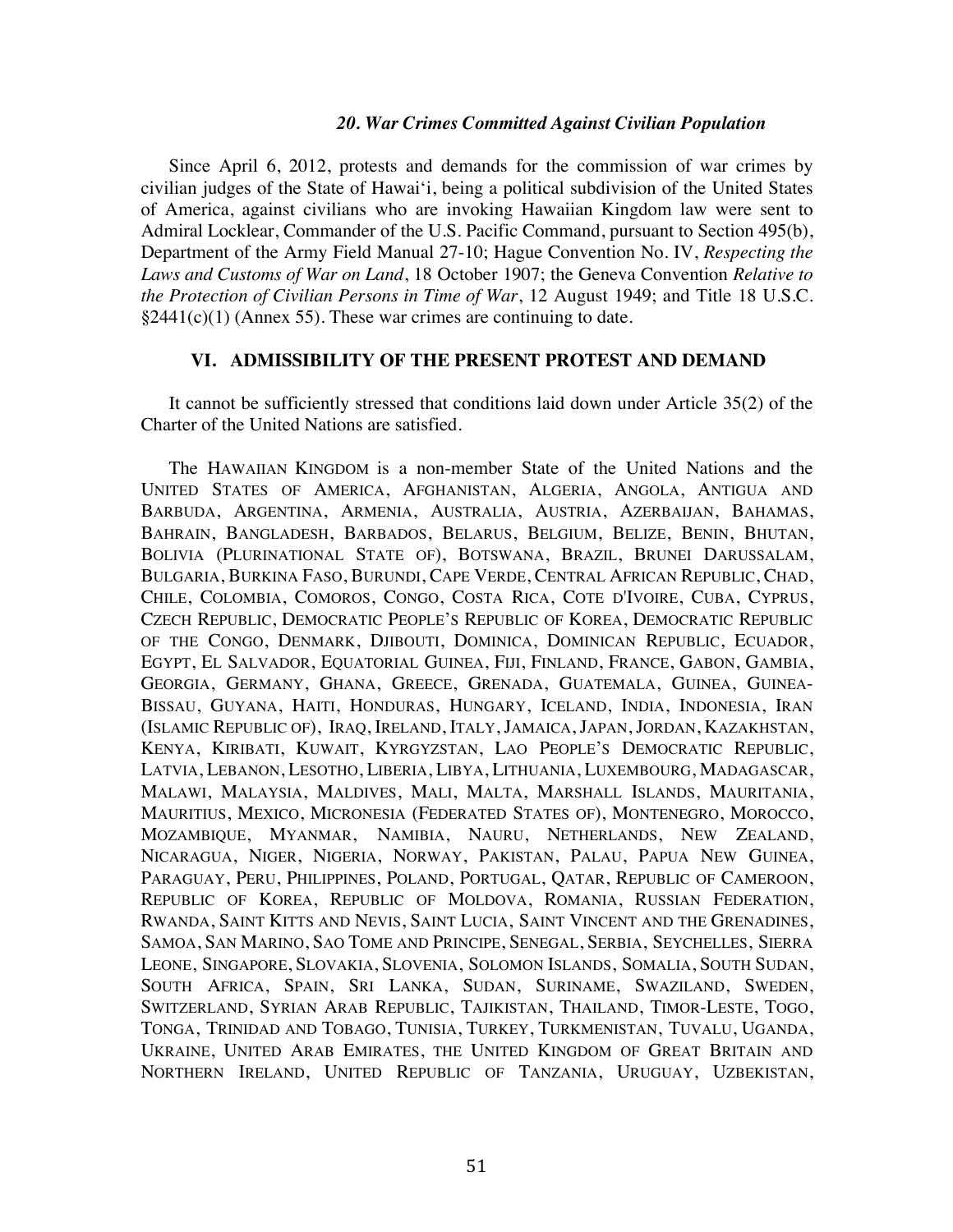VANUATU, VENEZUELA (BOLIVARIAN REPUBLIC OF), VIET NAM, ZAMBIA, and ZIMBABWE are member States of the United Nations.

The HAWAIIAN KINGDOM will withdraw States named in this Protest and Demand, with the exception of the United States of America, when said States shall declare, whether individually or collectively, that they will not recognize as lawful the United States of America's presence and authority within the territory, territorial seas, exclusive economic zone and airspace of the Hawaiian Kingdom according to Article 41(2), *Responsibility of States for International Wrongful Acts* (2001), except for the United States' temporary and limited authority vested by virtue of the 1893 *Lili'uokalani assignment*, Article 43 of the 1907 Hague Convention, IV, and international law.

The HAWAIIAN KINGDOM also reserves the right to present further grounds for its Protest and Demand giving fuller particulars, which it will deposit with the President of the United Nations General Assembly in due course.

David Um Ja

David Keanu Sai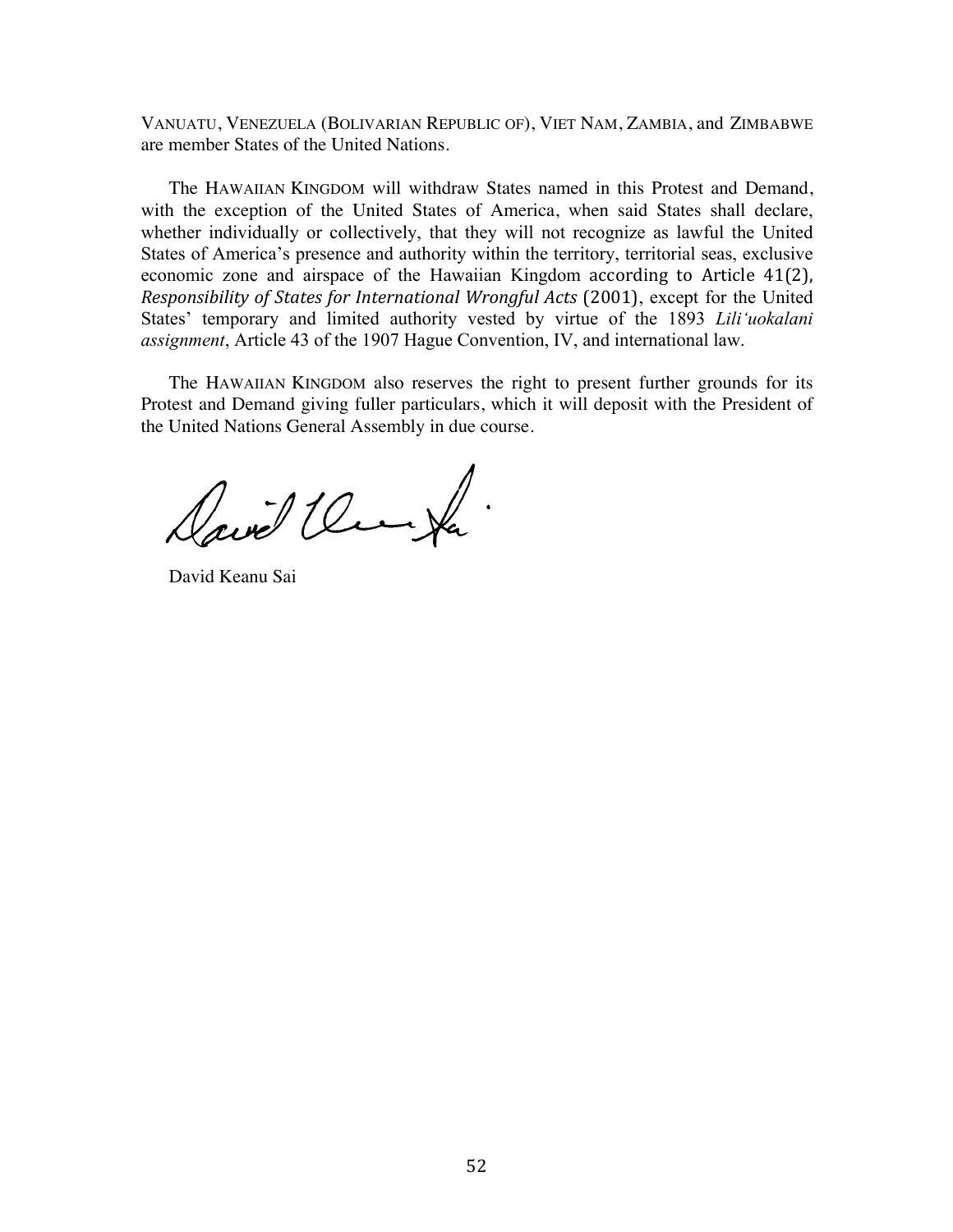## **ANNEXES**

| Annex 1:  | Hawaiian Kingdom's Acceptance of the Obligations of Pacific Settlement                                             |
|-----------|--------------------------------------------------------------------------------------------------------------------|
| Annex 2:  | Anglo-French Proclamation Recognizing Hawaiian Independence (Nov.<br>28, 1843.                                     |
| Annex 3:  | United States Recognition of Hawaiian Independence (July 6, 1844)                                                  |
| Annex 4:  | Hawaiian Constitution (1864)                                                                                       |
| Annex 5:  | Chapter VIII—Department of Foreign Affairs, Compiled Laws of the<br>Hawaiian Kingdom (1884)                        |
| Annex 6:  | Hawaiian-United States Treaty of Friendship, Commerce and Navigation<br>(December 20, 1849)                        |
| Annex 7:  | Hawaiian-United States Treaty of Commercial Reciprocity (January 13,<br>1875)                                      |
| Annex 8:  | Hawaiian-United States Postal Convention Concerning Money Orders<br>(September 11, 1883)                           |
| Annex 9:  | Hawaiian-United States Supplementary Convention to the 1875 Treaty of<br>Commercial Reciprocity (December 6, 1884) |
| Annex 10: | Lili'uokalani assignment (January 17, 1893) through Exchange of Notes                                              |
| Annex 11: | Treason-Penal Code of the Hawaiian Kingdom                                                                         |
| Annex 12  | Agreement of restoration (December 18, 1893) through Exchange of<br><b>Notes</b>                                   |
| Annex 13: | New York Tribune (January 14, 1894)                                                                                |
| Annex 14: | St. Paul Sunday Globe newspaper (January 14, 1894)                                                                 |
| Annex 15: | The Princeton Union newspaper (January 18, 1894)                                                                   |
| Annex 16: | Hawai'i Holomua newspaper (January 24, 1894)                                                                       |
| Annex 17: | Diplomatic Protest by Queen Lili'uokalani (June 17, 1897)                                                          |
| Annex 18: | Protests by the Hawaiian Patriotic League and the Hawaiian Political<br>Association (July 24, 1897)                |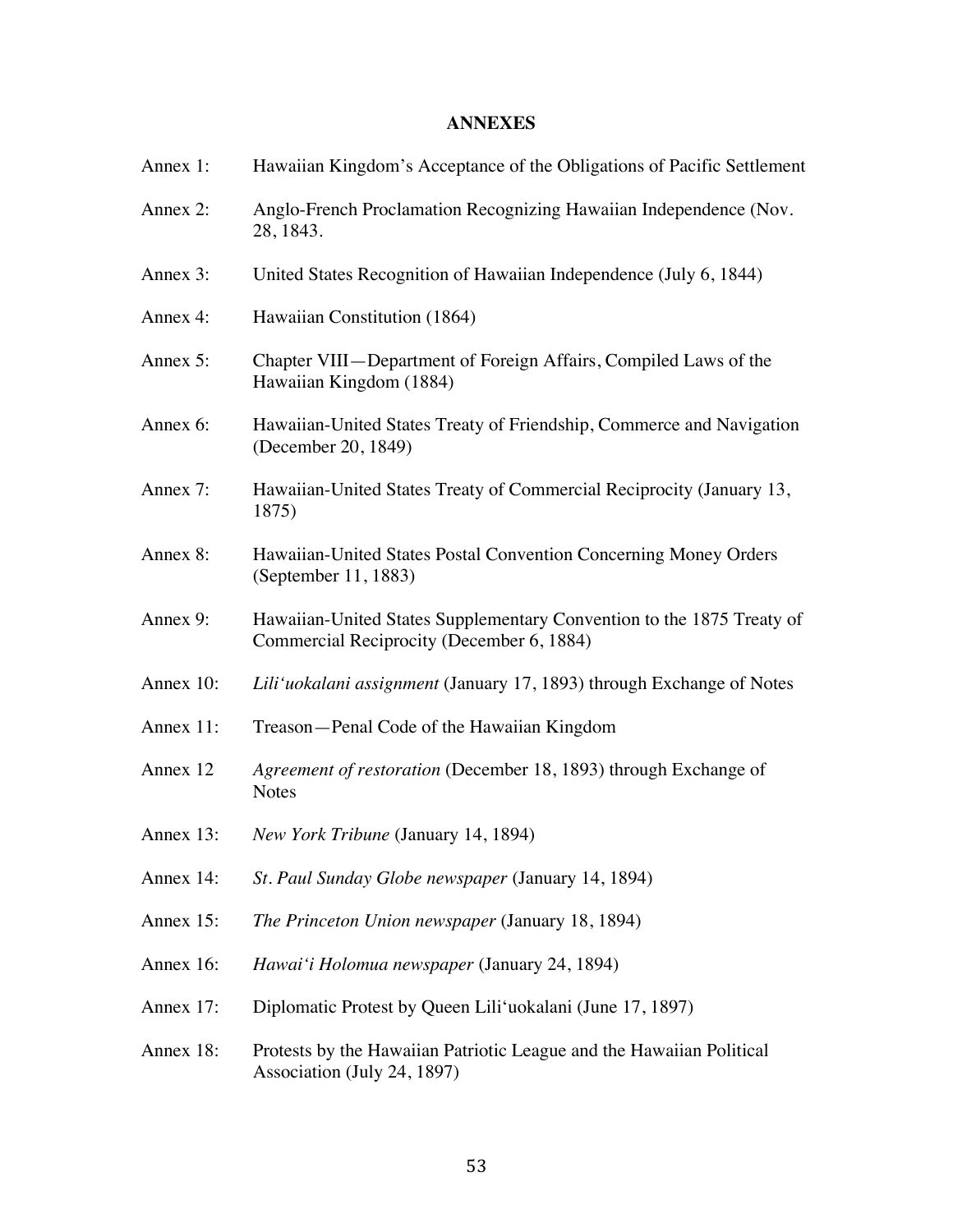| Annex 19: | Signature Petition 21,269 signatures Protesting Annexation by the<br>Hawaiian Patriotic League (1897)                                                           |
|-----------|-----------------------------------------------------------------------------------------------------------------------------------------------------------------|
| Annex 20: | United States Congress' Joint Resolution to provide for annexing the<br>Hawaiian Islands to the United States (July 7, 1898)                                    |
| Annex 21: | Transcripts of the Secret Session of the United States Senate regarding the<br>occupation of the Hawaiian Islands, May 31, 1898.                                |
| Annex 22: | United States Congress' An Act To provide a government for the Territory<br>of Hawai'i (April 30, 1900)                                                         |
| Annex 23: | United States Congress' An Act To provide for the admission of the State<br>of Hawai'i into the Union (March 18, 1959)                                          |
| Annex 24: | Larsen v. Hawaiian Kingdom, 119 International Law Reports 566 (2001)                                                                                            |
| Annex 25: | Hawaiian Legislature's Act to Provide for the Registration of Co-<br>partnership Firms, 1880                                                                    |
| Annex 26: | Deed of General Partnership for Perfect Title Company (December 10,<br>1995)                                                                                    |
| Annex 27: | Deed of General Partnership for the Hawaiian Kingdom Trust Company<br>(December 15, 1995)                                                                       |
| Annex 28: | Deeds of Trust to the Hawaiian Kingdom Trust Company                                                                                                            |
| Annex 29: | Title 3—Legislative Department, Compiled Laws of the Hawaiian<br>Kingdom (1884)                                                                                 |
| Annex 30: | Deed of Conveyance from David Keanu Sai to Donald Lewis (February<br>27, 1996)                                                                                  |
| Annex 31: | Deed of Conveyance from Donald Lewis to Nai'a Ulumaimalu (February<br>27, 1995)                                                                                 |
| Annex 32: | Notice of Appointment of <i>acting</i> Regent on March 1, 1996, by the<br>Trustees of the Hawaiian Kingdom Trust Company (March 14, 1996)                       |
| Annex 33: | Deed of Conveyance from the Trustees of the Hawaiian Kingdom Trust<br>Company to David Keanu Sai as <i>acting</i> Regent                                        |
| Annex 34: | Newspaper printing of Proclamation of the Restoration of the Hawaiian<br>Kingdom Government by the <i>acting</i> Regent on February 28, 1997 (March<br>9, 1997) |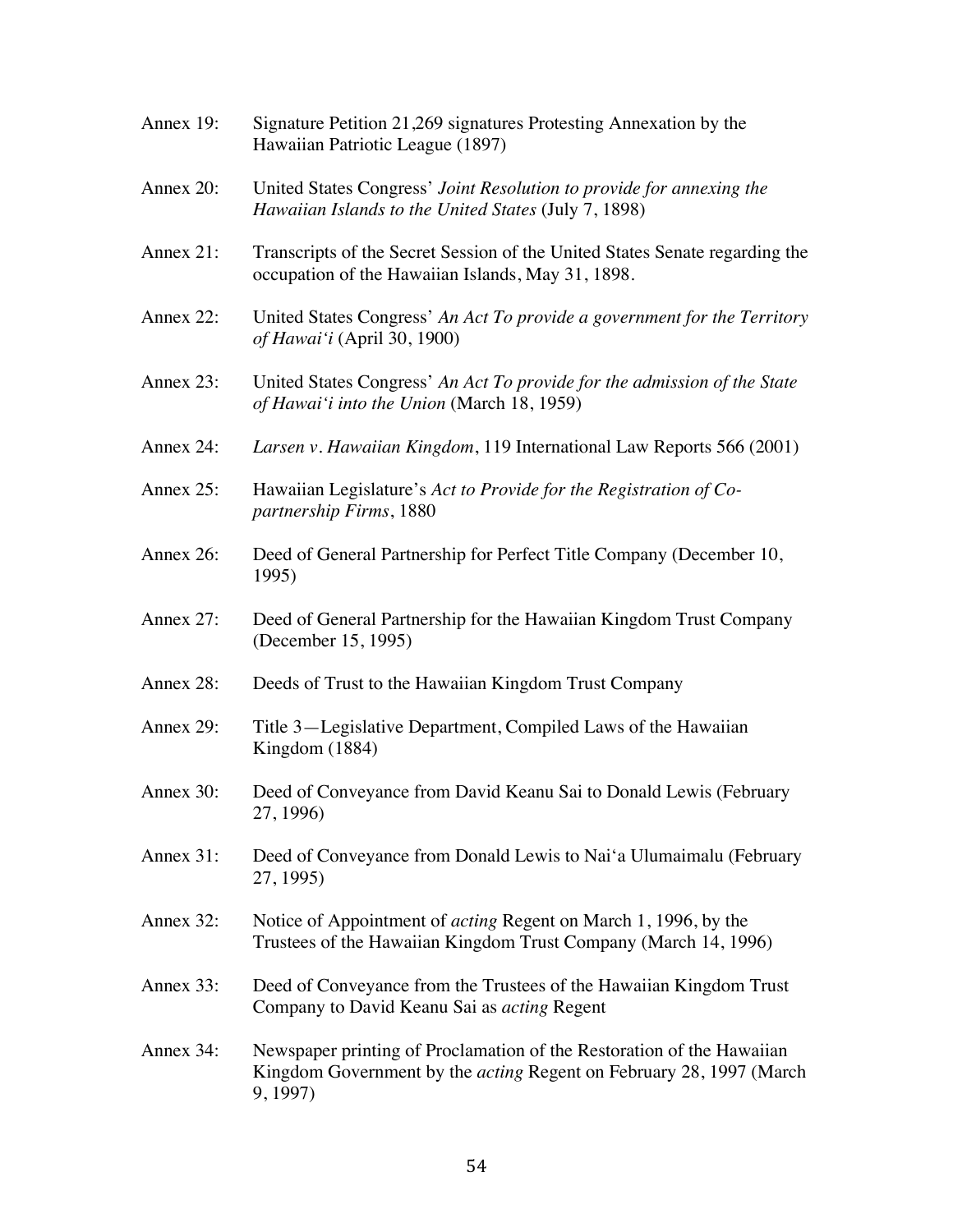| Annex 35: | Privy Council Resolution establishing an acting Council of Regency to<br>replace the acting Regent (September 10, 1999)      |
|-----------|------------------------------------------------------------------------------------------------------------------------------|
| Annex 36: | Acting Government Letter to Russian Ambassador Vitaly Churkin,<br>President of the Security Council (March 1, 2008).         |
| Annex 37: | 1907 Hague Convention, IV, respecting Laws and Customs of War on<br>Land                                                     |
| Annex 38: | 1949 Geneva Convention Relative to the Protection of Civilian Persons in<br>Time of War, IV                                  |
| Annex 39: | Austria/Hungary– <i>Treaty of Friendship, Commerce and Navigation</i> (June<br>18, 1875)                                     |
| Annex 40: | Belgium-Treaty of Amity, Commerce and Navigation (October 4, 1862)                                                           |
| Annex 41: | Denmark-Treaty of Friendship, Commerce and Navigation (October 19,<br>1846)                                                  |
| Annex 42: | France-Treaty of Friendship, Commerce and Navigation (October 29,<br>1857)                                                   |
| Annex 43: | Germany-Treaty of Friendship, Commerce and Navigation and Consular<br>Convention (March 25, 1879)                            |
| Annex 44: | United Kingdom of Great Britain and Northern Island– <i>Treaty of</i><br>Friendship, Commerce and Navigation (July 10, 1851) |
| Annex 45: | Italy- <i>Treaty of Amity, Commerce and Navigation</i> (July 22, 1863)                                                       |
| Annex 46: | Japan-Treaty of Amity and Commerce (August 19, 1871)                                                                         |
| Annex 47: | Netherlands-Treaty of Friendship, Commerce and Navigation (October<br>16, 1862)                                              |
| Annex 48: | Portugal– <i>Treaty of Friendship and Commerce</i> (May 5, 1882)                                                             |
| Annex 49: | Russia-Treaty of Commerce and Navigation (June 19, 1869)                                                                     |
| Annex 50: | Spain-Treaty of Peace and Friendship (October 29, 1863)                                                                      |
| Annex 51: | Switzerland– <i>Treaty of Friendship, Establishment and Commerce</i> (July 20,<br>1864)                                      |